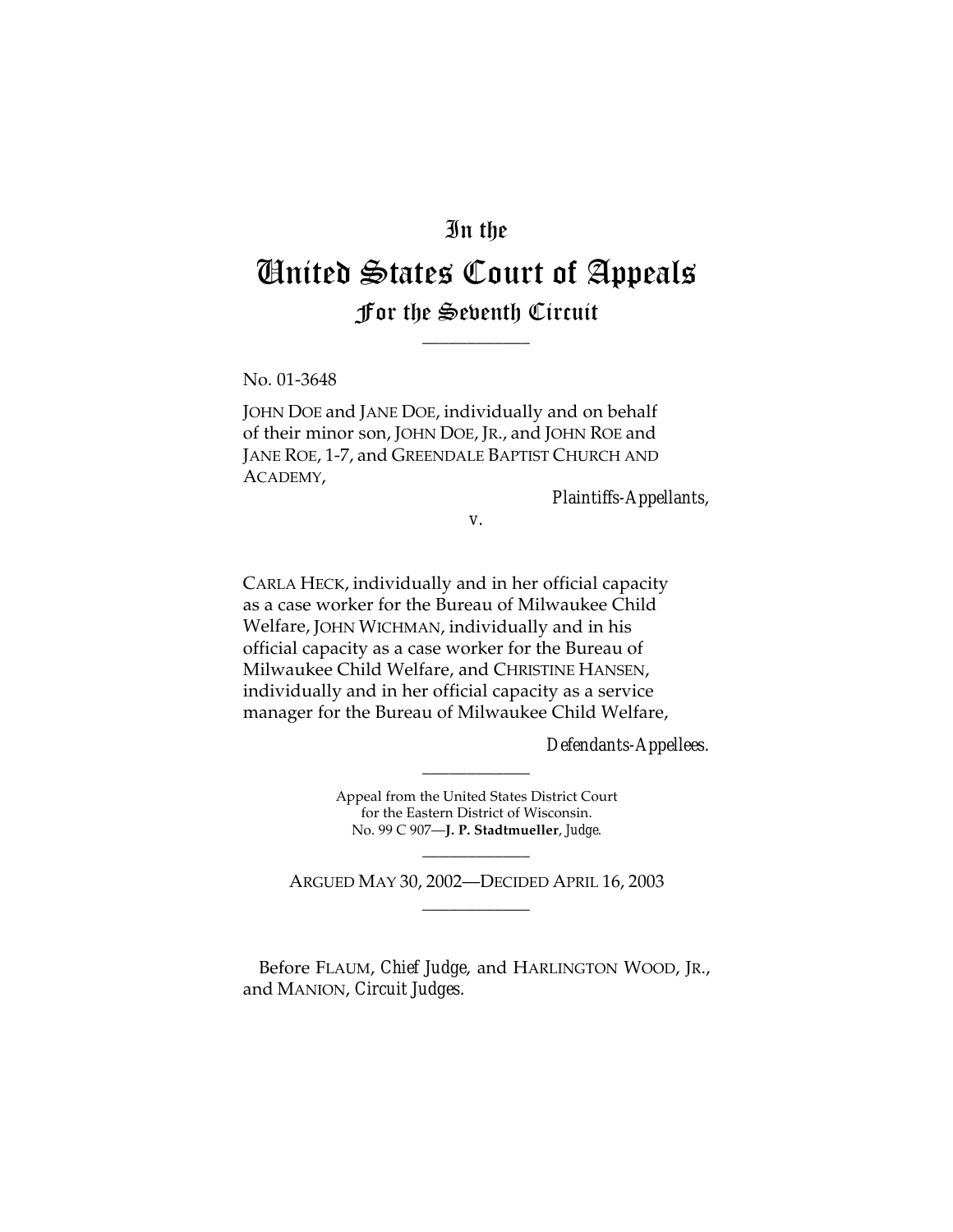MANION, *Circuit Judge*. Several weeks after learning that administrators of the Greendale Baptist Church and Academy used corporal punishment as a form of discipline in primary grade school, caseworkers for the Bureau of Milwaukee Child Welfare initiated an investigation for child abuse. Over the objection of the Academy's principal, and without a warrant or parental notification or consent, the caseworkers removed eleven-year-old John Doe Jr. from his fourth-grade classroom and interviewed him about corporal punishment that he and other students may have received and certain family matters. Thereafter, the caseworkers unsuccessfully attempted to interview John Jr.'s parents and sister, and threatened to remove the Doe children from their parents' custody. The caseworkers also attempted, on a separate occasion, to interview other students at the Academy, whom John Jr. had identified as having been spanked, but the principal at the school flatly refused to grant them access to the children without a court order or parental consent. The Bureau eventually ended its investigation due to lack of information, and the Academy and parents filed suit against three child welfare caseworkers, in both their individual and official capacities, alleging that the manner in which they handled the investigation violated their rights under the Fourth and Fourteenth Amendments to the United States Constitution. The defendant caseworkers filed a motion for summary judgment, arguing that they were entitled to qualified immunity from the plaintiffs' suit. The district court granted the motion, and the plaintiffs appeal. Although we conclude that some of the actions taken by the defendants during the course of the Bureau's investigation were unconstitutional, we, nevertheless, agree with the district court that the caseworkers are entitled to qualified immunity from plaintiffs' suit. The district court's decision is, therefore, affirmed.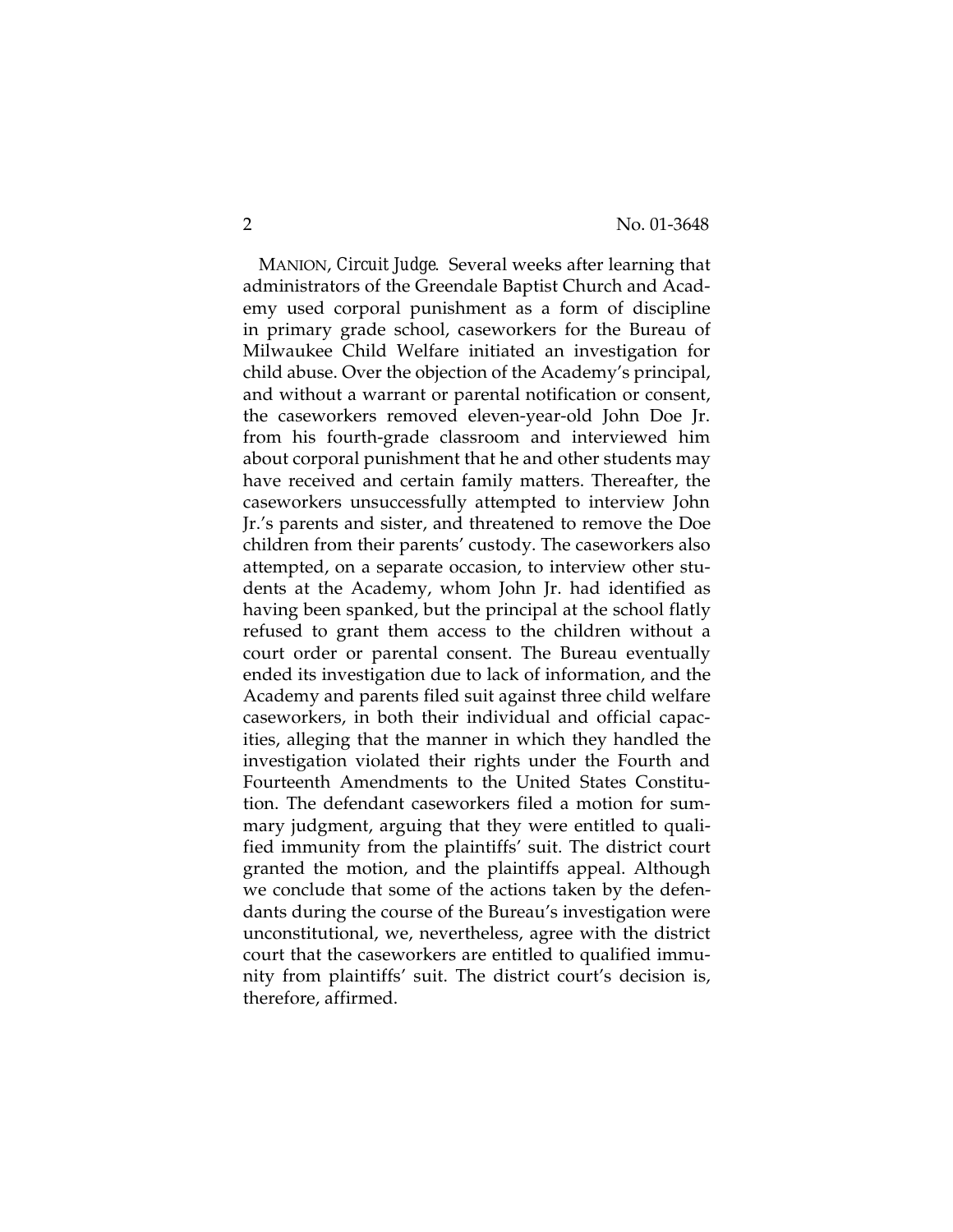No. 01-3648 3

**I.**

The Bureau of Milwaukee Child Welfare ("Bureau"), a division of the Wisconsin Department of Health and Family Services ("Department"), provides child abuse prevention and related services in Milwaukee County. The Bureau receives reports of child maltreatment at its intake office. When an intake screener receives a call, he drafts an intake form to "screen in" or "screen out" the report for investigation. If the report is screened in, an intake supervisor will assign it an urgency level to determine how quickly an investigation must be initiated. Although state law technically requires a 24-hour response to all screenedin reports, Bureau guidelines separate reports into three categories: (1) 0-2 hour response; (2) 24-hour response; and (3) 2-5 day response. Once an urgency level has been assigned by the intake supervisor, the intake office then opens a file and e-mails it to one of the five field offices, each covering a particular geographic area. After the file is received by a field office, a site supervisor assigns the file to a caseworker, who is then required to contact the reporter(s) (of child abuse), "collateral contacts" (i.e., eyewitnesses or others with knowledge of the situation), and the alleged maltreater, and to document all such contacts. The Bureau's "Investigation Standards" establish the protocols for investigating different types of alleged maltreaters. For example, if the alleged maltreater is a parent, the caseworker must, in descending order, interview the child, any siblings, the non-maltreating parent (if applicable), and the maltreating parent. Caseworkers must also investigate: (1) physical evidence (e.g., injuries); (2) "systems assessment" information about the child and family; and (3) reports from anyone with information about the case. Based on all of the foregoing information, the caseworker and supervisor assigned to the case must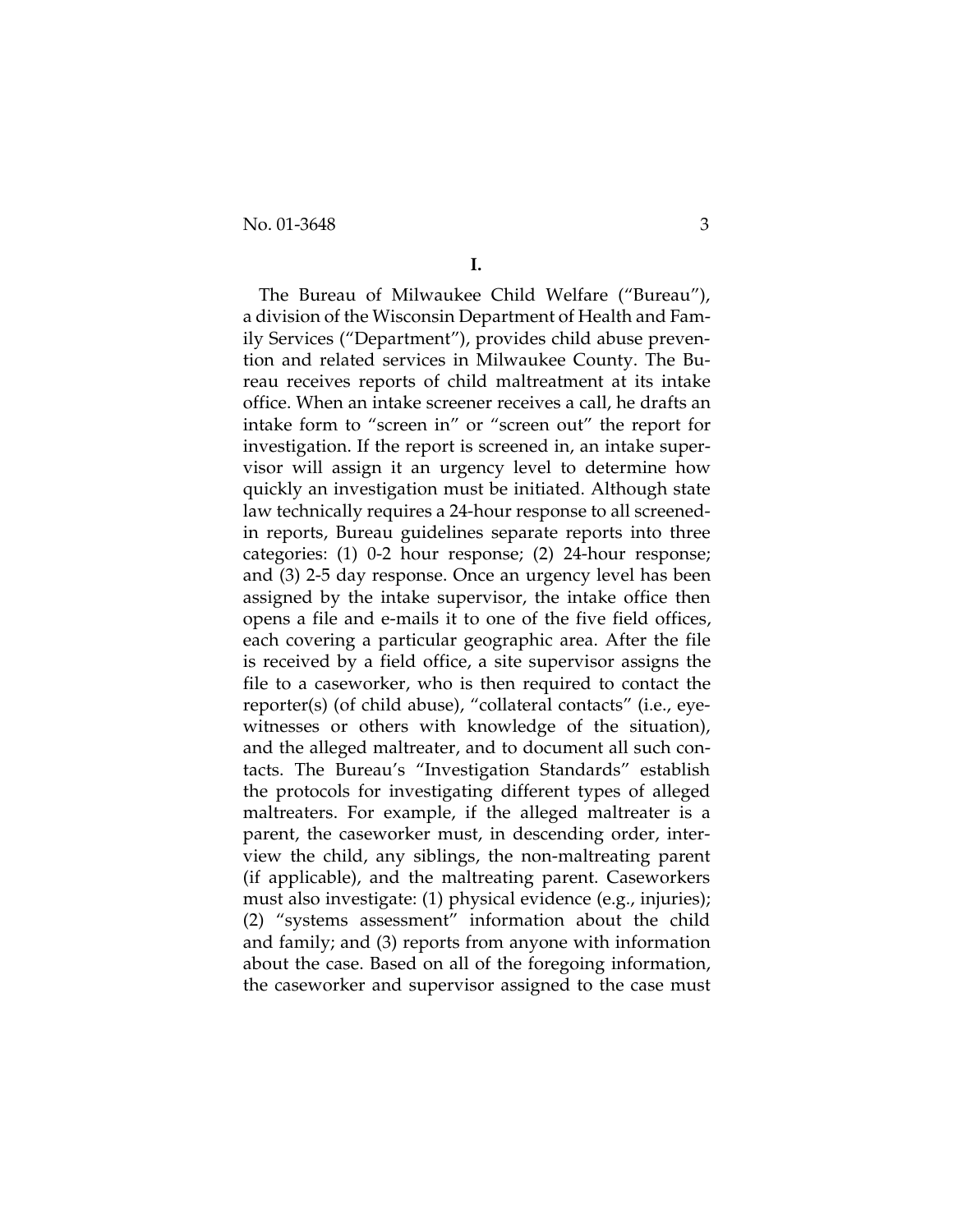then determine whether to substantiate that maltreatment has indeed occurred.<sup>1</sup>

On September 8, 1998, the Bureau received a letter claiming that a ten-year-old female student, M.G., had been bruised by a spanking that she received at Greendale Baptist Church and Academy, Inc. ("Greendale" or the "Academy"), a private Christian school. The Bureau took no action on this letter, neither screening it in nor screening it out. On September 30, 1998, the individual responsible for reporting the incident sent a second letter to the Bureau because it had not yet responded to the first one. The Bureau did not process either report of maltreatment, however, until November 3, 1998, when, nearly two months after the initial complaint, it was given a 24-hour urgency designation and assigned to John Wichman, an experienced Bureau caseworker.

On November 4, 1998, Wichman interviewed Mrs. P., M.G.'s guardian and great-grandmother, to discuss the allegation of mistreatment. Mrs. P. told Wichman that M.G. (then a third-grader) had been spanked twice by Greendale's principal, Troy Bond, within the first two weeks of the school year, and that she noticed a bruise on the girl's back after the second spanking. Mrs. P stated that neither she nor her husband physically disciplined M.G., that she disagreed with Greendale's corporal punishment policy, and that she withdrew the child from the school shortly after the second spanking. She also expressed concern for the other students at Greendale, and provided Wichman with a copy of the Academy's hand-

<sup>1</sup> According to the Bureau's Investigation Standards, substantiation depends on four primary sources of information: (1) observation and interviews with principal sources; (2) interviews with secondary sources; (3) agency records; and (4) written reports from other professionals.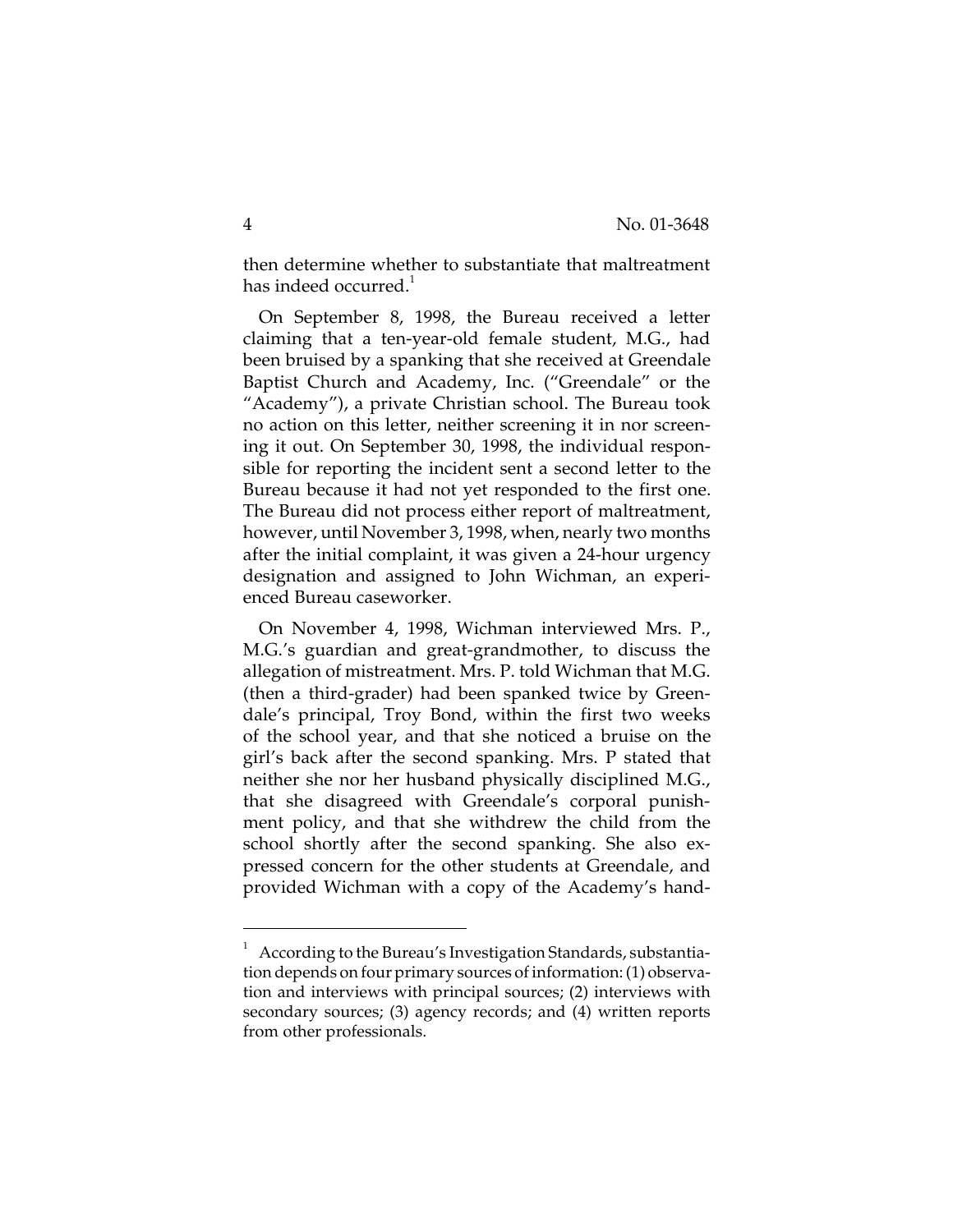book, which outlined the school's disciplinary policy.<sup>2</sup> Finally, Mrs. P. told Wichman that she had talked to the police about the situation, and that they had advised her

#### MARK SYSTEM

The mark system will be used for enforcing discipline and control in the classroom. Penalties for marks are at the discretion of the individual teacher. Marks are accumulated weekly for students in all elementary grades, and they begin each week with a clean record. Three marks in one day or four marks in one week will result in 1 swat to be administered the same day the last mark was given.

#### MARK OFFENSES

| First Mark  | Verbal reprimand                                                                                                 |
|-------------|------------------------------------------------------------------------------------------------------------------|
| Second Mark | Note sent home to parents                                                                                        |
| Third Mark  | Student sent to office to meet with princi-<br>pal. Fifteen-minute detention after school<br>the next school day |

Fourth Mark Student meets with principal for 1 swat

#### MAJOR OFFENSES

The child will be sent immediately to the principal for disciplinary action, and the parent will be notified. An attempt will be made to notify the parents when corporal punishment is needed; however, a swat will be given regardless [sic] if the parent can be reached or not. All discipline must be given the same day as the offenses were made, and the principal will administer the swat. Parents should deal with each mark at home to deter getting enough marks for a swat.

 $2$  When a child is enrolled at Greendale, parents are given a copy of the school's "Parent/Student Handbook." During the relevant time period, this handbook included the following section on "disciplinary procedures":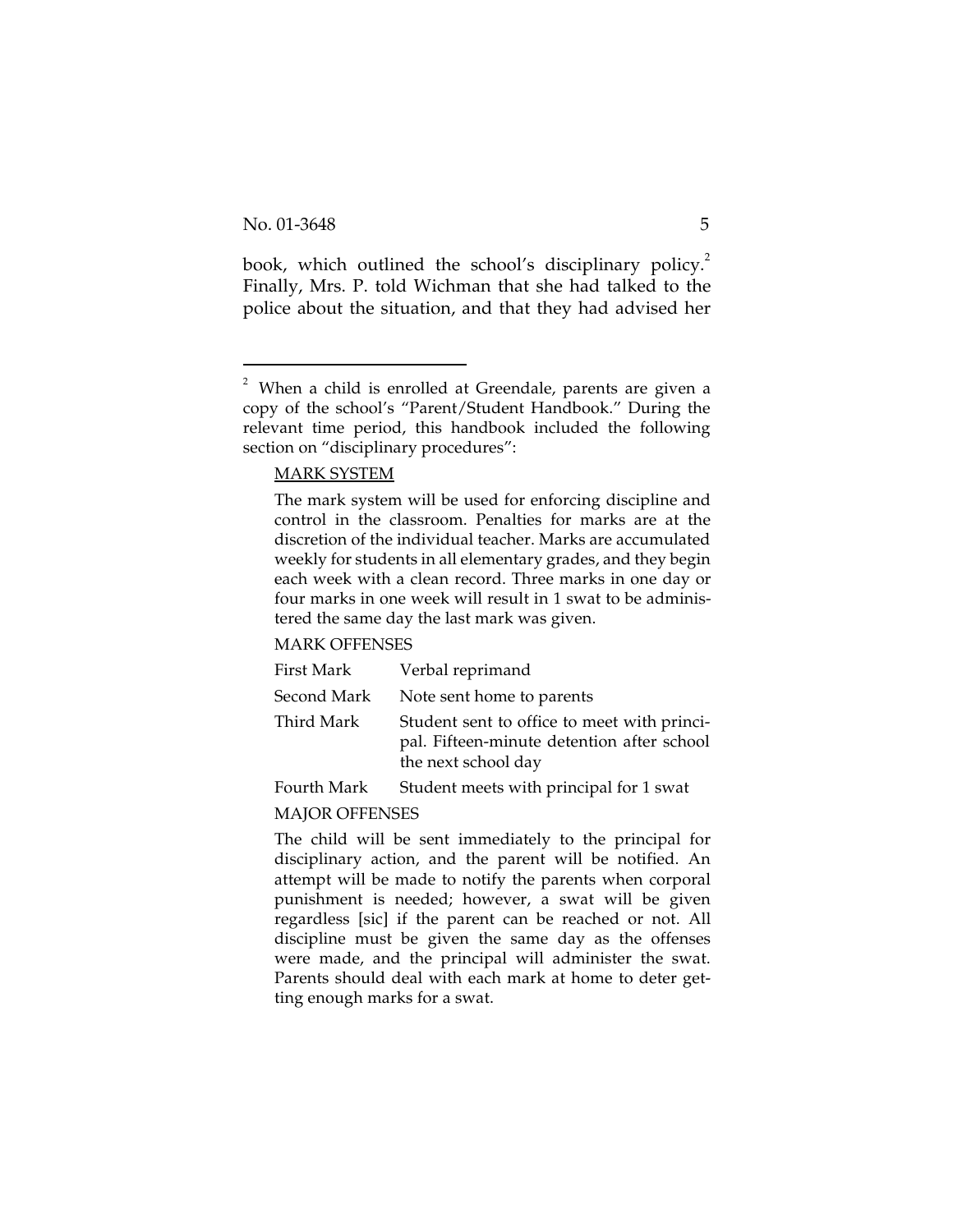that nothing could be done without pictures of the alleged injury—pictures she had not taken.

Nearly two weeks later, on November 16, 1998, Wichman interviewed M.G. alone to discuss the spankings she received while attending Greendale. M.G. described the spankings to Wichman, indicating that the first time physical punishment was given for inappropriate behavior (e.g., lying), and the second time was due to rule violations that she claimed were not her fault. She stated that the second paddling was administered above the rear area, approximately six inches above her tailbone, and that she had struggled to get away from Bond. M.G. also informed Wichman that she knew of at least one other student, a boy named John (i.e., plaintiff John Doe Jr.), who had been spanked by Bond as well. She did not say, however, that John Jr. had been hurt by the spanking. Based solely on the statements of Mrs. P. and M.G., Wichman concluded that M.G. had been bruised by the second spanking.

The next day, on November 17, 1998, Wichman met with his supervisor, Christine Hansen, to discuss his contacts with Mrs. P and M.G.; specifically, the injury M.G. had allegedly received as a result of the second spanking administered to her by Bond and M.G.'s assertion that another student at Greendale had been spanked as well. Wichman expressed his concern to Hansen that: (1) "the principal may have been out of control in administering the physical punishment to [M.G.], and may have been out of control at other times with other children, and may be again when administering this type of punishment"; (2) young children "were being subject to this type of phys-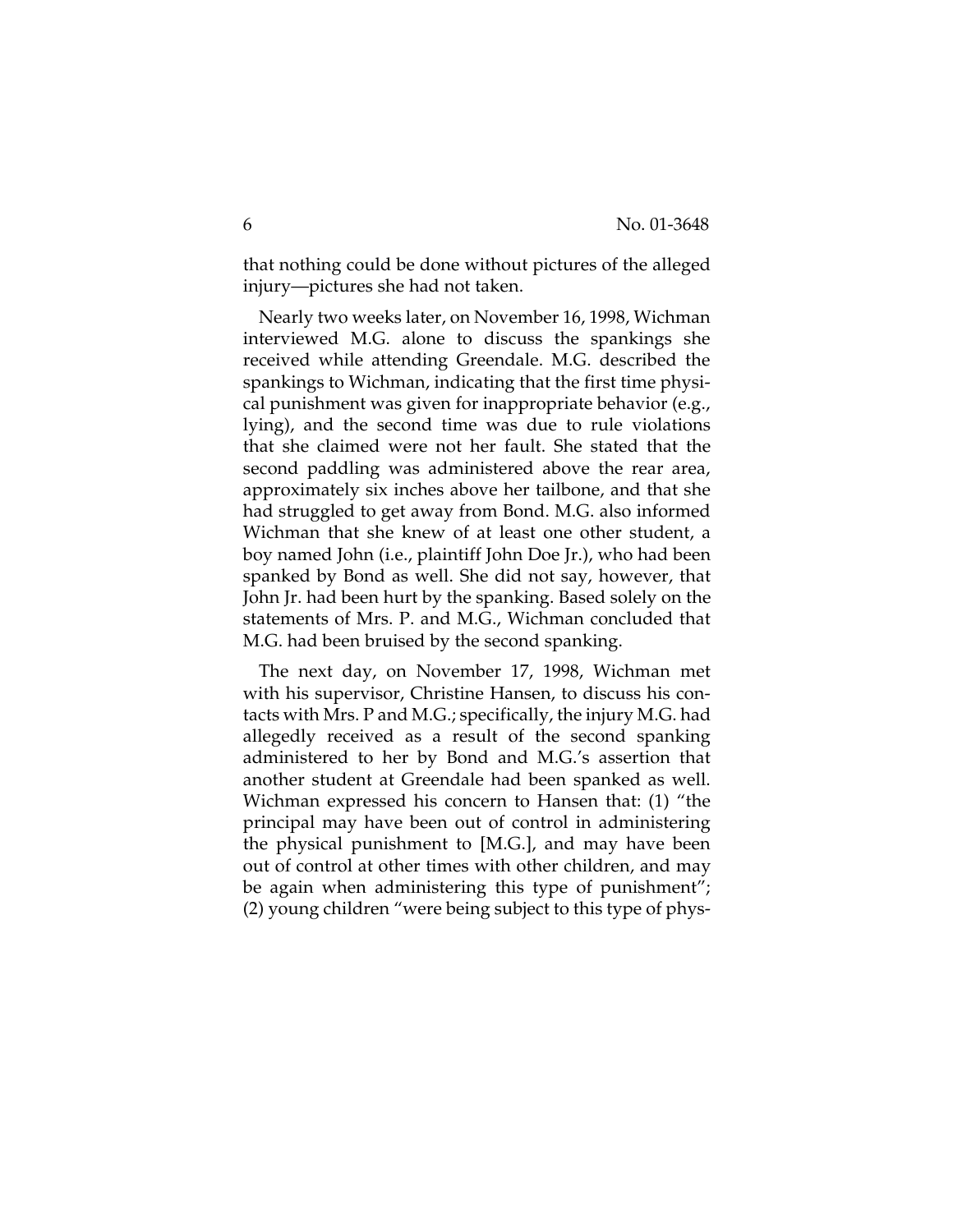ical discipline";<sup>3</sup> (3) "the parent/student handbook specified this type of punishment was used"; and (4) "a number of the parents [might have] prior Child Protective Services referrals." After reviewing the Greendale parent/ student handbook and Wichman's written reports of his interviews with Mrs. P. and M.G., Hansen "decided that the report of abuse as to [M.G.] could be substantiated because there was credible evidence from the student and [her guardian] that the abuse had occurred. . . . [and] that further investigation into the circumstances of the second child [identified by M.G. as having] been swatted was in order."<sup>4</sup> The decision to substantiate M.G.'s abuse was contrary to Bureau's Investigation Standards, which provide that substantiation can occur only after the assigned caseworker has obtained statements from all "pertinent persons," including the alleged maltreater and any eyewitnesses. At the time Hansen made the decision to substantiate Bond, Wichman had not interviewed Bond or M.G.'s teacher, Carol Finck, who was present during both of the girl's spankings.

On November 25, 1998, Wichman interviewed M.G. again to obtain a physical description of the student she identified during the first interview as having been spanked by Bond. On December 7, 1998, at Hansen's be-

 $3$  Greendale educates children from kindergarten to fourth grade.

<sup>&</sup>lt;sup>4</sup> The decision to expand the investigation to include other students at Greendale came after Hansen and Wichman consulted with Bureau attorney, Barb Reinhold. According to Hansen, "[a] framework was provided to us by our attorney, and we implemented the framework. . . . [to] identif[y] other children who [M.G.] thought may have been hit like she had been . . . ."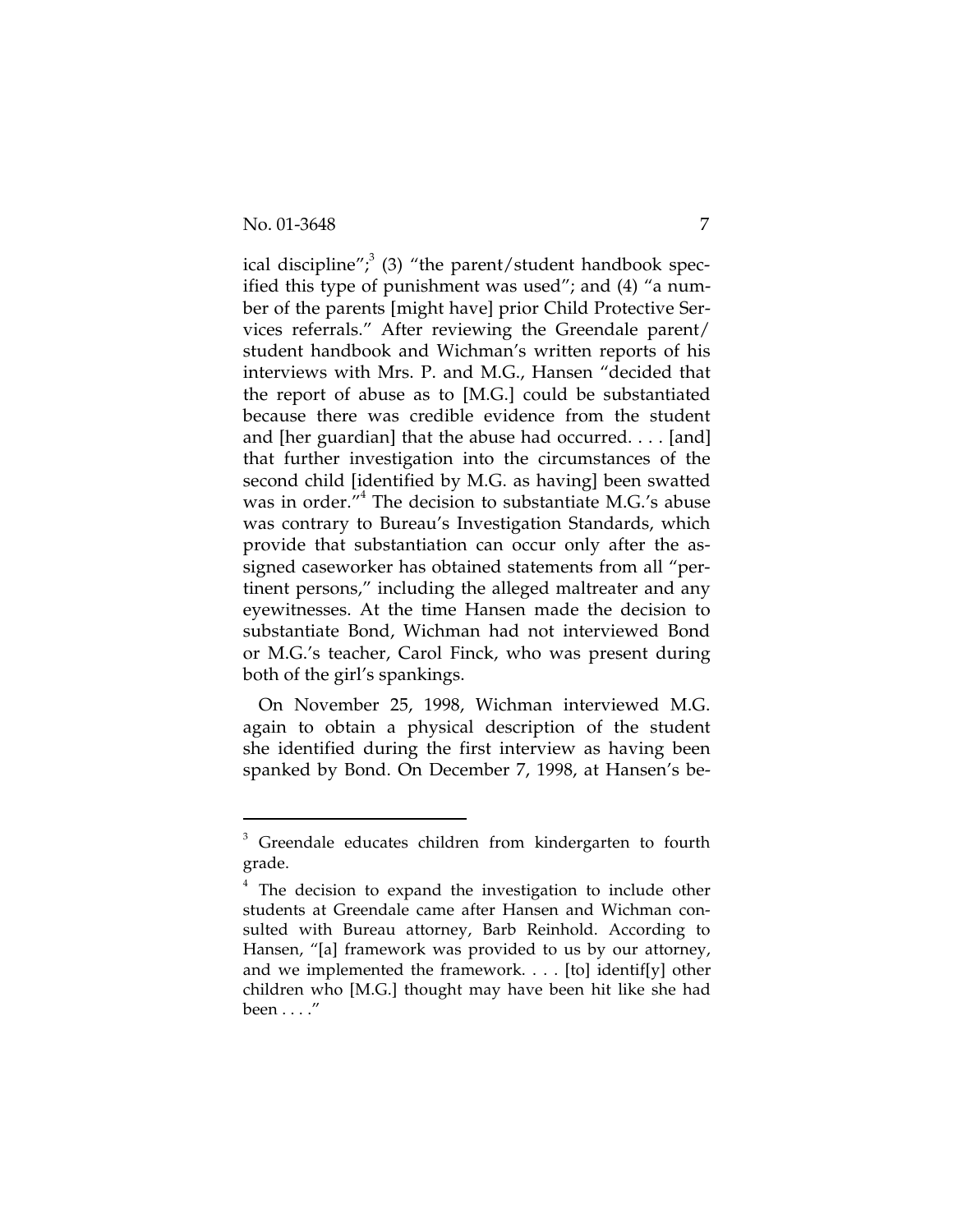hest, Wichman prepared an internal case summary on the alleged spanking of John Doe Jr. and "the allegations in regards to corporal punishment that has [sic] been uncovered at the Greendale Baptist Academy." After reviewing the case summary, and consulting with Bureau attorney Reinhold, Hansen concluded that it would be appropriate for a caseworker to interview John Doe Jr. at the school. She also determined that John Jr.'s parents should not be notified of the interview, believing that they might be complicit in any abuse that may have occurred, since they presumably knew of the school's corporal punishment policy but did not prevent their child from being spanked.

In order to facilitate the expanded investigation, Hansen and Reinhold directed Wichman to complete an intake referral form for John Doe Jr., which he did on December 14, 1998. On that form, Wichman noted his opinion "[t]hat any child in the Academy that has been physically disciplined in the manner that this [case]worker's assessment ha<sup>[s]</sup> revealed, should be also assessed for CPS services." Finally, more than three months after the first complaint, the report was screened in for a 24-hour investigation, and, on December 15, 1998, the file was assigned to Carla Heck, another Bureau caseworker.

On December 16, 1998, Wichman and Heck went to Greendale to interview John Doe Jr. $^5$  They did not call the school ahead of time because Bond, the principal, was the

The district court noted that although "Ms. Heck presumably discussed the case with Mr. Wichman [before visiting Greendale] . . . [she] did not document any discussions she may have had," and that "[t]his apparent failure violated [Bureau] 'protocol,' which indicates that all contacts with a reporter (even a coworker) should be documented."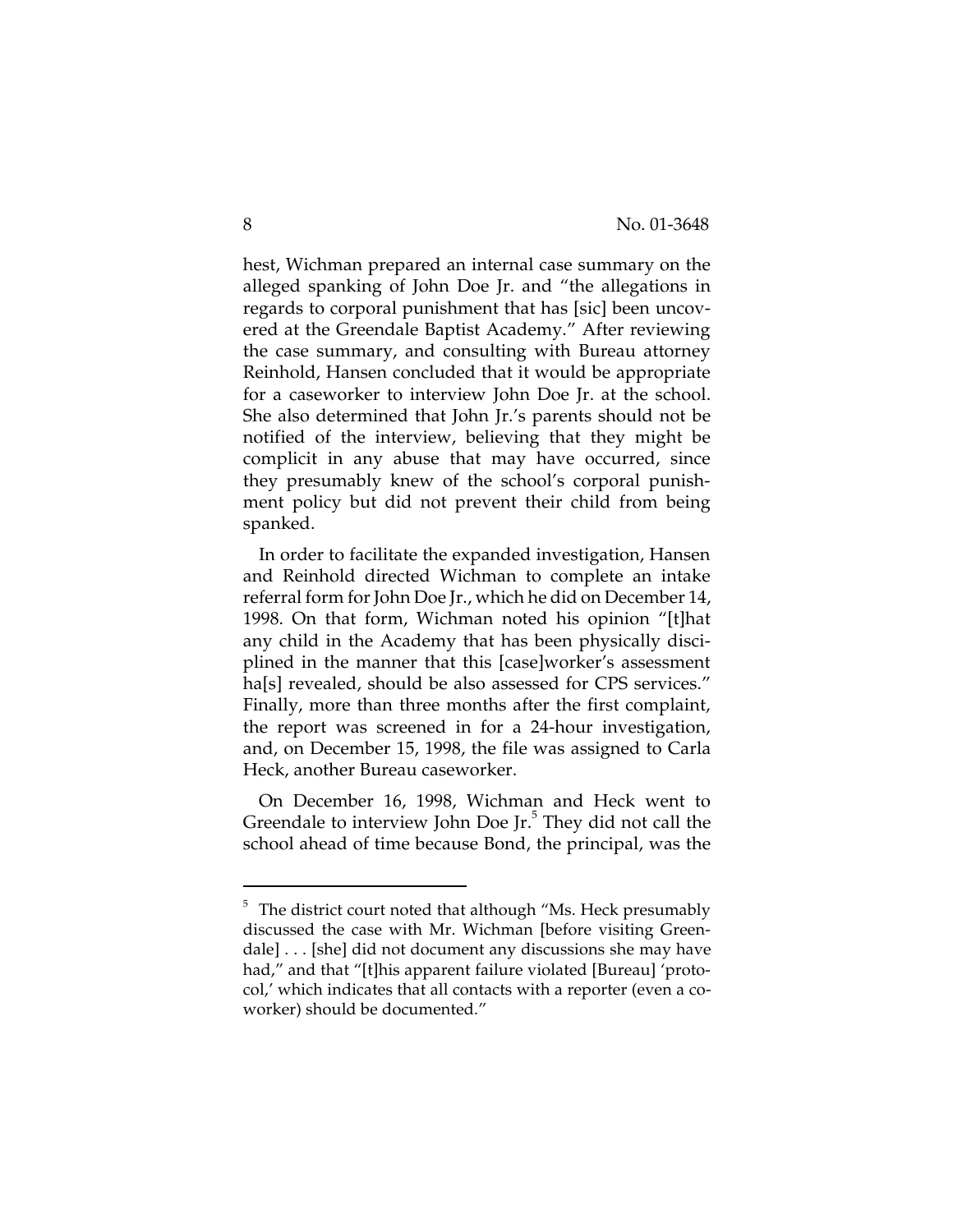alleged maltreater. Prior to their departure, Bureau "supervisors and upper management," which included Bureau attorney Reinhold, advised Wichman and Heck that if John Jr. identified other children who had been spanked, they were required to make referrals on those children in the same manner that John Jr. had been referred. Wichman and Heck also took along a copy of Wis. Stat. § 48.981(3)(c)1, which provides, *inter alia*, that "[t]he agency may contact, observe or interview the child at any location without permission from the child's parent, guardian or legal custodian if necessary to determine if the child is in need of protection or services, except that the person making the investigation may enter a child's dwelling only with permission from the child's parent, guardian or legal custodian or after obtaining a court order." Both Wichman and Heck believed, from training and as a matter of Bureau policy, that this statute gave them the authority to interview John Jr. at Greendale without a court order or the consent of his parents or the school.<sup>6</sup>

At approximately 2:15 p.m., Wichman and Heck entered the foyer of Greendale Baptist Church (the school is located inside the church building). When Principal Bond came out of his office to greet them, Wichman and Heck advised him that they were with the Bureau and had come to the school to interview a student. After requesting and receiving proper identification, Bond asked them to identify the child they wished to interview. Wichman and Heck then gave Bond a physical description of the child and a first name ("John"), which Bond immediately recog-

Section  $48.981(3)(c)(1)$  has been interpreted as providing Bureau caseworkers with the authority to interview children at school without the permission of parents or school personnel. *See* 79 Wis. Op. Atty. Gen. 49 (1990).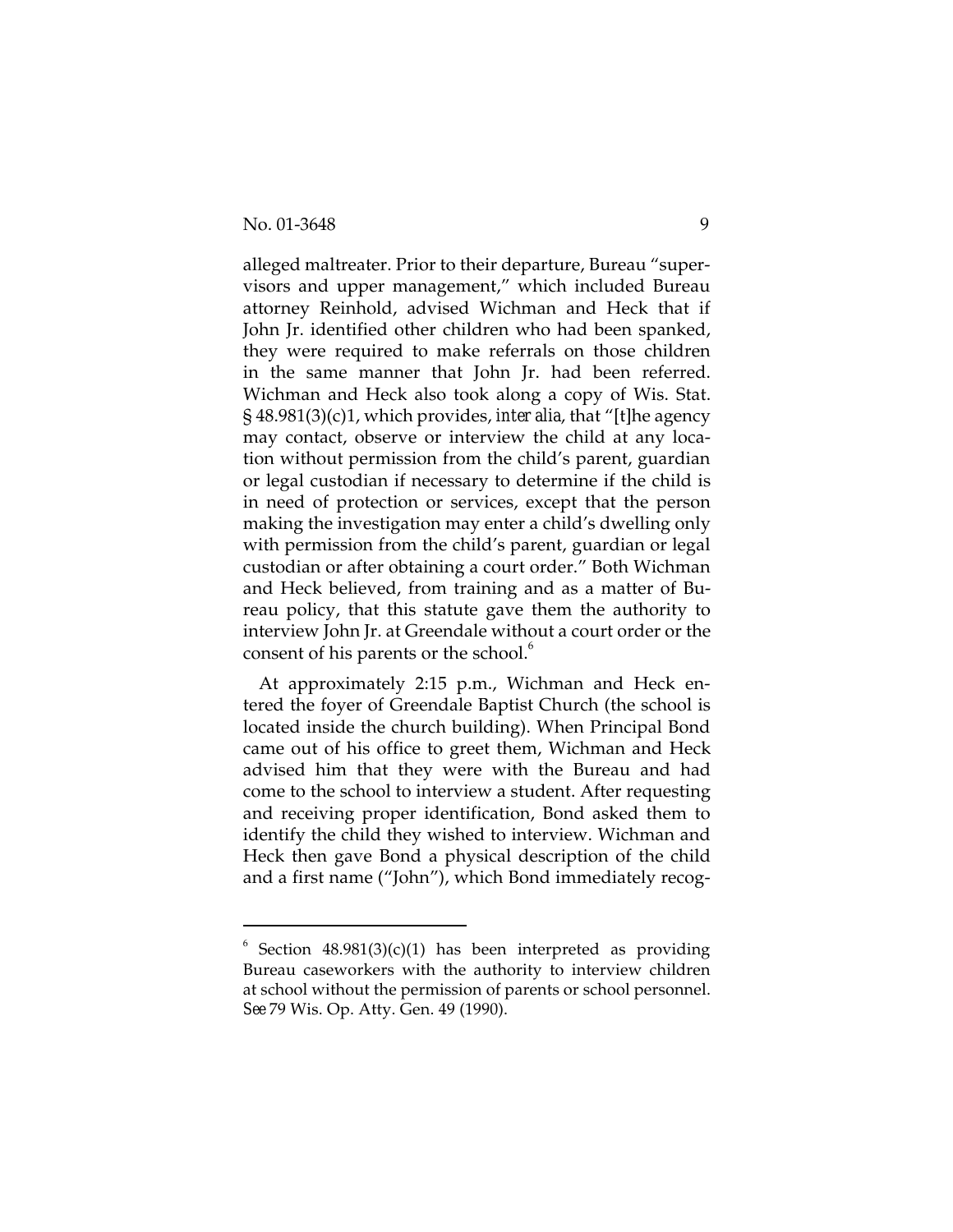nized as John Doe Jr. Bond asked Wichman and Heck to wait in the foyer while he notified the church's assistant pastor, Gary Holloway, of their intent to interview John Jr. Shortly thereafter, Bond returned to the foyer with Holloway. Holloway asked Wichman and Heck whether he was legally required to allow them to interview the boy. Wichman and Heck told Holloway that he was required to allow them to conduct the interview, provided him with a copy of § 48.981(3)(c)1, and advised him that the statute gave them the authority to interview the child at school without notice or parental consent. Holloway stated that it was his understanding that a court order was required before a private school could be forced to allow such an interview to take place on its premises. Wichman told Holloway that a private school was no different than a public school under the statute, and that they had the authority to conduct the interview at the school. Heck stated that they could call the police, who would then force the school to allow the interview in short order. Holloway then asked what the interview would involve, and whether he or Bond could be present during the questioning. Wichman and Heck stated that their investigation was confidential, that they were not at liberty to disclose the purpose of the interview, and that neither Bond nor Holloway could be present during the interview. At this point, Bond and Holloway told Wichman and Heck that they were not going to allow the caseworkers to interview John Jr. without a court order, and suggested that the police be called to intervene in the matter. Wichman then left the building and called the police from his cellular phone.

Shortly thereafter, Officer Michael Adamczak arrived on the scene and met with Wichman and Heck in the church's parking lot. Unsure of how to proceed, Adamczak called the police station and requested guidance from his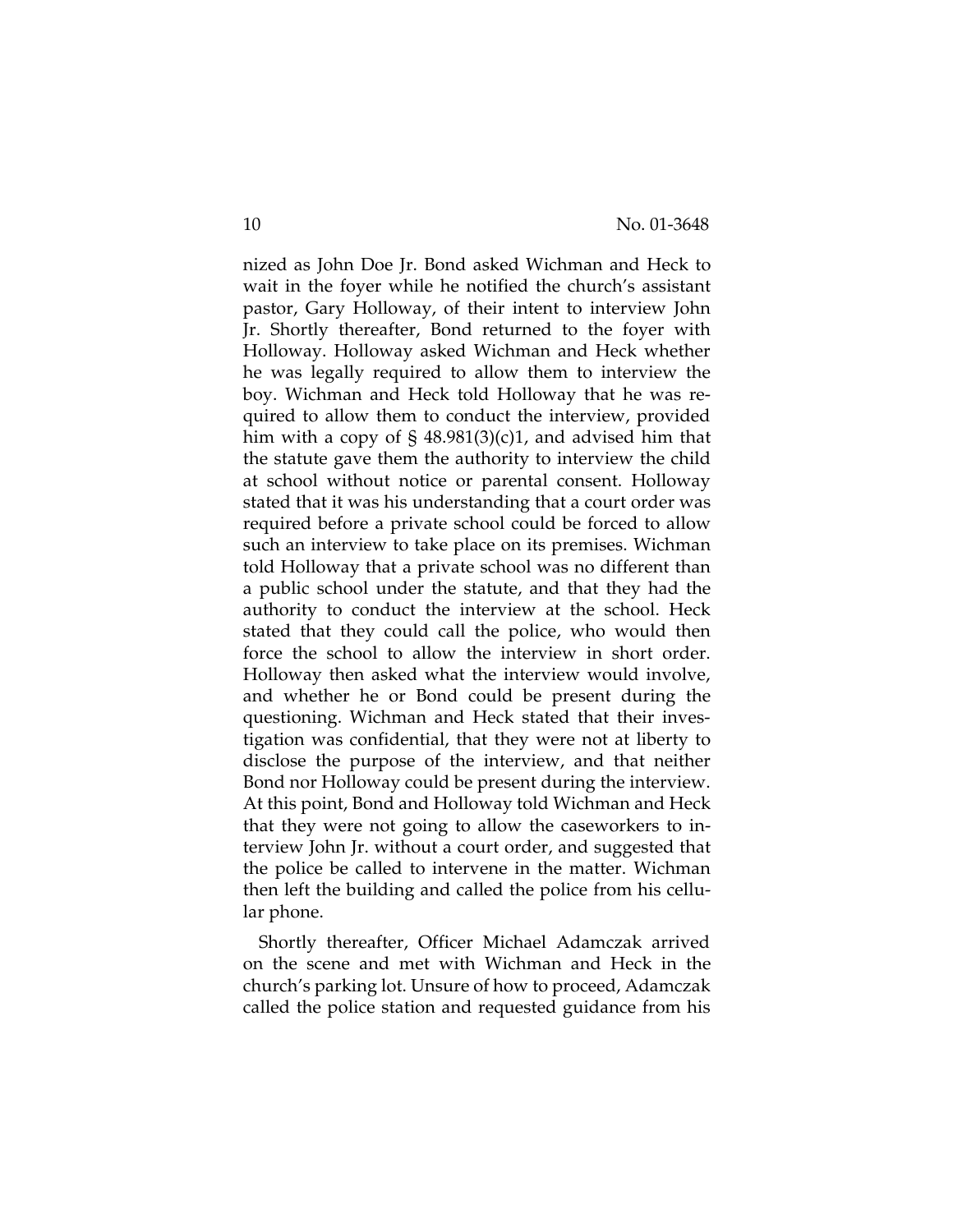supervisor, Captain Robert Dams, on how to handle the matter. Dams called the local district attorney's office, and received confirmation that  $\S$  48.981(3)(c)1 gave the caseworkers the authority to interview children suspected of abuse on school premises without having to notify or obtain the consent of their parents or the school. Dams and two other police officers then traveled to Greendale to assist Adamczak in advising Bond and Holloway that the caseworkers had the authority to interview John Doe Jr. Although Holloway reluctantly agreed to allow the interview, he remained apprehensive about doing so and questioned Dams about whether the caseworkers needed a court order. Dams advised Holloway that "a court order was not needed for an interview under exigent circumstances,"<sup>7</sup> and presented him with another copy of § 48.981(3)(c)1. After Dams made it clear that he was going to force the school to allow Wichman and Heck to interview John Jr., Bond and Holloway allowed the caseworkers to proceed with their investigation. John Jr. was then escorted to the nursery section of the church for the interview.

During the interview, John Doe Jr., a fourth-grader, told Heck that Bond had spanked him once with a long wooden paddle approximately four months ago, and that he held back tears during the spanking. He also stated that after the spanking Bond and his teacher, Carol Finck (who had witnessed the spanking), prayed with him. Although she had not yet spoken with Bond or Finck, Heck immediately suspected that abuse had occurred "due to the fact that a fourth-grade boy would admit to wanting to cry."

Although Dams made reference to "exigent circumstances," neither the caseworkers nor the police officers indicated that they believed John Jr. was under any threat of immediate harm.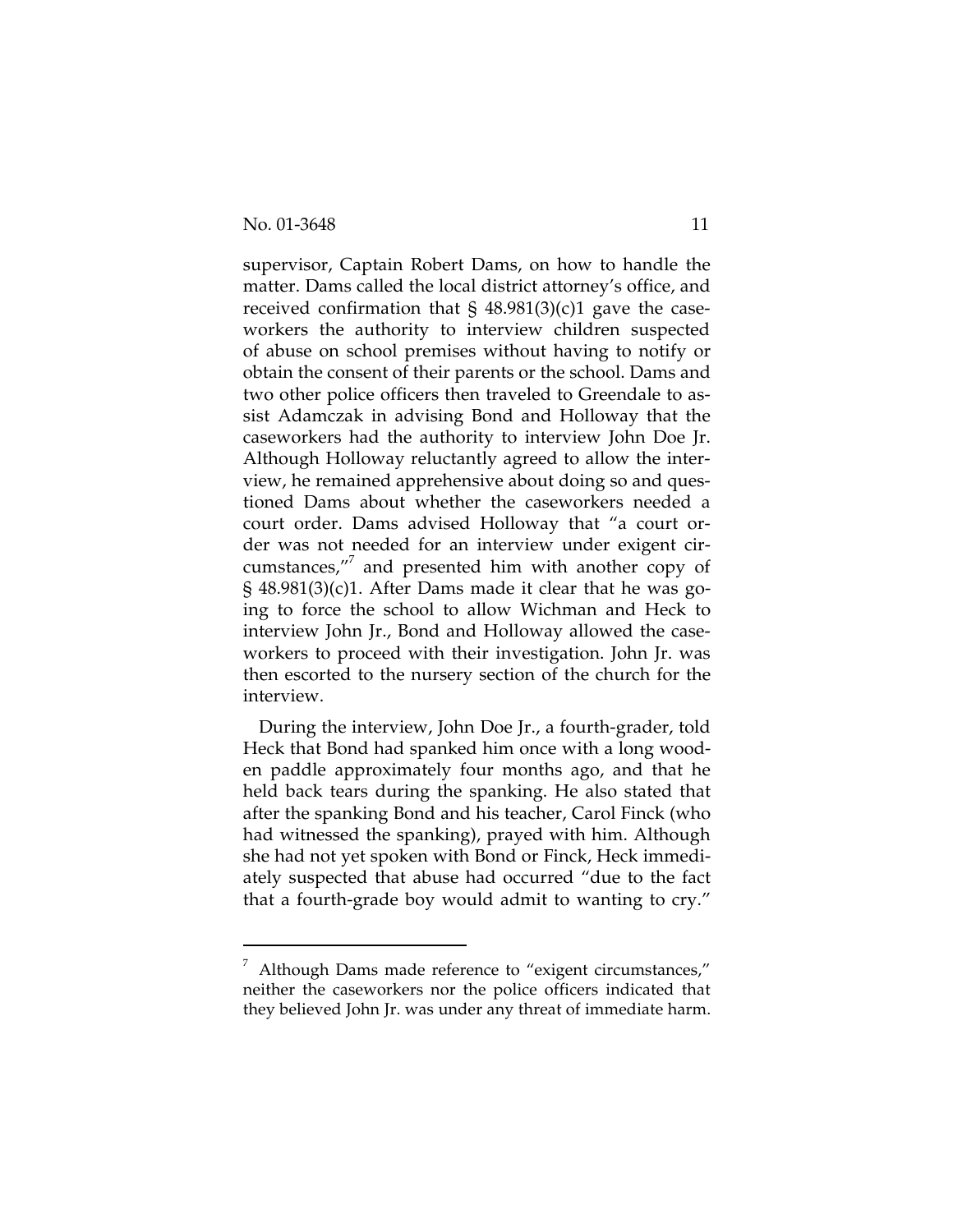Heck also asked John Jr. whether his parents were aware that he had been spanked. The boy indicated that they were aware of the spanking. Heck then asked whether his parents had ever paddled him at home. John Jr. stated that both he and his sister had been spanked before by their parents, and laughed as he told Heck of an incident where the plastic paddle used by his parents to spank them broke during a spanking of his sister. He then told Heck that after the plastic paddle broke, his parents used a plastic or metal spatula to spank them. Heck also asked John Jr. about his father's military history, where his father worked, and where his sister attended school. Finally, Heck asked John Jr. whether he knew of any other students at the school who had been spanked. John Jr. stated that he was aware of at least six other students, whom he identified for Heck.

After the interview, Wichman and Heck attempted to interview Bond, but Bond declined to answer any of their questions without an attorney present. Wichman then gave Bond his business card, and requested that he call to arrange a time when they could meet. Wichman and Heck made no attempt, however, to interview Carol Finck, the teacher who had witnessed the spankings administered by Bond to both M.G. and John Doe Jr. The caseworkers and police then drove to the Doe residence to interview John Jr.'s parents, but they were not home. Heck left a note for the Does, requesting that they contact her immediately regarding an urgent matter. Later that day, Mrs. Doe returned home, saw the card, and immediately called Heck. Heck was not in at that time, and Mrs. Doe left her a voice message. Within approximately fifteen minutes, Heck called Mrs. Doe back to arrange a meeting. Mrs. Doe told Heck that she was overwhelmed that the Bureau had interviewed her son at school, but nonetheless agreed to meet with her the following day at 3:00 p.m.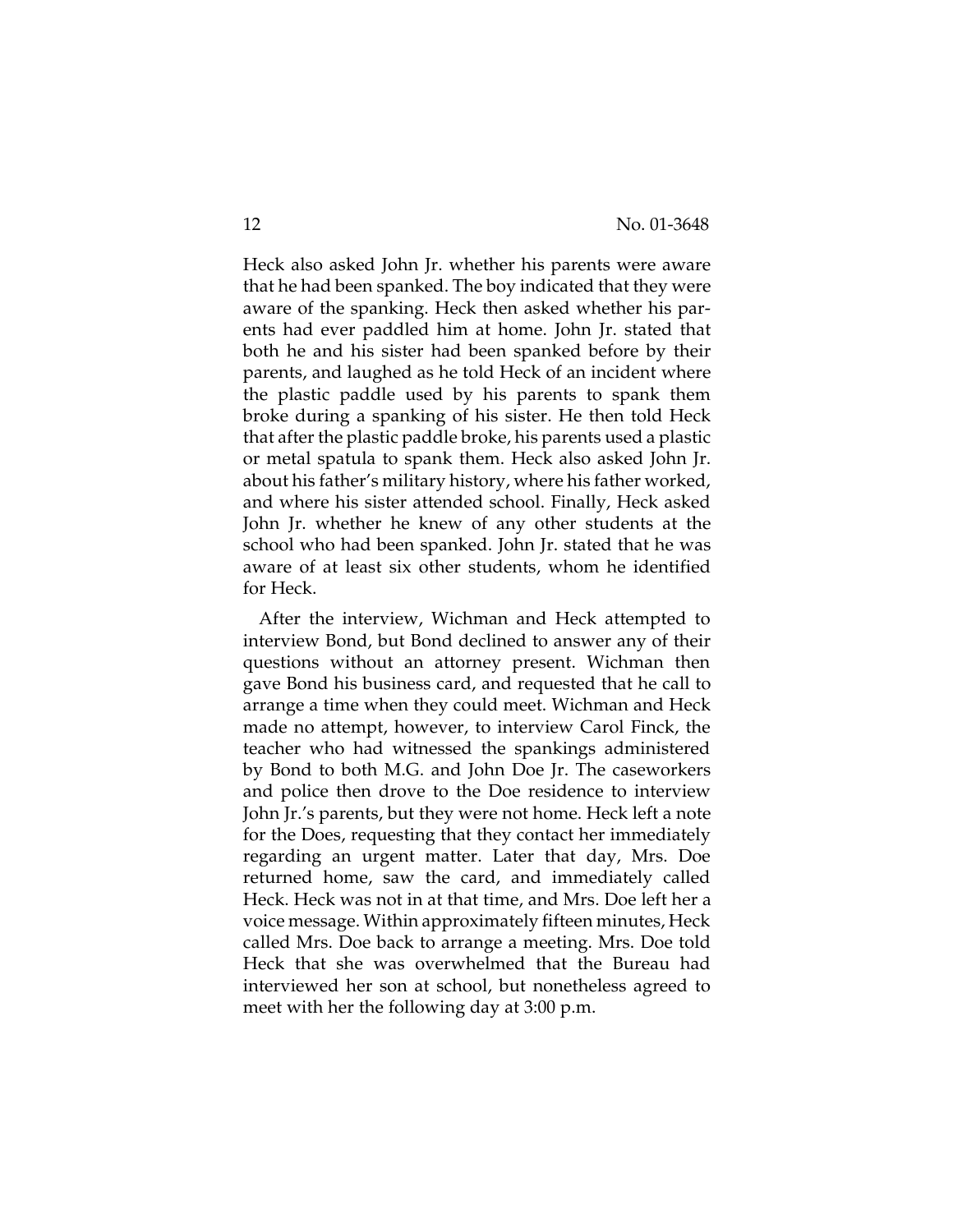On December 17, 1998, Mrs. Doe telephoned Heck thirty minutes before their scheduled appointment to reschedule the meeting for sometime after the holidays. Heck asked why she was cancelling the appointment so close to the time of the meeting. Mrs. Doe simply repeated that it was necessary for her to reschedule the meeting. Heck then became angry, informed Mrs. Doe that she "could take this whole thing up a notch," and "go to the District Attorney with what I already have." Heck also stated that she did not believe Mrs. Doe was taking the matter seriously and that she and her husband were "hindering [the] investigation." Mrs. Doe told Heck that neither she nor her husband were attempting to hinder the Bureau's investigation, and that they both respected the work performed by social workers. Prior to the conclusion of the conversation, Mrs. Doe advised Heck that she and her husband would be retaining an attorney, and that she would have the attorney contact Heck regarding the Bureau's investigation of their family. Before Mrs. Doe could say goodbye, Heck slammed the phone down, hanging up on her. In her written report, Heck indicated that "she [Mrs. Doe] cancelled the meeting and refused to discuss anything further."

Later that day, Wichman called Greendale's attorney, Michael Dean, to set up an interview with Bond. Dean proposed that they all meet at his office, but Wichman demanded that the meeting take place at the Bureau. Wichman then told Dean that if the meeting did not take place at his office, he would simply report that Bond had refused to be interviewed. After the conversation, Dean wrote a letter to Wichman memorializing the offer to meet at his office, but Wichman never responded to the letter and made no further attempts to interview Bond. Instead, Wichman misrepresented to Hansen and David Hergert,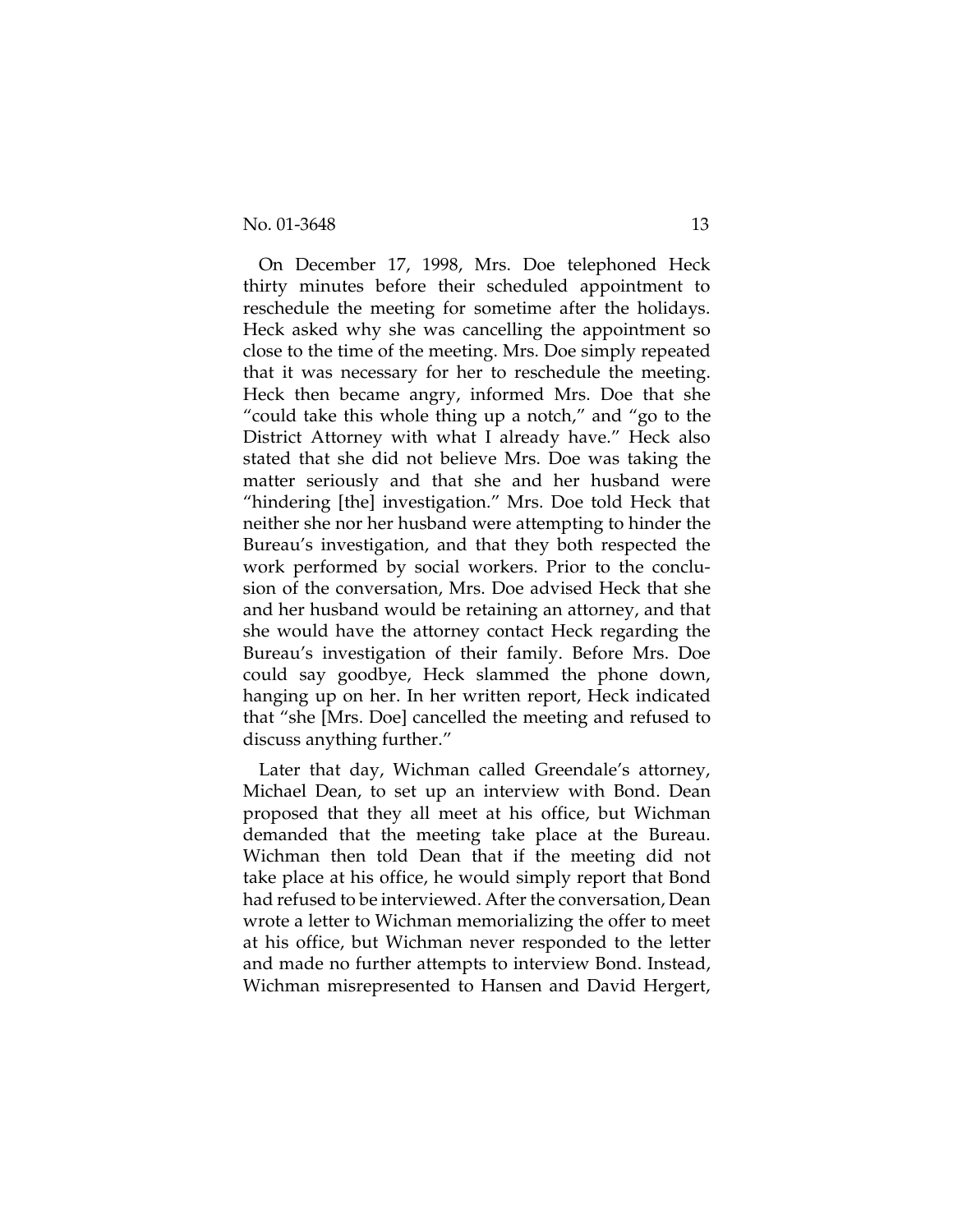a deputy director with the Bureau, that Bond had flatly refused to be interviewed.

On December 18, 1998, Wichman and Heck went to several private schools in the area in an attempt to interview John Doe Jr.'s sister, but they were unable to locate her. Later that afternoon, Heck called Mrs. Doe to schedule an interview, but Mrs. Doe informed her that she and her husband had not yet secured the services of an attorney. Heck went on vacation on the next day, and did not return until December 28, 1998. During her absence, however, Wichman continued to work on the case, and, on December 21, 1998, conferred with Hansen and Bureau attorney Reinhold on how to proceed with investigating the possible maltreatment of the other children identified by John Jr. as having been spanked by Bond. There was some confusion on the appropriate course of action, as the Bureau had little experience dealing with private schools or individuals represented by counsel. There was also some discussion of turning the entire matter over to the police, but they eventually decided to open "companion" files on all of the children.<sup>8</sup> They also decided to interview the children identified by John Jr. without notifying or obtaining the consent of their parents, once again assuming that the parents were aware of the school's disciplinary policy, had consented to it, and were not protecting their children from being spanked by Bond.

 $8$  In one of Heck's written reports, she indicated "it is unknown whether the parents of children attending this school [Greendale] are aware of the discipline techniques being used," that she was "not aware of any action taken by the school in response to these incidents," and that she felt "any child attending this school who has been subjected to inappropriate physical discipline should be assessed for [Bureau] services."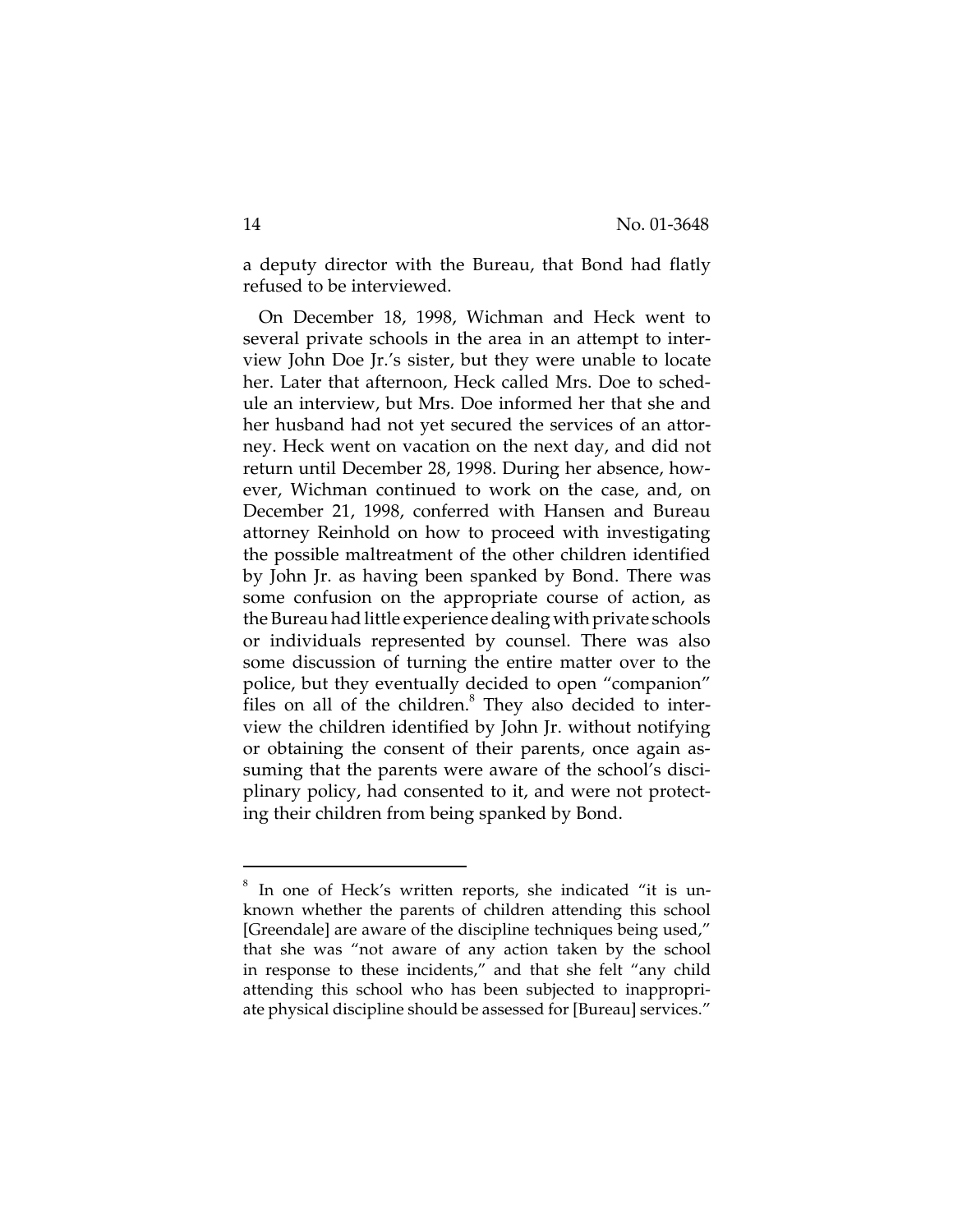On December 23, 1998, Wichman issued "mandatory" reports on the other Greendale students being investigated. Contrary to Bureau protocol, however, Wichman opened a file on the corporation, "Greendale Baptist Academy," rather than on the specific children or parents. He did so without the knowledge or consent of Hansen, who later indicated that she had "no inkling" why Wichman had handled the cases in such a manner. Using a church membership directory that he had taken from Greendale, Wichman also ran background checks (for prior contacts with the Bureau) on every family listed in the directory, whether they had children enrolled at the school or not. Although Hansen did not "exactly agree" with this action because she "felt [it] a little too intrusive," she did not object to Wichman conducting the background checks.

On December 28, 1998, at approximately 9:00 a.m., the Does received a telephone call but chose not to answer the phone, deciding instead to let the caller leave a voice message. The caller did not leave a message, however, and Mrs. Doe dialed star (\*) 69 to ascertain where the call had originated. This process revealed that the call had been placed by someone at the Bureau. A few minutes later, the phone rang again. Once again, the Does allowed the call to go into their voice mail. This time, Heck, having returned from vacation, left a voice message, informing the Does that: (1) she had yet to hear from their attorney; (2) if she did not heard from their attorney within 24 hours, "the Bureau will take steps to . . . protect the children in your home  $\ldots$  under Chapter 48"; $^9$  and (3) "This

Another Bureau supervisor, Iris Colon Lucio, testified in a deposition that she considered Heck's demand that the Does provide her with the name of their attorney within 24 hours to (continued...)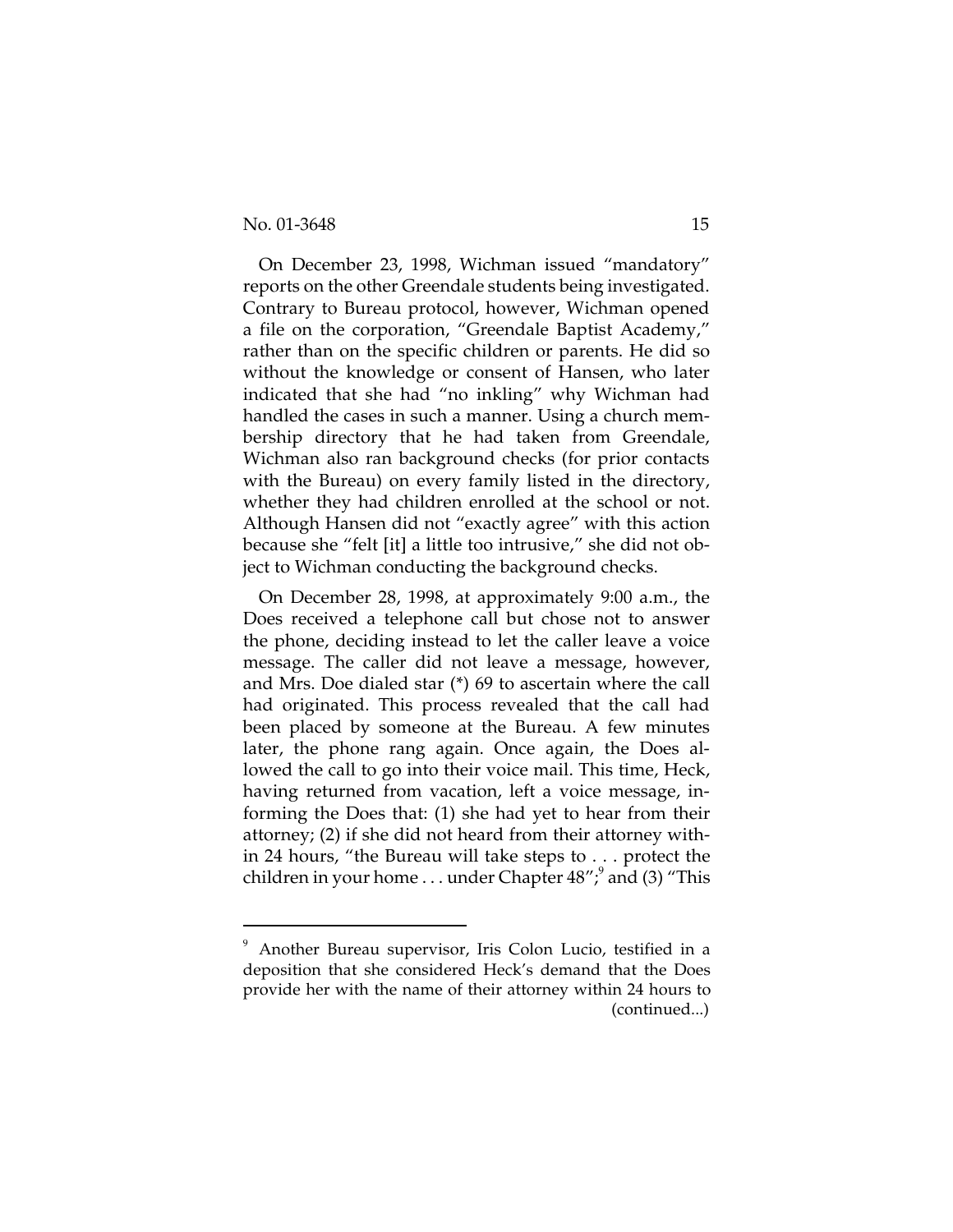is it! I am not messing around anymore!" (slamming the phone down). This message upset the Does greatly because they interpreted it as a threat to remove their children from their custody. Shortly after hearing Heck's message, the Does contacted their attorney, who immediately called Heck to advise that she had been retained by the Does but needed time to confer with them before an interview could be arranged. $^{10}$ 

That same day, Wichman had a meeting with Sergeant Belli and Officer Adamczak of the Greendale Police Department, during which he informed the officers that the Bureau was still in the process of conducting its investigation of Greendale, and supplied them "with copies of [Bureau] reports . . . a copy of the [school's] handbook, the church directory and some information [the Bureau] received off of the Internet in regards to Bob Jones University." Wichman also told the officers that if the Does did not have their attorney contact the Bureau within the next 24 hours, he and Heck planned to go to their residence

 $9$  (...continued)

be unreasonable, noting that "[i]t's not something that I would say is generally—something we would request . . . ."

 $10$  Throughout the remainder of the Christmas season, the Does allege that they "lived in constant fear that Ms. Heck or one of her associates would come to [their] home and remove [their] children," and that this fear caused them: (1) to maintain "a continual watch for strange vehicles, believing that Ms. Heck or an associate might come in an unmarked car or van"; (2) not to let their children play outside (during this time period) without one of them present to "guard to [e]nsure no [Bureau] case worker came for them"; (3) to put up blankets over their windows to prevent Heck or anyone else with the Bureau from monitoring their activities; and (4) to purchase a caller identification system to screen any calls from Bureau caseworkers.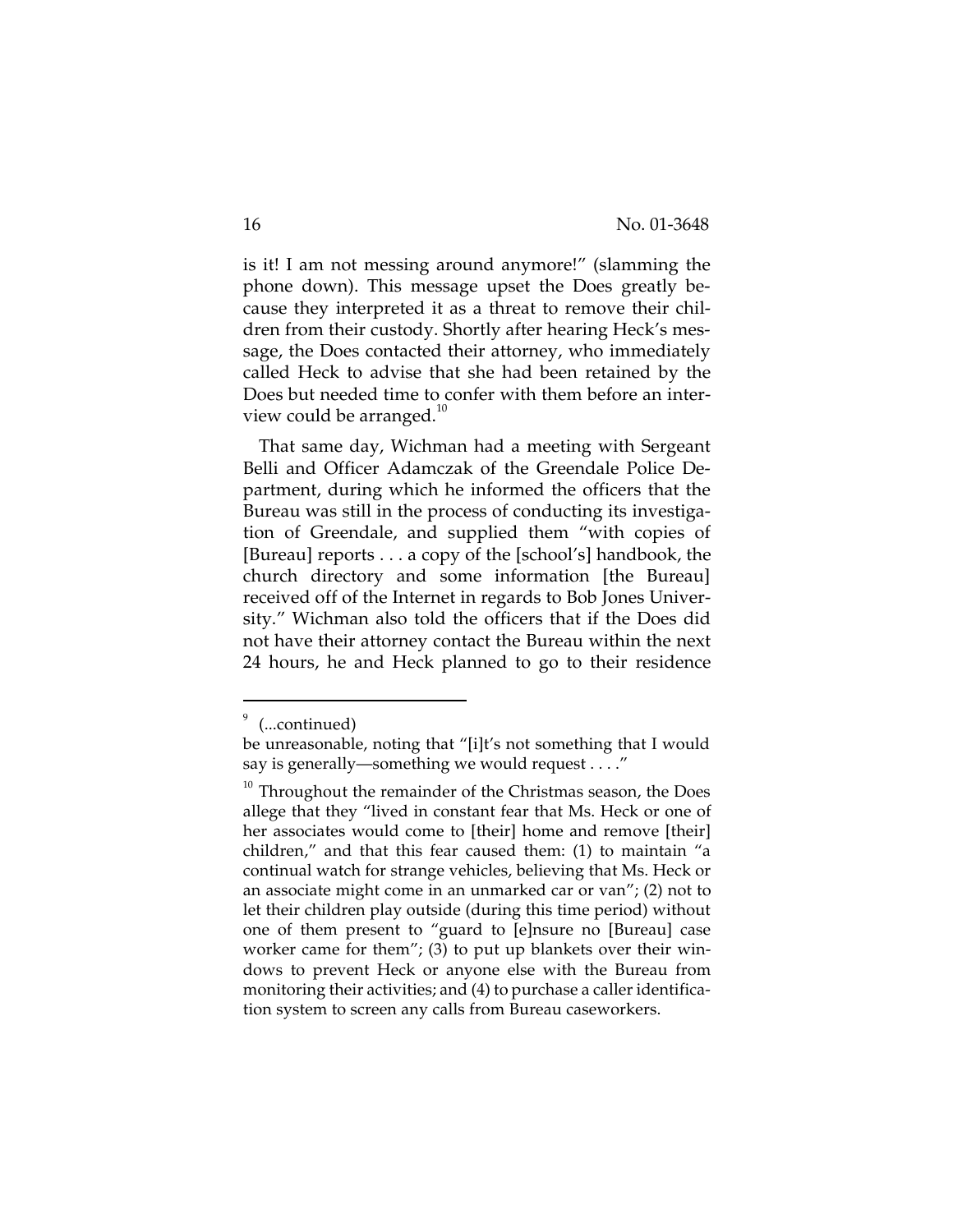and physically remove the children from their custody so that they might be interviewed.<sup>11</sup> Finally, Wichman advised the officers that "due to the large number of juveniles" that needed to be interviewed, the Bureau would be seeking the police department's assistance in the near future.

On January 6, 1999, Wichman, Heck, and Christopher Partridge, another Bureau caseworker, went to Greendale for the purpose of interviewing the six children identified by John Doe Jr. as having been spanked by Bond. Notwithstanding the degree of resistence they had previously faced, the caseworkers made no attempt to obtain a court order before attempting to interview these students. When the caseworkers arrived at Greendale, Bond refused to allow them to interview any of the children without a court order. Wichman advised Bond that the Bureau caseworkers had the authority under state law to interview the children on the school's premises, and that, if necessary, he would call the police to force him to comply with their demand. Bond maintained that he would not allow the caseworkers to speak with any of the children regardless of any police involvement. At this point, the caseworkers exited the building, entered the Bureau van, and began calling various individuals for instructions on how to proceed. Heck called Bureau attorney Reinhold to ask for her advice. Partridge informed his supervisor, Mike Kemp, of the stalemate. Kemp directed the caseworkers to call the police for assistance, which Wichman did. After fifty minutes of waiting outside, Wichman called the po-

 $11$  Christine Hansen testified in a deposition that Wichman's stated intention to the police that he would seek to remove the Doe children from their parents' custody, if true, would have been illegal, a drastic step, and inconsistent with Bureau protocol.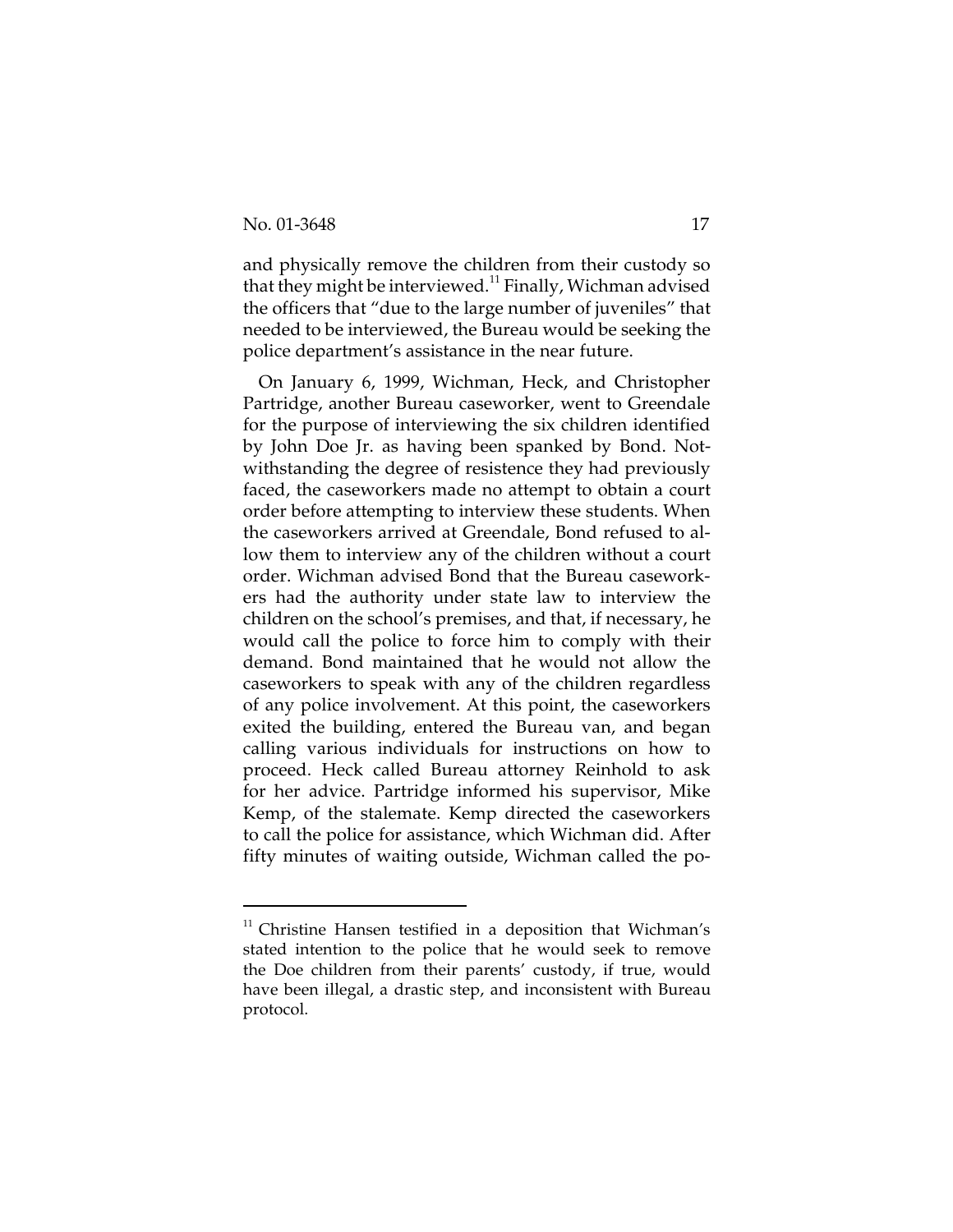lice again. Two police officers eventually responded to the call, but after conferring they all decided to return to the police station for further deliberations. Upon arriving at the police station, the caseworkers learned that the school's attorney, Michael Dean, had called the police and requested that the caseworkers be barred from Greendale's property as trespassers.

Unsure of how to proceed, Heck called Reinhold again and one of the police officers called the district attorney's office. It was determined that the caseworkers had the authority to enter the school for the purpose of conducting interviews with the children. The caseworkers then returned to Greendale, this time accompanied by four police officers. Before re-entering the building, however, the caseworkers received a call from Kemp, who cautioned them not to push the matter too far. Once inside, the caseworkers and police officers were met by Bond and Dean. The police officers told them that the caseworkers had a duty to investigate allegations of child abuse, and that if Bond refused to grant the caseworkers access they had no problem playing "hardball"—i.e., arrest Bond for obstruction of justice. Dean advised the police that his client was taking this position because the children were in the physical custody of Greendale and the school did not have the authority to grant the Bureau permission to speak with the children without parental consent, remarking, "I don't know why they don't just get an order from a judge. If they get the order then we can't do anything about it."

Notwithstanding the threat of arrest, Bond refused to allow the caseworkers to interview the children without a court order or parental consent. The police officers and caseworkers then made several calls to the district attorney's office and the Bureau to advise their superiors of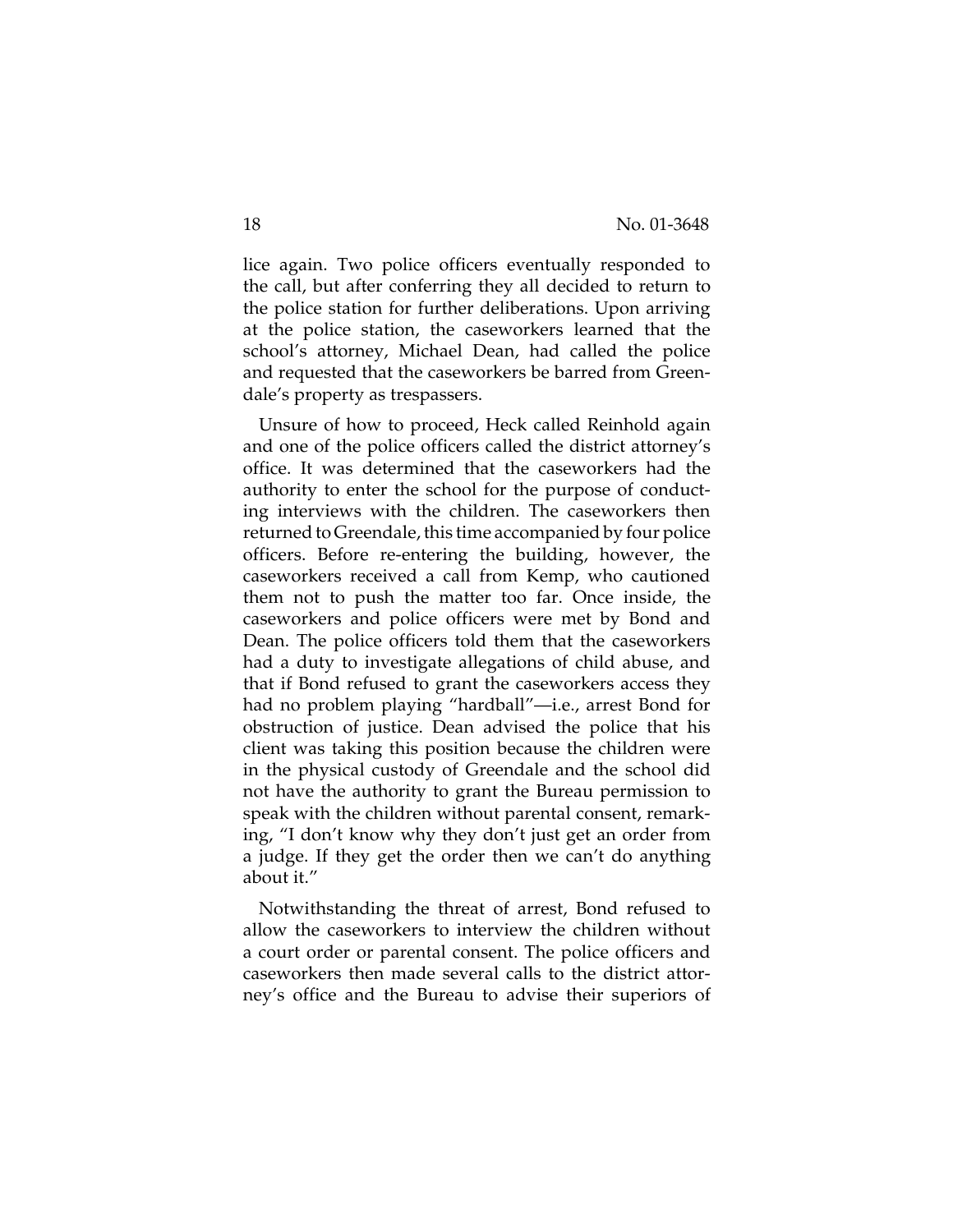Bond's refusal to give the caseworkers access to the children. After conferring with Bureau supervisor Hergert, the caseworkers abandoned their efforts to interview the children due to the level of resistence they had encountered. On her way out of the building, Heck told Bond, "This case is not over yet, believe me." Additionally, one of the officers informed Bond and Dean that a shift commander would be coming to the school, and that there was a distinct possibility that the police department "would direct their own investigation, which would include interviewing the children at the Academy." The Does, in response to the foregoing events, took their children to a friend's house later that evening to spend the night, fearing that someone from the Bureau would come to their home and attempt to remove their children from their custody. The next day, Mrs. Doe purchased a cellular phone to enable her to keep in constant contact with her husband regarding the Bureau's ongoing investigation of their family.<sup>12</sup>

In late February 1999, Bureau supervisor Iris Colon Lucio telephoned the Does' attorney, Sheila Smith, to speak with her about the ongoing investigation. Smith told Lucio that the Does adamantly denied abusing their children. Lucio informed Smith that the Bureau would hold the Does liable if the school applied corporal punishment to their son resulting in physical abuse, and instructed Smith to advise the Does accordingly. On February 28, 1999, shortly after this conversation, Lucio sent Smith a follow-up letter advising that the investigation of the Does was being closed because "[i]n discussing the matter with you, we

 $12$  According to Mrs. Doe, she took a leave of absence from work from December 17, 1998 through January 19, 1999 because she "was afraid to be away from her children for any length of time . . . not knowing what [the Bureau] might do."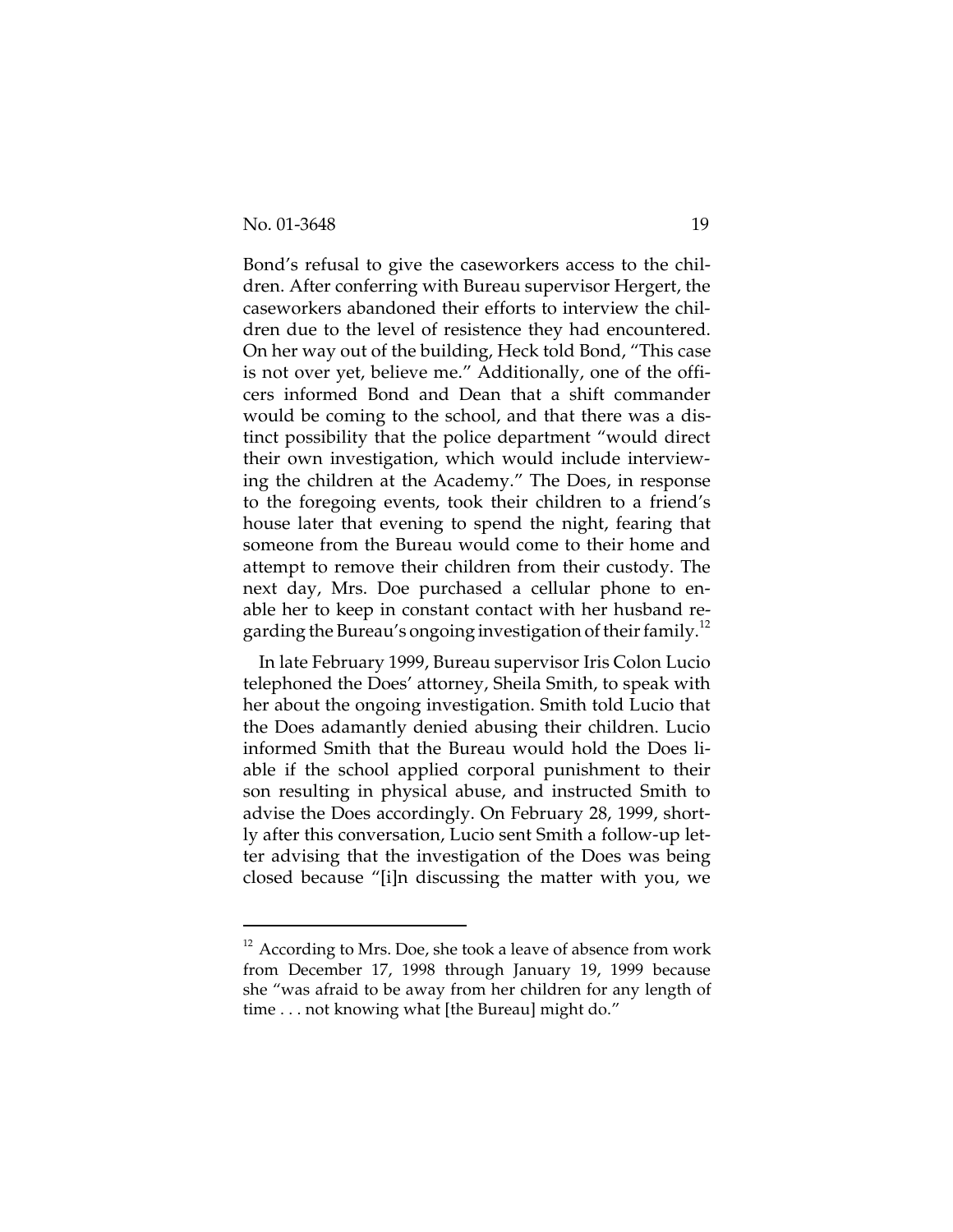have been assured that there is no safety, nor service needs for the . . . family." The Bureau's internal documents, however, indicated that the investigation had been closed because of the Does' refusal to cooperate, thus preventing caseworkers from substantiating abuse. A few months later, the Bureau ended its investigation of Greendale altogether; caseworkers never returned to the school and eventually all of the files relating to the investigation were closed.

On August 12, 1999, Greendale, John and Jane Doe (individually and on behalf of their minor son, John Doe Jr.), and seven other parents (John and Jane Roe 1-7), filed suit against Heck, Wichman, and Hansen, individually and in their official capacities with the Bureau, $13$  pursuant to 42 U.S.C. § 1983, alleging that the defendants: (1) conducted an unreasonable search of Greendale's premises in violation of the Fourth Amendment; (2) illegally seized John Jr. in violation of the Fourth Amendment; (3) violated all of the plaintiffs' rights to familial relations under the Fourteenth Amendment; and (4) violated all of the plaintiffs' rights to procedural due process under the Fourteenth Amendment. The plaintiffs also challenged the constitutionality, both facially and as applied, of Wis. Stat. § 48.981(3)(c)1, to the extent this statutory provision

 $^{13}$  To the extent the plaintiffs' suit against the defendants in their official capacities with the Bureau seeks retrospective monetary damages, this action constitutes a suit against the state that is prohibited by the Eleventh Amendment. *Darryl H. v. Coler*, 801 F.2d 893, 906-07 (7th Cir. 1986). This aspect of the plaintiffs' suit is, therefore, dismissed for lack of subject matter jurisdiction. *Id.* at 907; *see also id.* at 907 n.13 (noting that "a question of subject matter jurisdiction . . . may be raised at any time in the litigation").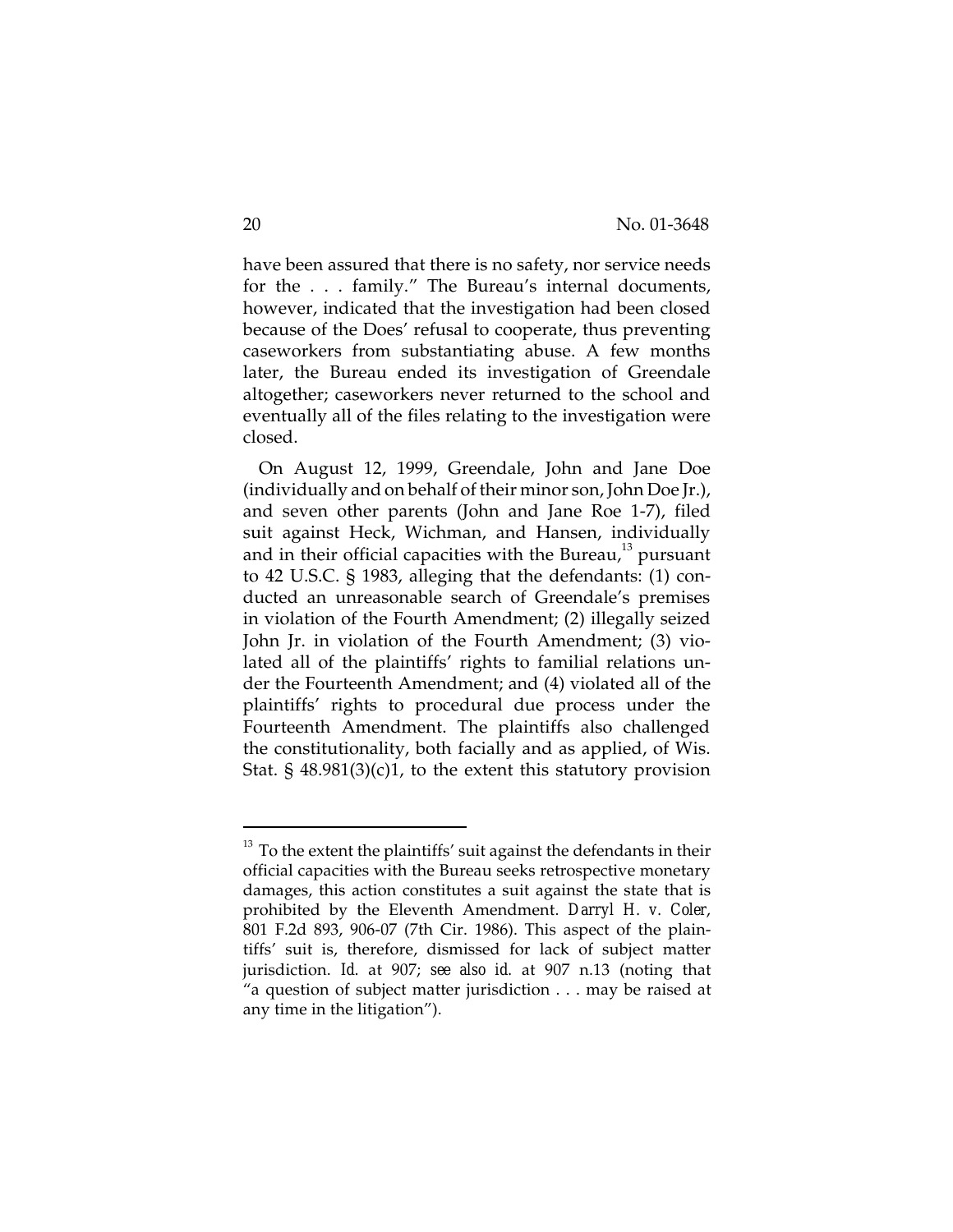No. 01-3648 21

purportedly provides Bureau caseworkers with the authority to "contact, observe or interview . . . [a] child at any location without permission from the child's parent, guardian or legal custodian if necessary to determine if the child is in need of protection or services . . . ." *Id.* In this respect, the plaintiffs sought injunctive relief from the enforcement of this aspect of Wis. Stat.  $\S$  48.981(3)(c)1, and requested a declaration that the statutory provision was unconstitutional. In response, the defendants argued that none of the actions they took during the Bureau's investigation violated the plaintiffs' constitutional rights, and, alternatively, that even if their actions were unconstitutional, the constitutional rights at issue in this case were not clearly established, thereby entitling them to qualified immunity from the plaintiffs' suit. The defendants also maintained that  $\S$  48.981(3)(c) is constitutional, both facially and as applied to the plaintiffs. Thereafter, the parties filed cross motions for summary judgment. The district court granted the defendants' motion, concluding that they were entitled to qualified immunity from the plaintiffs' claims. The plaintiffs appeal this decision.

# **II.**

On appeal, the plaintiffs contend that the district court erred in granting the defendants' motion for summary judgment, a decision we review *de novo,* construing all facts in the light most favorable to the plaintiffs. *Ben's Bar, Inc. v. Village of Somerset*, 316 F.3d 702, 707 (7th Cir. 2003).

The parties' principal dispute in this case concerns whether qualified immunity shields the defendants from any liability arising out of the plaintiffs' constitutional claims. In *Saucier v. Katz*, 533 U.S. 194 (2001), the Supreme Court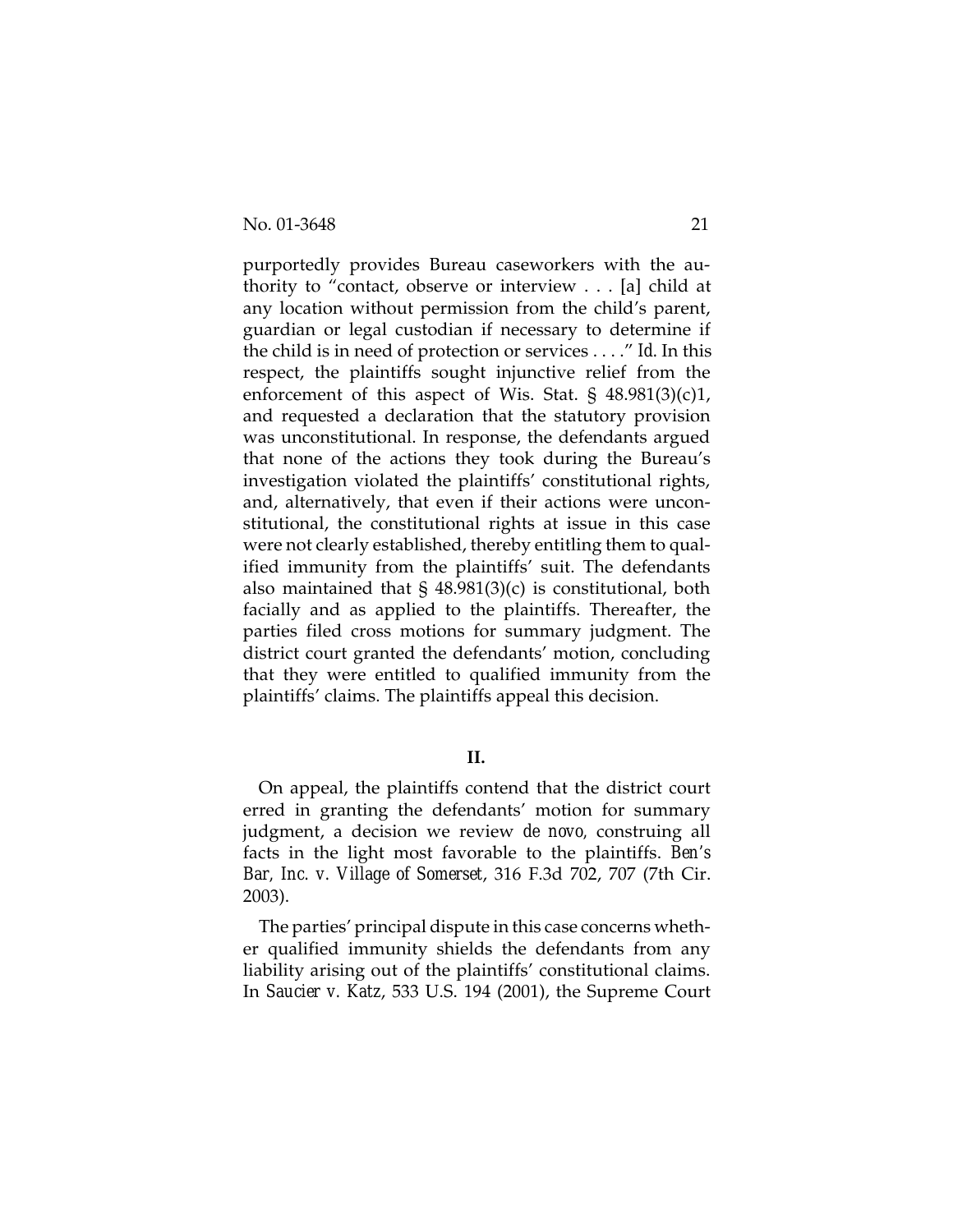held that a court's qualified immunity analysis must proceed in two steps. *Id.* at 200. The threshold inquiry is whether, taken in the light most favorable to the party asserting the injury, "the facts alleged show the officer's conduct violated a constitutional right[.]" *Id.* at 201. This must be the initial inquiry. *Id.* If no constitutional right would have been violated were the allegations established, there is no necessity for further inquiries concerning qualified immunity. *Id.* If, on the other hand, "a violation could be made out on a favorable view of the parties' submissions, the next, sequential step is to ask whether the right was clearly established." *Id.* We proceed in this fashion because this analytical framework "promotes clarity in the legal standards for official conduct, to the benefit of both the officers and the general public." *Doyle v. Camelot Care Centers, Inc.*, 305 F.3d 603, 616 (7th Cir. 2002). With these principles in mind, we now consider the merits of the plaintiffs' respective claims on appeal.

#### **A. Fourth Amendment Claims**

We begin our analysis with Greendale and John Doe Jr.'s claims that the defendants conducted an illegal search and seizure on the premises of the school, pursuant to Wis. Stat. § 48.981(3)(c)1, in violation of the Fourth Amendment.<sup>14</sup> The Fourth Amendment, incorporated against the States by the Fourteenth Amendment, *Contreras v. City of Chicago*, 119 F.3d 1286, 1290 (7th Cir. 1997), provides that "[t]he right of the people to be secure in their persons,

 $14$  A private school, like any other corporation or business, is entitled to bring a Fourth Amendment challenge for the illegal search of its premises. *G.M. Leasing Corp. v. United States*, 429 U.S. 338, 353 (1977); *See v. City of Seattle*, 387 U.S. 541, 543 (1967).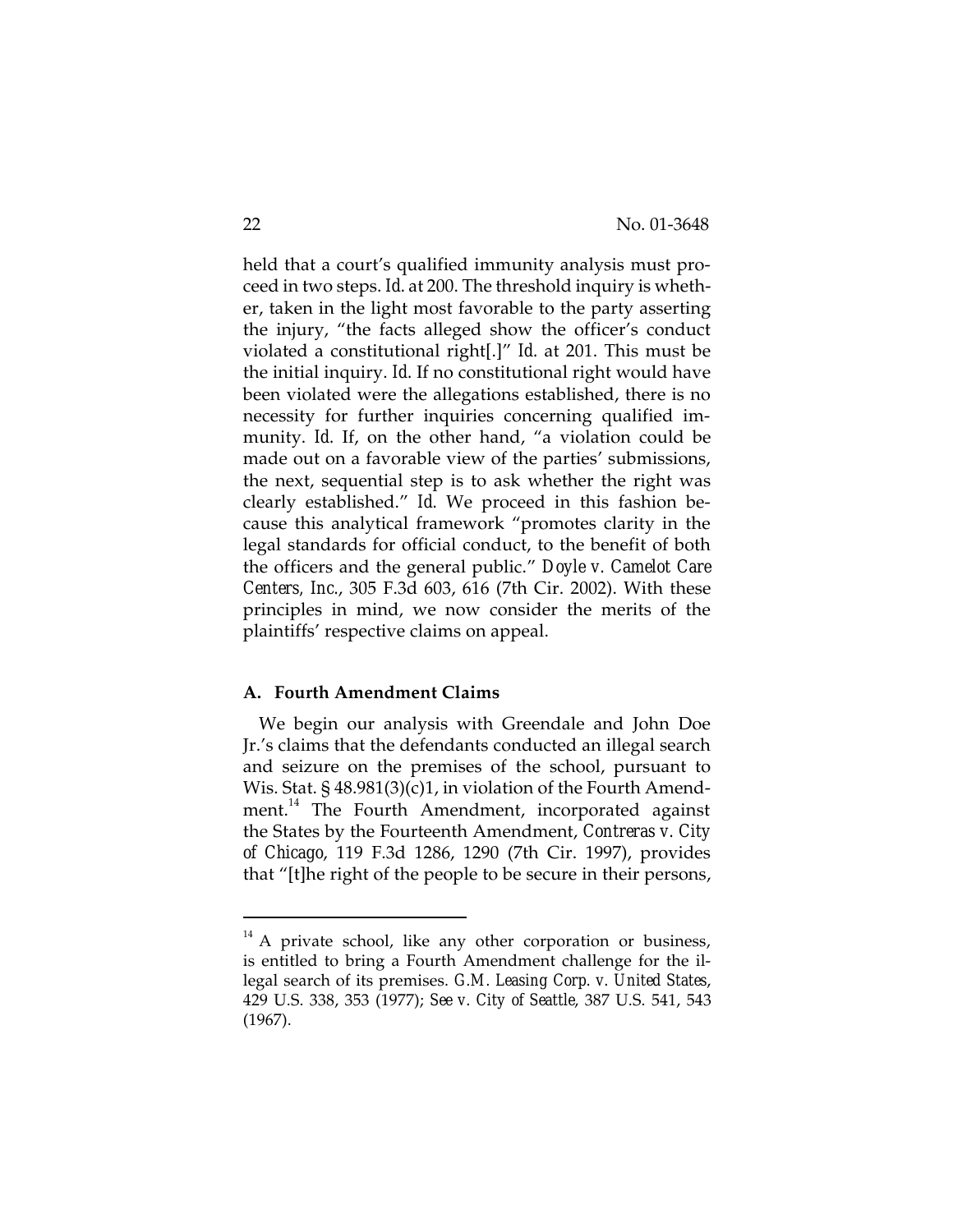houses, papers, and effects, against unreasonable searches and seizures, shall not be violated . . . ." U.S. Const. amend. IV. Because the basic purpose of the Fourth Amendment "is to safeguard the privacy and security of individuals against arbitrary invasions by governmental officials," *Camara v. Municipal Court of City and County of San Francisco*, 387 U.S. 523, 528 (1967), the amendment's prohibition against unreasonable searches and seizures protects against warrantless intrusions during civil as well as criminal investigations by the government. *Marshall v. Barlow's, Inc.*, 436 U.S. 307, 312 (1978). Thus, the strictures of the Fourth Amendment apply to child welfare workers, as well as all other governmental employees. *Brokaw v. Mercer County*, 235 F.3d 1000, 1010 n.4 (7th Cir. 2000); *Darryl H. v. Coler*, 801 F.2d 893, 900 (7th Cir. 1986).

The threshold consideration in a Fourth Amendment inquiry is whether the governmental conduct in question constitutes a search or seizure within the meaning of the amendment's text. *Kyllo v. United States*, 533 U.S. 27, 31 (2001); *Brokaw*, 235 F.3d at 1010. In this case, defendants Wichman and Heck, with the assistance of the police, investigated allegations of child abuse on the premises of Greendale. As part of that investigation, they took John Doe Jr. into custody to interview him. We think it is clear that the foregoing actions constitute both a search and a seizure under the Fourth Amendment.

When the Fourth Amendment was ratified, as now, to "search" meant " '[t]o look over or through for the purpose of finding something; to explore; to examine by inspection; as, to *search* the house for a book; to *search* the wood for a thief.' " *Kyllo*, 533 U.S. at 33 n.1 (quoting N. Webster, *An American Dictionary of the English Language* 66 (1828) (reprint 6th ed. 1989)). The defendant caseworkers' investigation on Greendale's premises easily meets this definition because the defendants went to the school for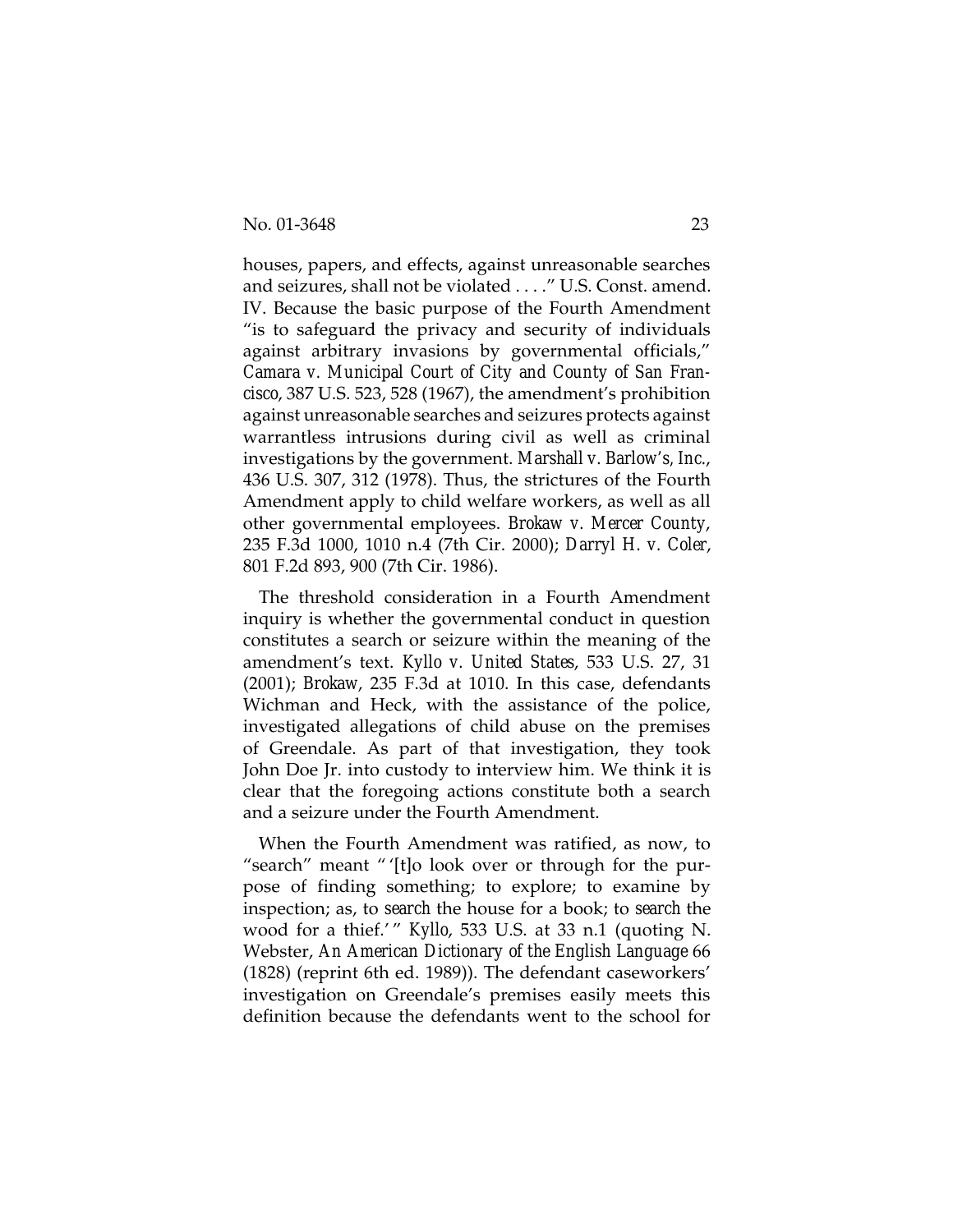the specific purpose of gathering information, an activity that most certainly constitutes a search under the Fourth Amendment. *Kyllo*, 533 U.S. at 32 n.1; *see also* 1 Wayne R. LaFave, *Search and Seizure: A Treatise on the Fourth Amendment* § 2.1(a) at 379 (1996) (noting that "[u]nder the traditional approach, the term 'search' is said to imply 'some exploratory investigation, or an invasion and quest, a looking for or seeking out' ") (citation omitted).

A person has been "seized" within the meaning of the Fourth Amendment if, in view of all of the circumstances surrounding the incident, a reasonable person would not have believed that he was free to leave. *United States v. Mendenhall*, 446 U.S. 544, 554 (1980); *White v. City of Markham*, 310 F.3d 989, 993 (7th Cir. 2002). Here, the facts surrounding the defendants' seizure of John Doe Jr. are not in dispute. John Jr. was escorted from class by Principal Bond, the defendant caseworkers, and a uniformed police officer, into the church's nursery (which was empty). He was then questioned by Heck and Wichman, with the uniformed police officer present, for twenty minutes about intimate details of his family life. Under these circumstances, we conclude that John Jr. was "seized" with the meaning of the Fourth Amendment because no reasonable child would have believed that he was free to leave the nursery. *Brokaw*, 235 F.3d at 1010 (holding that the defendants' action of taking a child into custody, without the consent of his parents, for the purpose of questioning him about allegations of child neglect was a seizure under the Fourth Amendment).<sup>15</sup>

<sup>15</sup> *See also Roska v. Peterson*, 304 F.3d 982, 992 (10th Cir. 2002) (holding that 12-year-old boy was seized by a social worker while being removed from his home because he was "not free (continued...)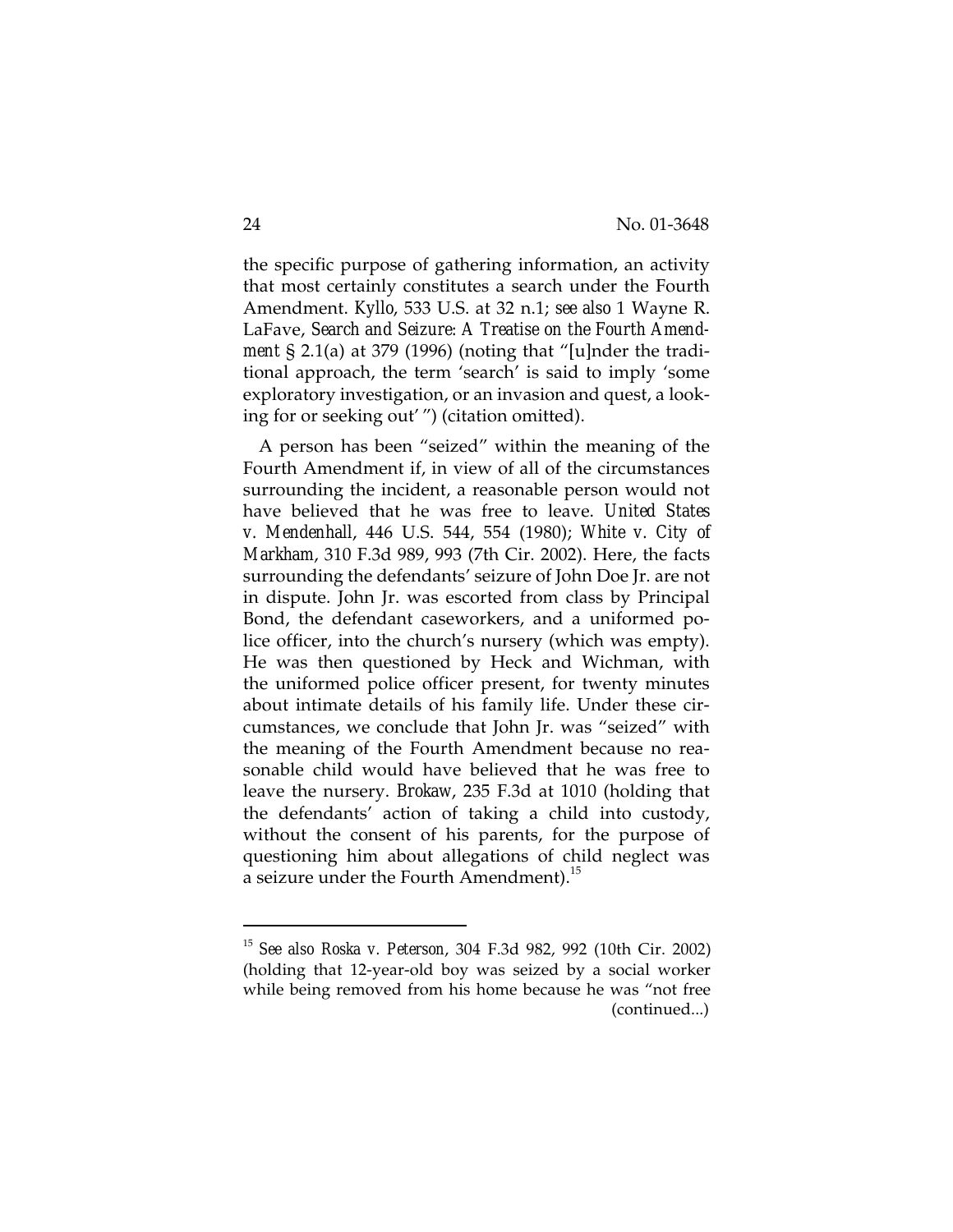Having concluded that the defendants searched Greendale's premises and seized John Doe Jr., we must now "evaluate the search or seizure under traditional standards of reasonableness by assessing, on the one hand, the degree to which it intrudes upon an individual's privacy and, on the other, the degree to which it is needed for the promotion of legitimate governmental interests." *Wyoming v. Houghton*, 526 U.S. 295, 299-300 (1999); *see also Brokaw*, 235 F.3d at 1010. In doing so, we recognize that although "the underlying command of the Fourth Amendment is always that searches and seizures be reasonable, what is reasonable depends on the context within which a search takes place." *New Jersey v. T.L.O.*, 469 U.S. 325, 337 (1985); s*ee also Vernonia Sch. Dist. 47J v. Acton*, 515 U.S. 646, 654 (1995) (noting that "[w]hat expectations are legitimate [under the Fourth Amendment] varies, of course, with context, depending, for example, upon whether the individual asserting the privacy interest is at home, at work, in a car, or in a public park") (internal citation omitted).

The Supreme Court has explicitly recognized the "distinction between searches and seizures that take place on a man's property—his home or office—and those carried

 $15$  (...continued)

to leave"); *Kia P. v. McIntyre*, 235 F.3d 749, 762 (2d Cir. 2000) (holding that baby was seized by a government agency official during child abuse investigation even though an infant "is unlikely to have had a 'belief' as to whether or not she was free to leave the Hospital . . . [because her mother] was told in no uncertain terms that she could not take [her] home from the Hospital")*; Tenenbaum v. Williams*, 193 F.3d 581, 602 (2d Cir. 1999) (holding that 5-year-old girl was seized by a government official when she was taken from her school to a hospital where she was required to remain for several hours before being examined and returned to her parents).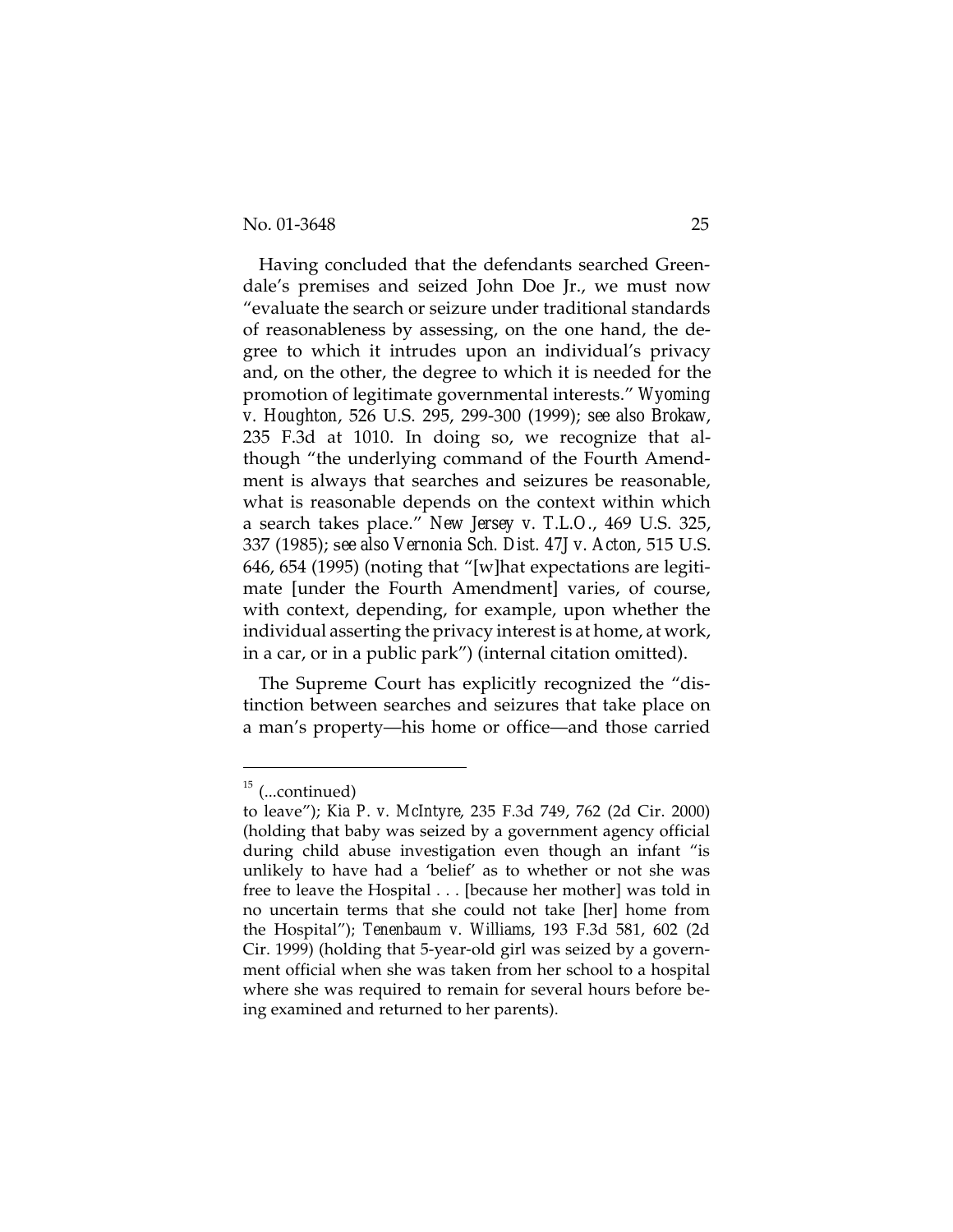out elsewhere," *Coolidge v. New Hampshire*, 403 U.S. 443, 474 (1971), holding that "a search or seizure carried out on . . . [private] premises without a warrant is per se unreasonable, unless the [government] can show that it falls within one of a carefully defined set of exceptions based on the presence of 'exigent circumstances.' " *Id.* at 474-75; *see also Camara*, 387 U.S. at 528-29; *United States v. Spears*, 965 F.2d 262, 271 (7th Cir. 1992).

Moreover, the principle that a warrantless search or seizure conducted on private property is presumptively unreasonable applies whether "the government's motivation is to investigate violations of criminal laws or breaches of other statutory or regulatory standards," *Barlow's*, 436 U.S. at 312-313, so long as the claimant had a reasonable expectation of privacy in the premises on which the search or seizure occurred. *Minnesota v. Carter*, 525 U.S. 83, 88 (1998) (holding that the " 'capacity to claim the protection of the Fourth Amendment depends . . . upon whether the person who claims the protection of the Amendment has a legitimate expectation of privacy in the invaded place' ") (citation omitted); *see also Kyllo*, 533 U.S. at 31-33; *Siebert v. Severino*, 256 F.3d 648, 654 (7th Cir. 2001).

A reasonable expectation of privacy exists when: (1) the claimant exhibits an actual (subjective) expectation of privacy; and (2) the expectation is one that society is prepared to recognize as reasonable. *United States v. French*, 291 F.3d 945, 951 (7th Cir. 2002). Here, there is no question that the defendants' search of Greendale and seizure of John Doe Jr. took place on private property. The only question then is whether Greendale and John Jr. had a reasonable expectation of privacy in or within the school's premises. We conclude that they did.

Private schools, by their very nature, are controlled environments that, out of sheer necessity (i.e., for the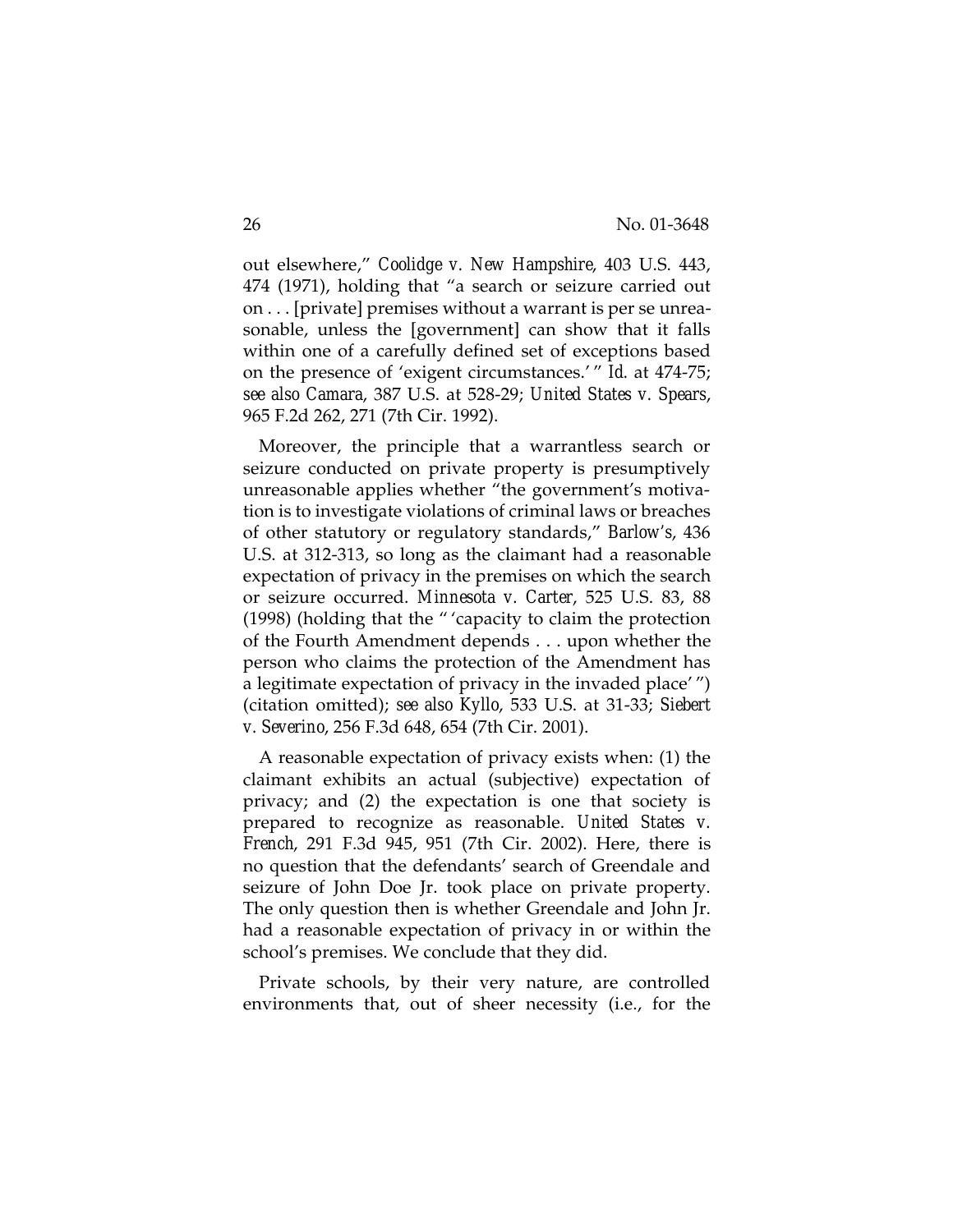safety and protection of the children entrusted to them) are not open to the general public. *Simpson v. Saroff*, 741 F. Supp. 1073, 1078 (S.D.N.Y. 1990); *see also Siebert*, 256 F.3d at 654 (noting that an enclosed structure is typically a location for a property owner to engage in private activities, which is generally sufficient to place government agents on notice "to keep out"). Thus, by their very operation, private schools exhibit a subjective expectation of privacy in their premises.<sup>16</sup> *Simpson*, 741 F. Supp. at 1078 (holding that private school exhibited a subjective expectation of privacy in its premises "because it occupied them on a permanent basis, kept up the premises through expenditures on improvements, and exercised at all times the right to exclude others from the premises . . . ."). And while John Jr. may not have exhibited a subjective expectation of privacy in Greendale's premises, we have held that such a showing is unnecessary when the search or seizure at issue is of a young child. *Darryl H.*, 801 F.2d at 901 (holding that "[a] child of very tender years may not exhibit a subjective expectation of privacy in the same sense as an older child. He is, however, a human being, entitled to be treated by the state in a manner compatible with that human dignity."). In such cases, it is more appropriate to consider whether the child's parents manifested a subjective expectation of privacy in the premises within which the search or seizure being challenged took place. *Id.* (noting that when a child is searched by the government for purposes of a child abuse investigation, "[a]lso at stake . . . are the closely related legitimate expec-

<sup>&</sup>lt;sup>16</sup> Additionally, in this case, Principal Bond and Pastor Holloway clearly expressed the school's subjective expectation of privacy in its premises by initially refusing to allow Bureau caseworkers to interview John Jr., and by refusing to permit the caseworkers to interview students during their second visit to the school.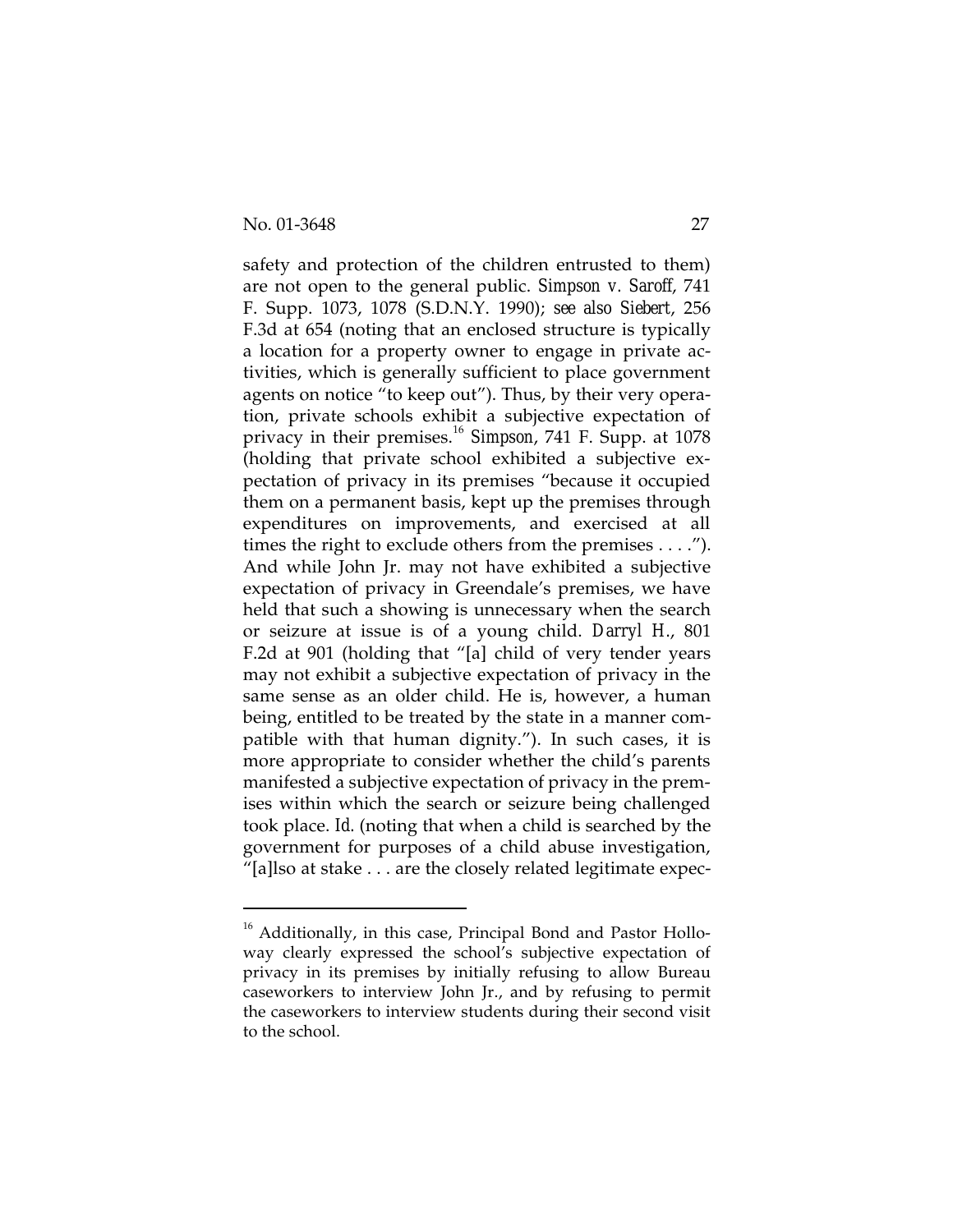tations of the parents or other caretakers, protected by the fourteenth amendment, that their familial relationship will not be subject to unwarranted state intrusion"). We conclude that by enrolling their son in Greendale, and entrusting him to the care of the school's officials *in loco parentis*, *Vernonia Sch. Dist.*, 515 U.S. at 654, the Does manifested a subjective expectation of privacy in the premises of the school.

Moreover, these subjective expectations of privacy were objectively reasonable. First, with respect to Greendale, "[t]he businessman, like the occupant of a residence, has a constitutional right to go about his business free from unreasonable official entries upon his private commercial property." *See v. City of Seattle*, 387 U.S. at 543; *cf. Curtis v. Thompson*, 840 F.2d 1291, 1300 (7th Cir. 1988) (noting that " '[w]ere the authority of government so trifling as to permit anyone with a complaint to have asked power to do anything he pleased . . . Churches would be compelled to welcome into their buildings invaders who came but to scoff and jeer . . . .'") (citation omitted). Second, although a child's privacy interests while attending a private school may differ from those he has under his own roof, he unquestionably has a reasonable expectation of privacy in the premises of the school he attends vis-á-vis government officials. As the Supreme Court has explained, "[w]hen parents place minor children in private schools for their education, the teachers and administrators of those schools stand *in loco parentis* over the children entrusted to them." *Vernonia Sch. Dist.*, 515 U.S. at 654-55. In our view, there is no basis for concluding that when a minor child is entrusted to the care of a private school *in loco parentis* his reasonable expectation of privacy, vis-á-vis government officials, differs in any material respect from that which he would otherwise expect to receive at home. In both cases, the child is in an enclosed structure that is not open to the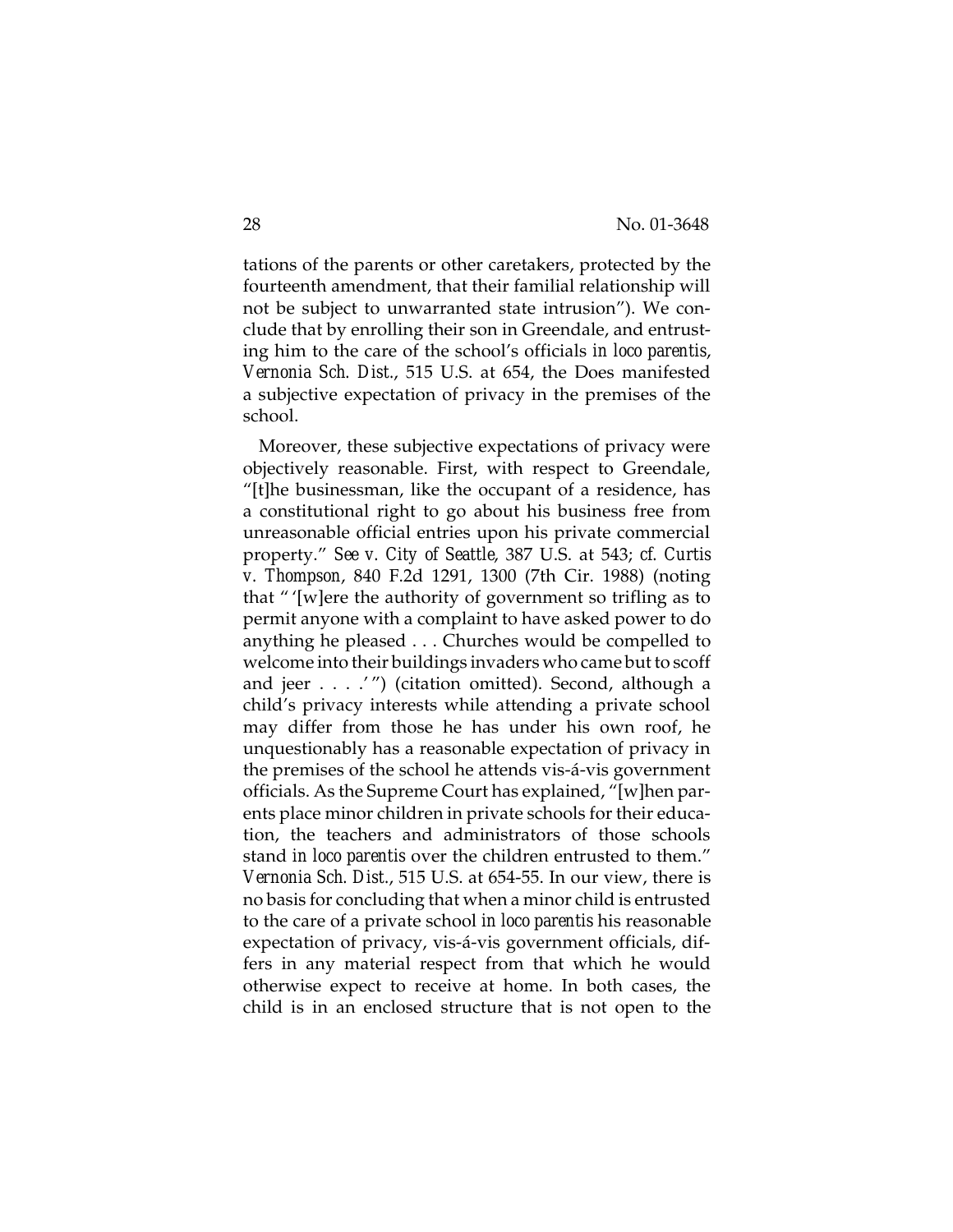general public, and is cared for and looked after by individuals with parental authority. Furthermore, it is entirely reasonable for parents who place their children in private schools, along with the teachers and administrators of those schools, to expect that the parents' express delegation of parental authority to school officials will be both acknowledged and respected by government actors. *Cf. Muller by Muller v. Jefferson Lighthouse Sch.*, 98 F.3d 1530, 1535 (7th Cir. 1996) (holding that "[t]he *in loco parentis* doctrine remains in full force in private schools"). Third, when, as in this case, the government conducts a warrantless search of a religious or parochial school, or seizes a minor child on the premises of such a school without a warrant, these actions implicate the constitutional rights of the school, child, and parents under the Free Exercise Clause of the First Amendment. *See Maryland v. Macon*, 472 U.S. 463, 468 (1985) (holding that when a government search or seizure implicates First Amendment rights, the requirements of the Fourth Amendment must be applied with "scrupulous exactitude"); *Zurcher v. Stanford Daily*, 436 U.S. 547, 564 (1978) (same).

Because we conclude that Greendale and John Doe Jr. had a reasonable expectation of privacy in and within the school's premises, the defendants' warrantless search of the school and seizure of the child are presumptively unreasonable, *Camara*, 387 U.S. at 528-29, and can only be upheld if either falls within one of the "few specifically established and well delineated exceptions" to the Fourth Amendment's warrant and probable cause requirements, *Minnesota v. Dickerson*, 508 U.S. 366, 372 (1993) (citations and internal quotations omitted), e.g., consent, *Schneckloth v. Bustamonte*, 412 U.S. 218, 219 (1973), or exigent circumstances. *United States v. Karo*, 468 U.S. 705, 718 (1984). *See also Spears*, 965 F.2d at 271. These exceptions, however, are grudgingly granted because "the privacy interests pro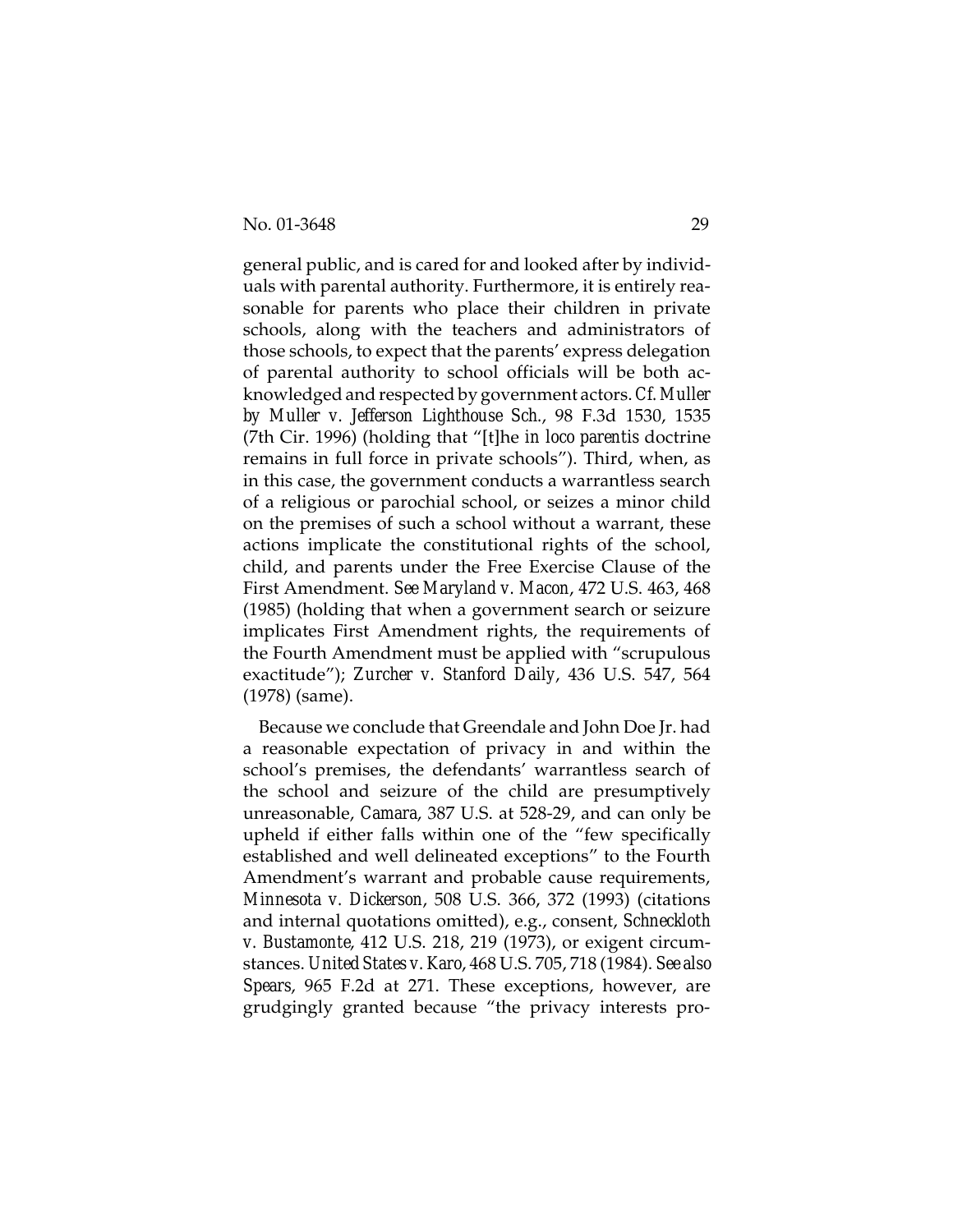tected by the Fourth Amendment are to be jealously guarded." *Wilson v. Health & Hosp. Corp. of Marion County*, 620 F.2d 1201, 1209 (7th Cir. 1980). In addition to these well established exceptions, the Supreme Court has also held that occasionally the government may have " 'special needs, beyond the normal need for law enforcement, [which] make the warrant and probable cause requirement impracticable.' " *Vernonia Sch. Dist.*, 515 U.S. at 653 (citation omitted). In "special needs" cases, a lower standard may be appropriate, "depend[ing] in part upon whether the burden of obtaining a warrant is likely to frustrate the governmental purpose behind the search." *Camara*, 387 U.S. at 533.

On appeal, however, the defendants make no attempt to argue that their search of Greendale or seizure of John Doe Jr. falls within any of the foregoing specifically established and well delineated exceptions, or that the search or seizure was justified by "special needs." Their failure to do so speaks volumes about the evidentiary record in this case, which clearly shows that the defendants' search of the school and seizure of the child were not done pursuant to a court order, probable cause, or exigent circumstances.<sup>17</sup> Instead, the defendants argue, taking their cue from the

 $^\mathrm{17}$  The record shows that it took the Bureau almost two months to process the report alleging that M.G. had been abused. Moreover, although the defendants claim that they were concerned that John Jr.'s parents may have subjected him to abuse by sending him to a school that used corporal punishment as a means of disciplining its students, they waited almost a month before deciding to report that John Jr. was in need of protective services. Finally, the defendants also waited several days before referring the other children of the plaintiff parents after John Jr. identified them as students who received spankings at the school.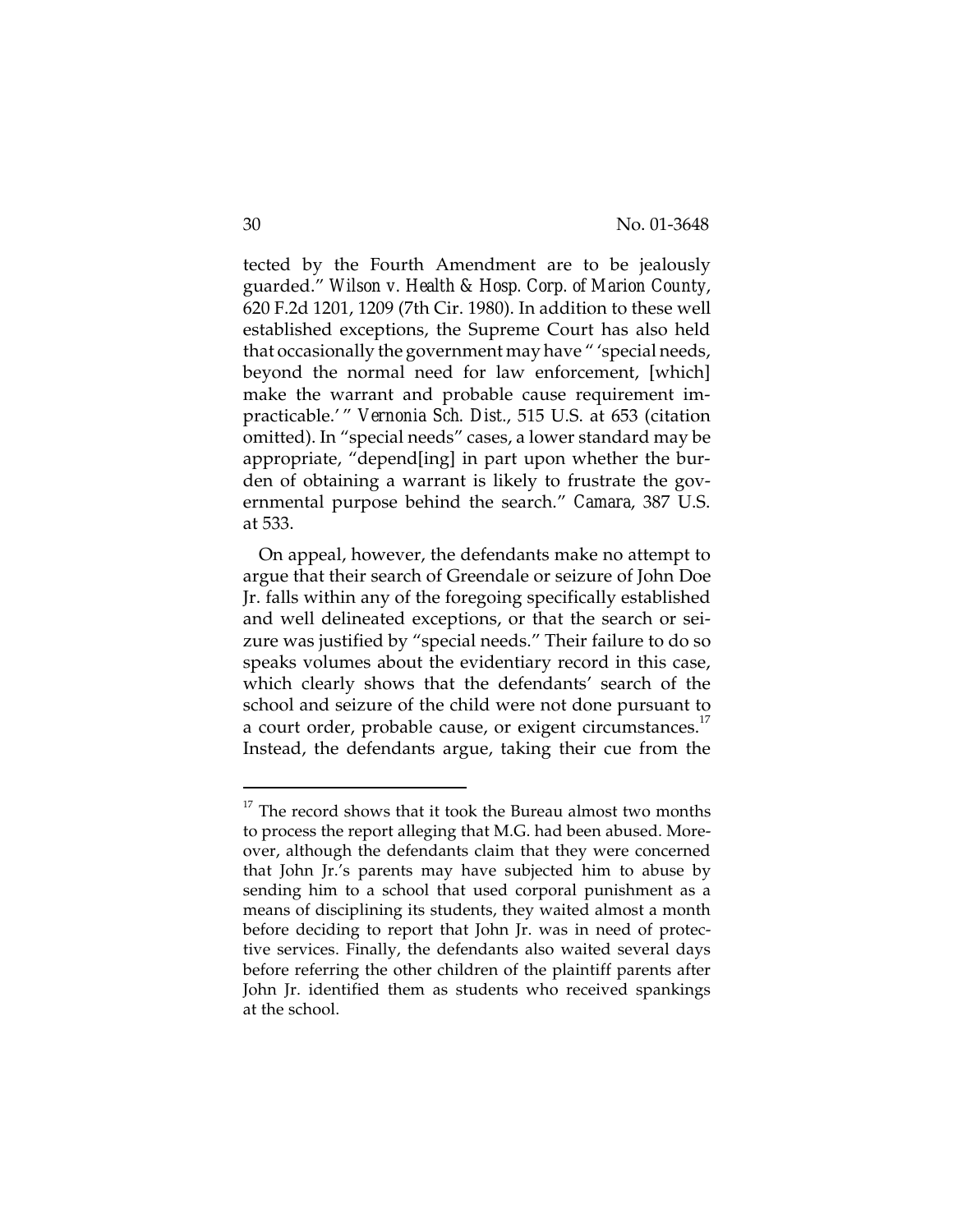district court's opinion, that their search of Greendale and seizure of John Jr. were reasonable under the guidelines established by this court in *Darryl H. v. Coler*, 801 F.2d 893 (7th Cir. 1986), and *Landstrom v. Illinois Dept. of Children & Family Services*, 892 F.2d 670 (7th Cir. 1990), both of which involved challenges to the constitutionality of child welfare caseworkers forcing children suspected of abuse to disrobe for physical examination on school grounds. 801 F.2d at 896-97; 892 F.2d at 671-72.

In *Darryl H.*, we held that, under the circumstances of that particular case, we could not "say that the Constitution requires that a visual inspection of the body of a child who may have been the victim of child abuse can only be undertaken when the standards of probable cause or a warrant are met." 801 F.2d at 902. Instead, we concluded that the constitutionality of these inspections should be evaluated under the reasonableness test of the Fourth Amendment, *id.*, and reaffirmed that holding in *Landstrom*. 892 F.2d at 677. The key difference between the searches at issue in *Darryl H.* and *Landstrom*, and the search and seizure in this case, is that the searches in *Darryl H.* and *Landstrom* took place on public school grounds with the consent of public school officials. 801 F.2d at 896-97; 892 F.2d at 671-72. We made express mention of this distinction in *Brokaw v. Mercer County*, 235 F.3d 1000 (7th Cir. 2000), where we held that the seizure of a child by a government official on private property—there, a home—is only reasonable if it is: (1) done pursuant to a court order; (2) supported by probable cause; or (3) justified by exigent circumstances, meaning that state officers had reason to believe that life or limb was in immediate jeopardy, *id.* at 1010, and cited our decisions in *Darryl H.* and *Landstrom* for the proposition that a lower standard of scrutiny applies to searches and seizures conducted by the government on public school property. *Id.* at 1011; *see also Good*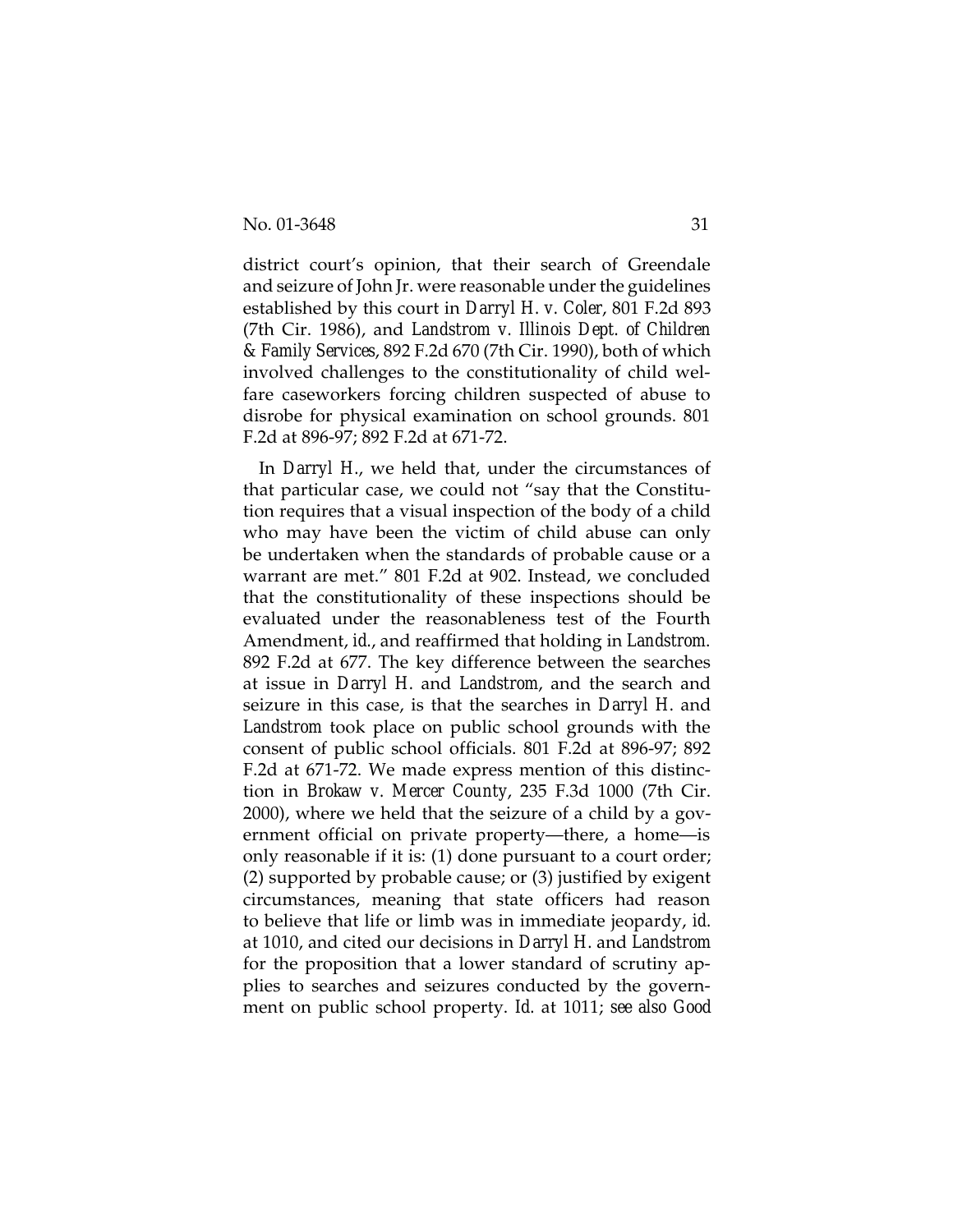*v. Dauphin County Social Services*, 891 F.2d 1087, 1096 (3d Cir. 1989) (noting that "the strip search in this case came in the context of a forced entry into a residence in the middle of the night . . . [and that] the degree of intrusion on privacy was not all comparable to the far more limited intrusion in [*Darryl H. v.*] *Coler*"). Therefore, it is *Brokaw*, not *Darryl H.* and *Landstrom*, that controls our decision in this case.<sup>18</sup>

While the defendants are undoubtedly correct in asserting that private schools are subject to reasonable regulation by the state, and that states have a compelling interest in protecting children from child abuse, the critical question in this case "is *not* whether the public interest justifies the type of search [or seizure] in question, but whether the authority to search [or seize] should be evidenced by a warrant . . . ." *Camara*, 387 U.S. at 533 (citations omitted) (emphasis added). Thus, although "there may be circumstances in which the law of warrant and probable cause . . . does not work effectively in the child removal or child examination context," *Tenenbaum*, 193 F.3d at 604, e.g., when exigent circumstances are involved, child welfare caseworkers "can effectively protect children without be-

<sup>&</sup>lt;sup>18</sup> See also Roe v. Texas Dept. of Protective and Regulatory Ser*vices*, 299 F.3d 395, 407-08 (5th Cir. 2002) (holding that a social worker must demonstrate probable cause and obtain a court order, obtain parental consent, or act under exigent circumstances to justify the visual body cavity search of a juvenile in the home); *Wooley v. City of Baton Rouge*, 211 F.3d 913, 925-26 (5th Cir. 2000) (noting that a warrant, probable cause, or a reasonable belief that a child is in imminent harm is necessary to justify the seizure of a child from the home under the Fourth Amendment); *J.B. v. Washington County*, 127 F.3d 919, 929- 30 (10th Cir. 1997) (applying probable cause standard to removal of child from home).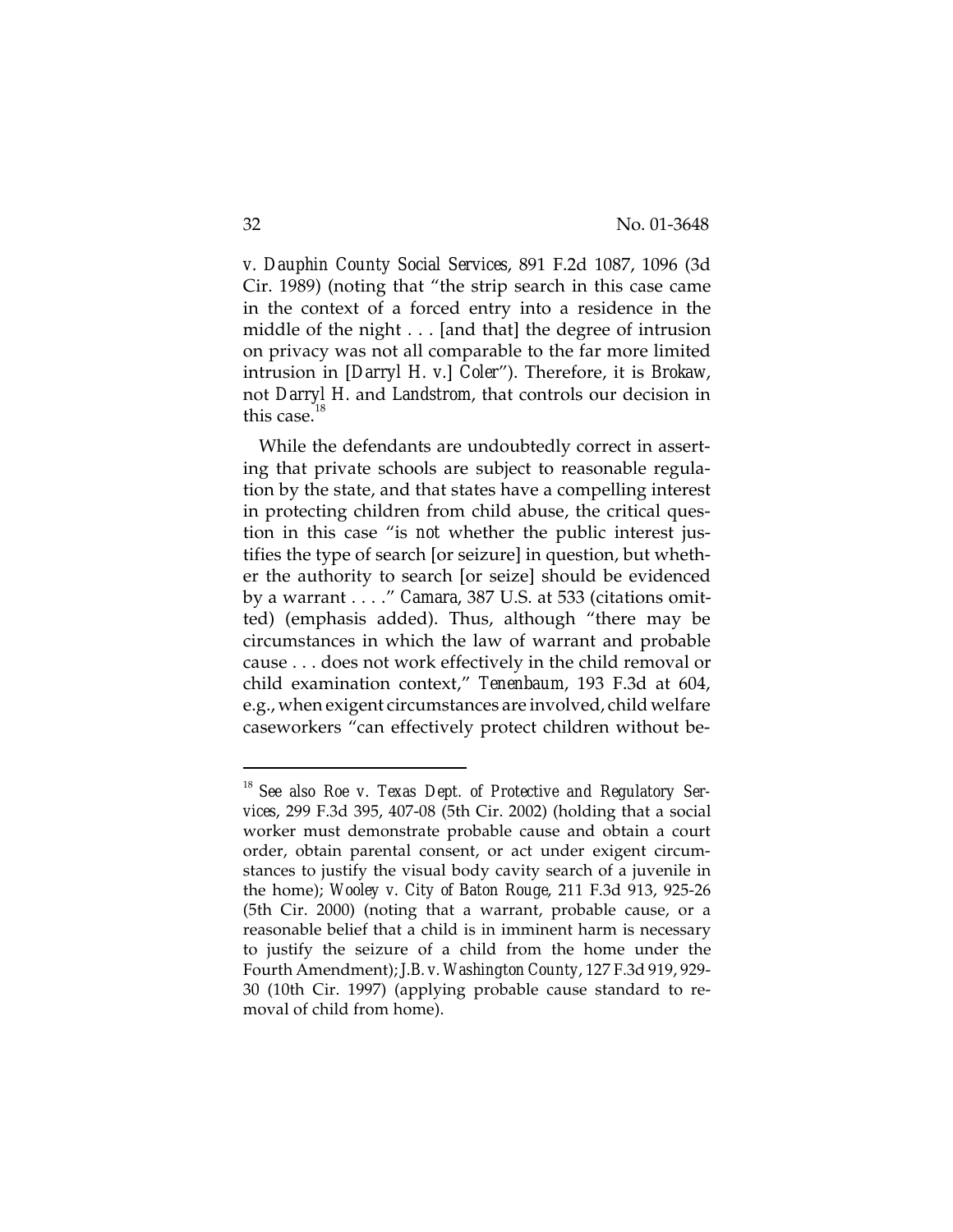ing excused from '*whenever practicable*, obtain[ing] advance judicial approval of searches and seizures. ' " *Id*. (citation omitted). Indeed, requiring caseworkers to obtain the equivalent of a warrant before searching the premises of a private school ensures that the constitutional interests of the child, parents, and school, are safeguarded, while at the same time preserving the state's compelling interest in protecting children from being abused. *Id.* (holding that "judicial authorization makes a fundamental contribution to the proper resolution of the tension among the interests of the child, the parents, and the State").

Finally, even if the search of Greendale and seizure of John Doe Jr. were not presumptively unreasonable, the defendants would fare no better under the "reasonableness" test outlined in *Landstrom* and *Darryl H. See generally* 892 F.2d at 676-77; 801 F.2d at 902-04. In conducting this test, we do not consider the government's interest in the abstract (i.e., the state's general interest in protecting children from abuse), but instead evaluate whether, under the circumstances of a particular case, the government officials in question had "some definite and articulable evidence giving rise to a reasonable suspicion that a child has been abused or is in imminent danger of abuse." *Brokaw*, 235 F.3d at 1019; *see also Wallis v. Spencer*, 202 F.3d 1126, 1138 (9th Cir. 2000). As our analysis *infra* demonstrates, the defendants' search of Greendale and seizure of John Doe Jr. were not supported by such evidence. Given the foregoing, we conclude that Greendale and John Jr. have stated cognizable claims against the defendants under the Fourth Amendment. *See Saucier*, 533 U.S. at 201 (holding that "[i]n the course of determining whether a constitutional right was violated on the premises alleged, a court might find it necessary to set forth principles which will become the basis for a holding that a right is clearly established").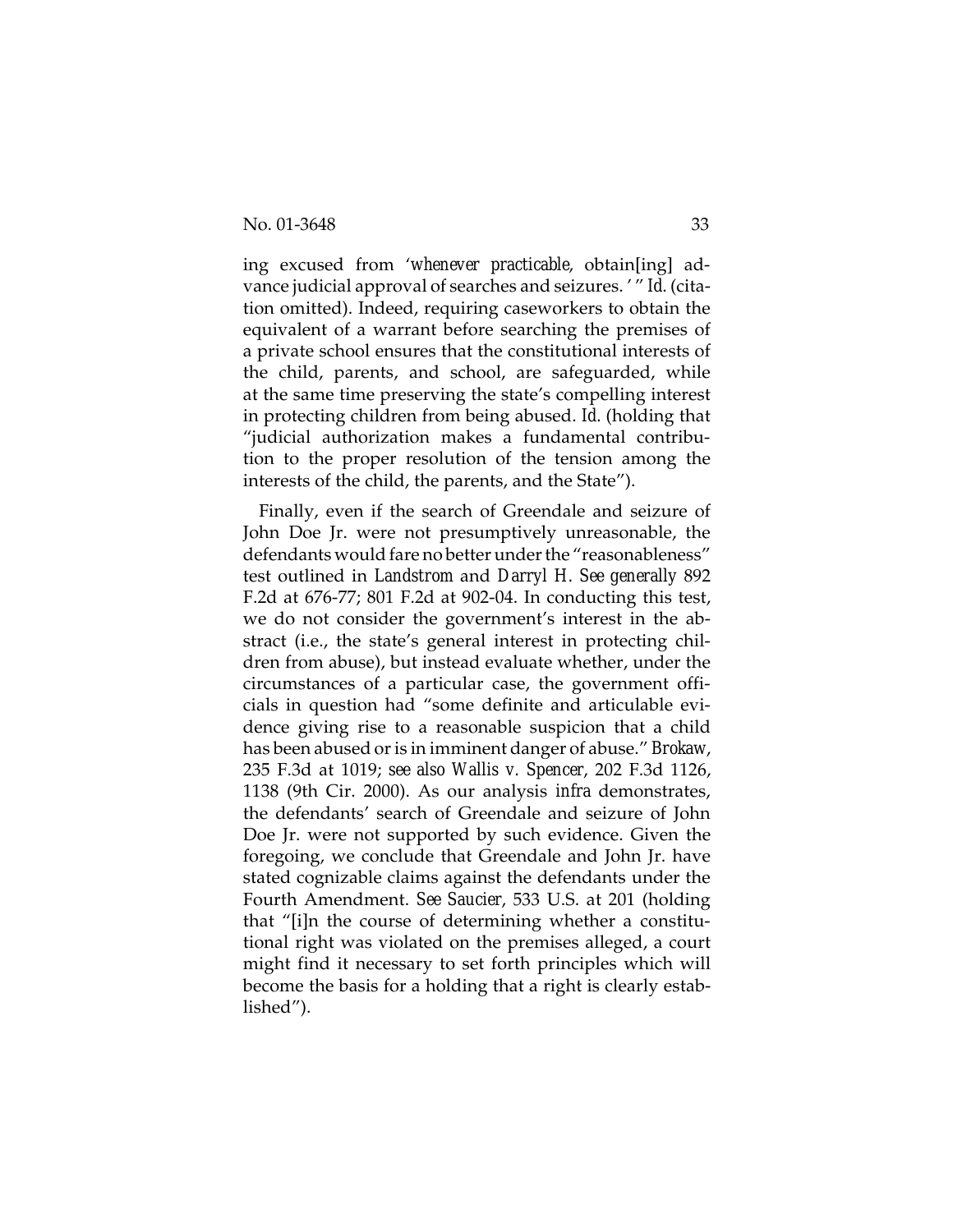Having resolved the threshold question of our inquiry, we now turn to the second step: whether the defendants, notwithstanding the foregoing constitutional violations, are entitled to qualified immunity from Greendale and John Doe Jr.'s claims. Under the doctrine of qualified immunity, government officials are " 'shielded from liability for civil damages insofar as their conduct does not violate clearly established . . . constitutional rights of which a reasonable person would have known.' " *Doyle*, 305 F.3d at 620 (quoting *Harlow v. Fitzgerald*, 457 U.S. 800, 818 (1982)). For a constitutional right to be "clearly established," its contours " 'must be sufficiently clear that a reasonable official would understand that what he is doing violates that right.' " *Hope v. Pelzer*, 122 S.Ct. 2508, 2515 (2002) (citation omitted). This does not mean that " 'an official action is protected by qualified immunity unless the very action in question has previously been held unlawful, but it is to say that in the light of pre-existing law the unlawfulness must be apparent.' " *Id.* (citations omitted). *See also Saucier*, 533 U.S. at 206 (noting that qualified immunity operates "to ensure that before they are subjected to suit, officers are on notice their conduct is unlawful"). Thus, a qualified immunity inquiry must be "undertaken in light of the specific context of the case, not as a broad general proposition." *Id.* at 201. Greendale and John Jr. bear the burden of establishing the existence of a clearly established constitutional right. *White*, 310 F.3d at 993.

In this case, the defendant caseworkers' search of Greendale's premises and seizure of John Doe Jr. were done pursuant to Wis. Stat. § 48.981(3)(c)1, which provides that a Bureau caseworker may interview a child suspected of abuse "at any location"—other than the child's home— "without permission from the child's parent, guardian or legal custodian if necessary to determine if the child is in need of protection of services[.]" *Id.* As discussed *infra*,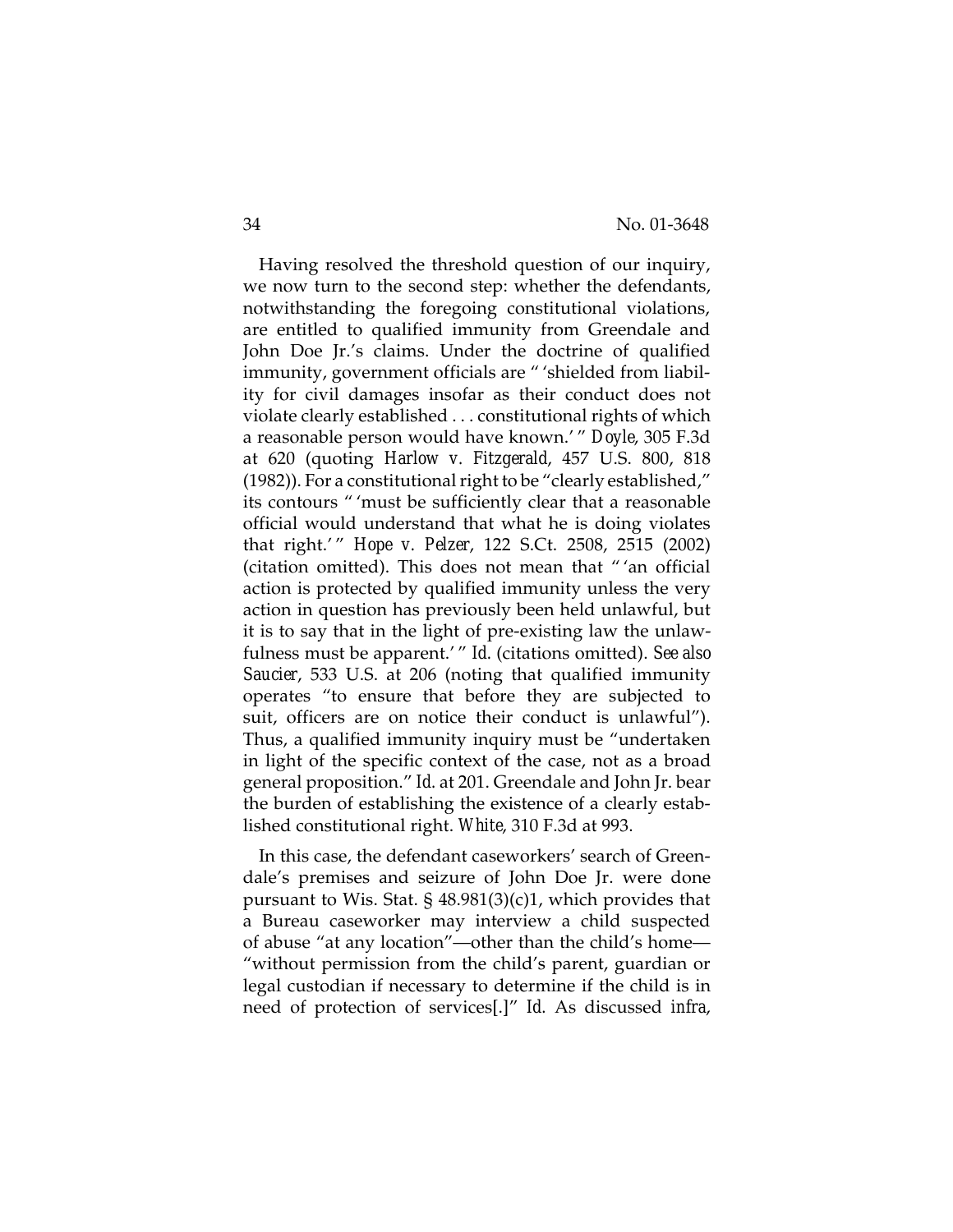to the extent § 48.981(3)(c)1 authorizes government officials to conduct an investigation of child abuse on private property without a warrant or probable cause, consent, or exigent circumstances, the statute is unconstitutional. At this stage of our analysis, however, we are only required to determine whether a reasonable Bureau caseworker should have known this to be the case.

The plaintiffs contend that a reasonable caseworker should have known that the search of Greendale's premises and the seizure of John Doe Jr. were unlawful because the Supreme Court has repeatedly held that, subject to a few specifically established and well-delineated exceptions, a warrantless search or seizure on private property is unreasonable under the Fourth Amendment. If the caseworkers had acted in the absence of statutory authority, this argument might have merit. The Supreme Court has held, however, that "[t]he enactment of a law forecloses speculation by enforcement officers concerning its constitutionality—with the possible exception of a law so grossly and flagrantly unconstitutional that any person of reasonable prudence would be bound to see its flaws." *Michigan v. DeFillippo*, 443 U.S. 31, 38 (1979); *see also Woods v. City of Michigan City, Indiana*, 940 F.2d 275, 280-81 (7th Cir. 1991); *id.* at 282 (Will, J., concurring).

Although we conclude that  $\S$  48.981(3)(c)1 is unconstitutional as applied to Greendale and John Doe Jr., we are not prepared to hold that this statutory subsection is so patently unconstitutional as to deny the defendants qualified immunity from their claims. First, prior to this litigation the constitutionality of § 48.981(3)(c)1 had never been challenged. *DeFilippo*, 443 U.S. at 37 (noting, in the context of qualified immunity analysis, that "there was no controlling precedent that this ordinance was or was not constitutional . . . ."); *Benson v. Allphin*, 786 F.2d 268, 278 (7th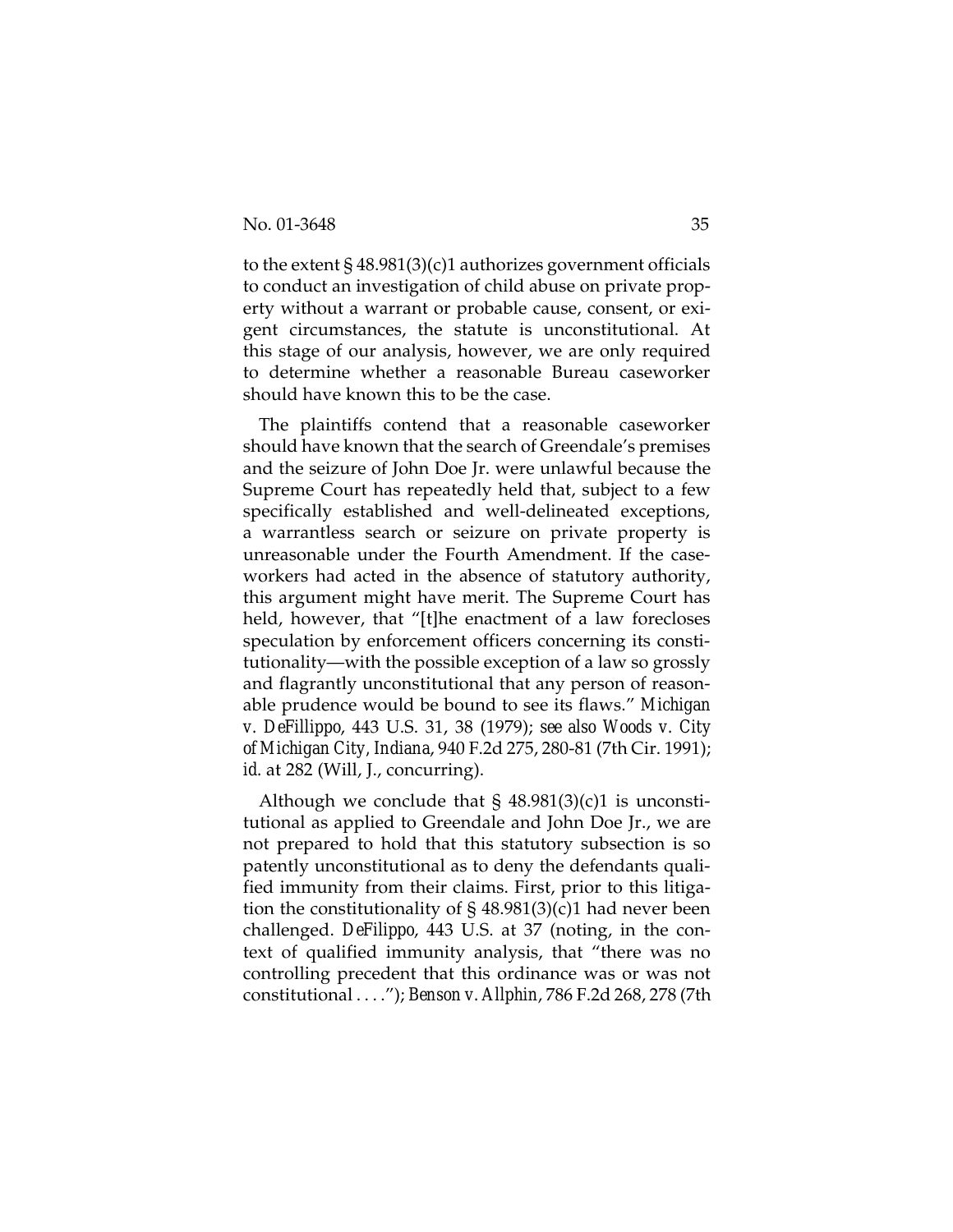Cir. 1986) (noting that because the statute at issue had "never been challenged, it is difficult to see how the defendants could conclude that they were violating the clearly established First Amendment rights of the plaintiff . . ."). Second, although certainly not dispositive of the issue, we find it relevant that there is, to our knowledge, no reported decision (state or federal) addressing the precise issues before us. Finally, we think it would be especially draconian to expect a reasonable caseworker to conclude that  $\S$  48.981(3)(c)1 was "grossly and flagrantly unconstitutional" when, at the time the search and seizure took place, the Wisconsin Attorney General had issued a formal opinion on the legality of the statute, in which he noted that "under this broad grant of authority, the county may, in its discretion, *interview the child at any location, including the child's school*." 79 Wis. Op. Att'y Gen. 49 (1990) (emphasis added); *see also V-1 Oil Co. v. State of Wyoming Dept. of Envtl. Quality*, 902 F.2d 1482, 1489 (10th Cir. 1990) (holding that "an officer who conducts a warrantless search on the same day he was advised by fully informed, high-ranking government attorneys that a particular statute, which had not yet been tested in any court, lawfully authorized that particular search . . . should not be expected to have known that the search was unconstitutional").

We, therefore, conclude that at the time the defendant caseworkers conducted their search of Greendale and seized John Doe Jr., a "reasonable" Bureau caseworker would not have understood his actions, vis-á-vis § 48.981(3)(c)1, to be unconstitutional under the Fourth Amendment.<sup>19</sup> *Hope*, 122 S.Ct. at 2515 (citation omitted)

 $19$  We reach this conclusion even though one of the case workers misrepresented to a police officer that there were exigent (continued...)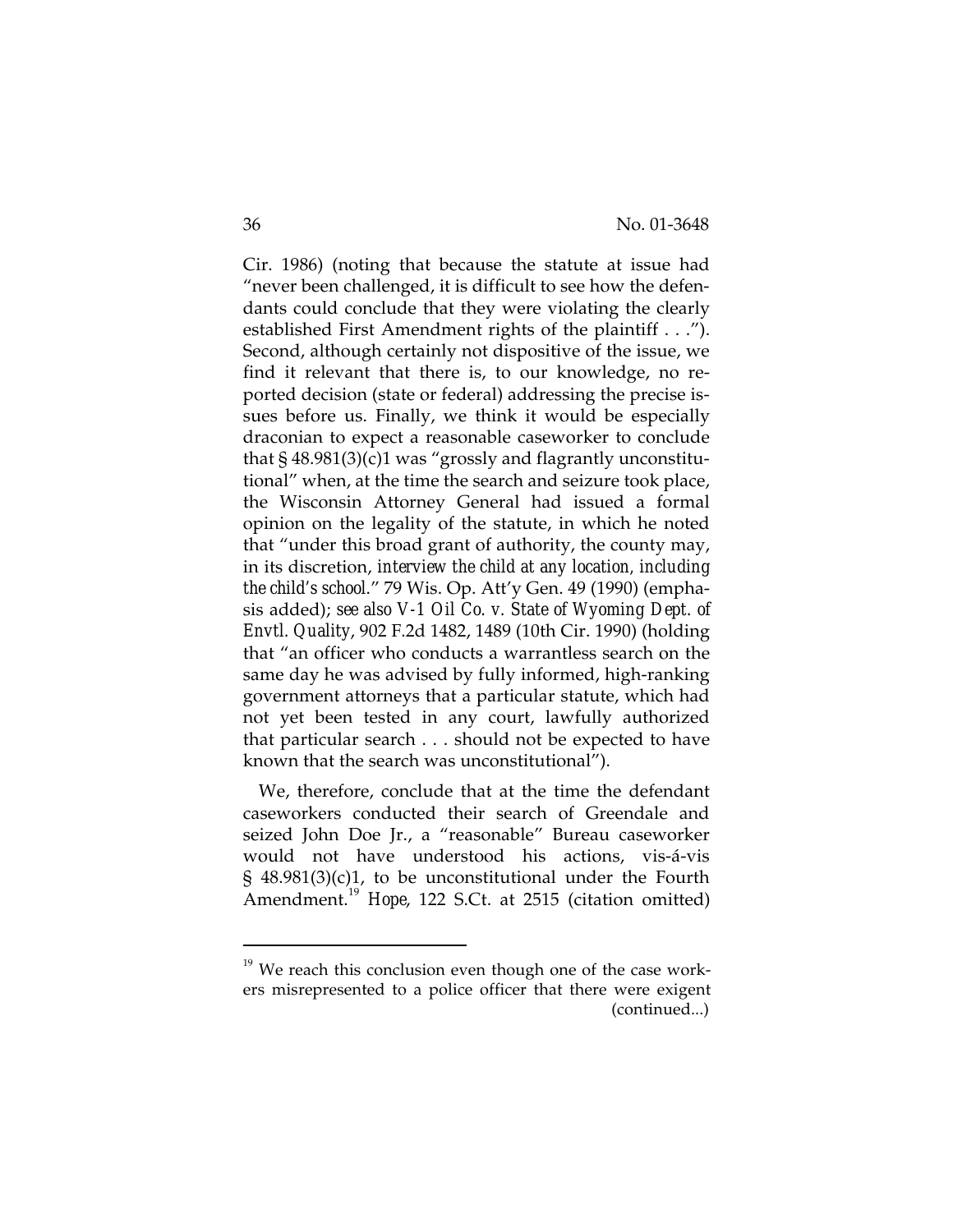(holding "[f]or a constitutional right to be clearly established, its contours must be sufficiently clear that a reasonable official would understand that what he is doing violates that right") (internal quotes and citation omitted). At this juncture, however, we now make it clear that it is patently unconstitutional for governmental officials to search the premises of a private or parochial school and/or seize a child attending that school without a warrant or court order, probable cause, consent, or exigent circumstances.<sup>20</sup> *Brokaw*, 235 F.3d at 1010.

 $19$  (...continued)

circumstances in order to gain entry into the school. The caseworker's subjective bad faith has no bearing on whether, under an "objective reasonableness" test, a "reasonable" caseworker would be on notice that  $\S$  48.981(3)(c)1 was unconstitutional as applied to Greendale—i.e., that, notwithstanding the statute, the Fourth Amendment required the caseworker to obtain a warrant prior to conducting a search of the premises. *See Wollin v. Gondert*, 192 F.3d 616, 622 (7th Cir. 1999) (holding that " 'a qualified immunity analysis entails a purely objective inquiry to determine whether at the time of the alleged illegal act, the right asserted by the plaintiff was clearly established in the particular factual context presented' ") (citations omitted); *Harrell v. Cook*, 169 F.3d 428, 431 (7th Cir. 1999) (noting that "[q]ualified immunity depends on the objective legal reasonableness of the defendants' actions, not on their subjective motivations").

 $20$  As previously noted, the defendants do not argue, and we therefore do not address, the propriety of a generalized "special needs" exception to the Fourth Amendment's warrant and probable cause requirements for child abuse investigations conducted on private property. Nevertheless, given that the exigent circumstances exception already gives the State the ability to take immediate action to ensure the physical safety of a child suspected of abuse who is located on private property, (continued...)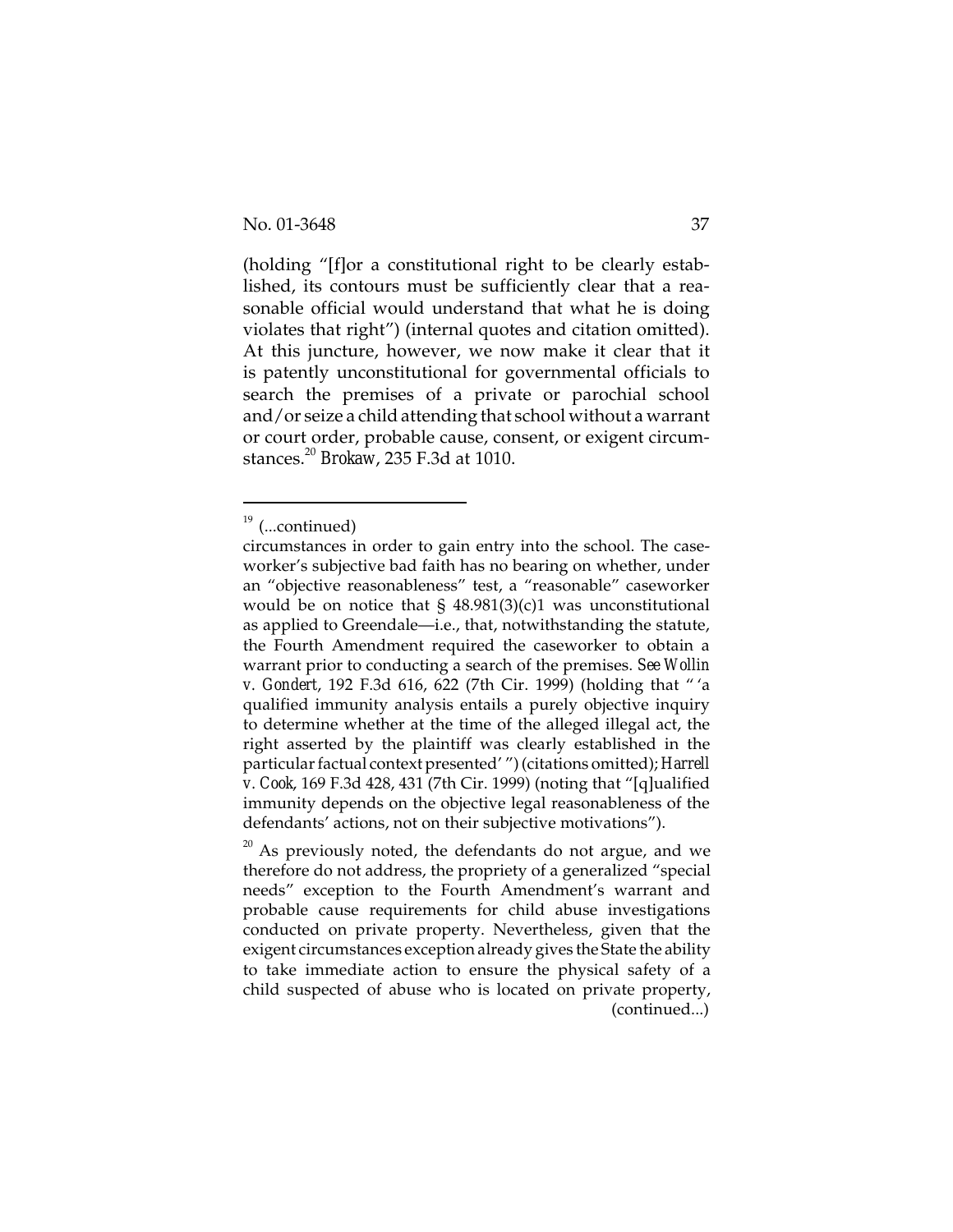## **B. Familial Relations Claims**

The plaintiffs—Greendale, John Doe Jr., John and Jane Doe, and seven other sets of parents (John and Jane Roe 1- 7)—also allege that the manner in which the defendants conducted their investigation violated their constitutional right to familial relations under the Fourteenth Amendment's Due Process Clause. The Fourteenth Amendment to the United States Constitution provides that no State may "deprive any person of life, liberty, or property, without due process of law . . . ." U.S. Const. XIV, § 1. The Supreme Court has long recognized, as a component of "substantive" due process, that parents have a liberty interest in familial relations, which includes the right to "establish a home and bring up children" and "to control the education of their own." *Meyer v. Nebraska,* 262 U.S. 390, 399 (1923); *see also Troxel v. Granville*, 530 U.S. 57, 65 (2000) (noting that the right to familial relations is "the oldest of the fundamental liberty interests recognized");

 $20$  (...continued)

there is no apparent justification for carving out a "special needs" exception for child abuse investigations in this context. *See Ferguson v. City of Charleston*, 532 U.S. 67, 84 (2001) (noting that if the "broad[ ] social purpose or objective" of the state were the predominate consideration in a Fourth Amendment inquiry, "virtually any nonconsensual suspicionless search could be immunized under the special needs doctrine by defining the search solely in terms of its ultimate, rather than immediate, purpose"); *Roe*, 299 F.3d at 403-05 (declining to apply the "special needs" balancing test to evaluate the constitutionality of a social worker's visual search of a child's body cavities in the home, conducted without a warrant, probable cause, or exigent circumstances, because the Supreme Court has held that "citizens have an especially strong expectation of privacy in their homes").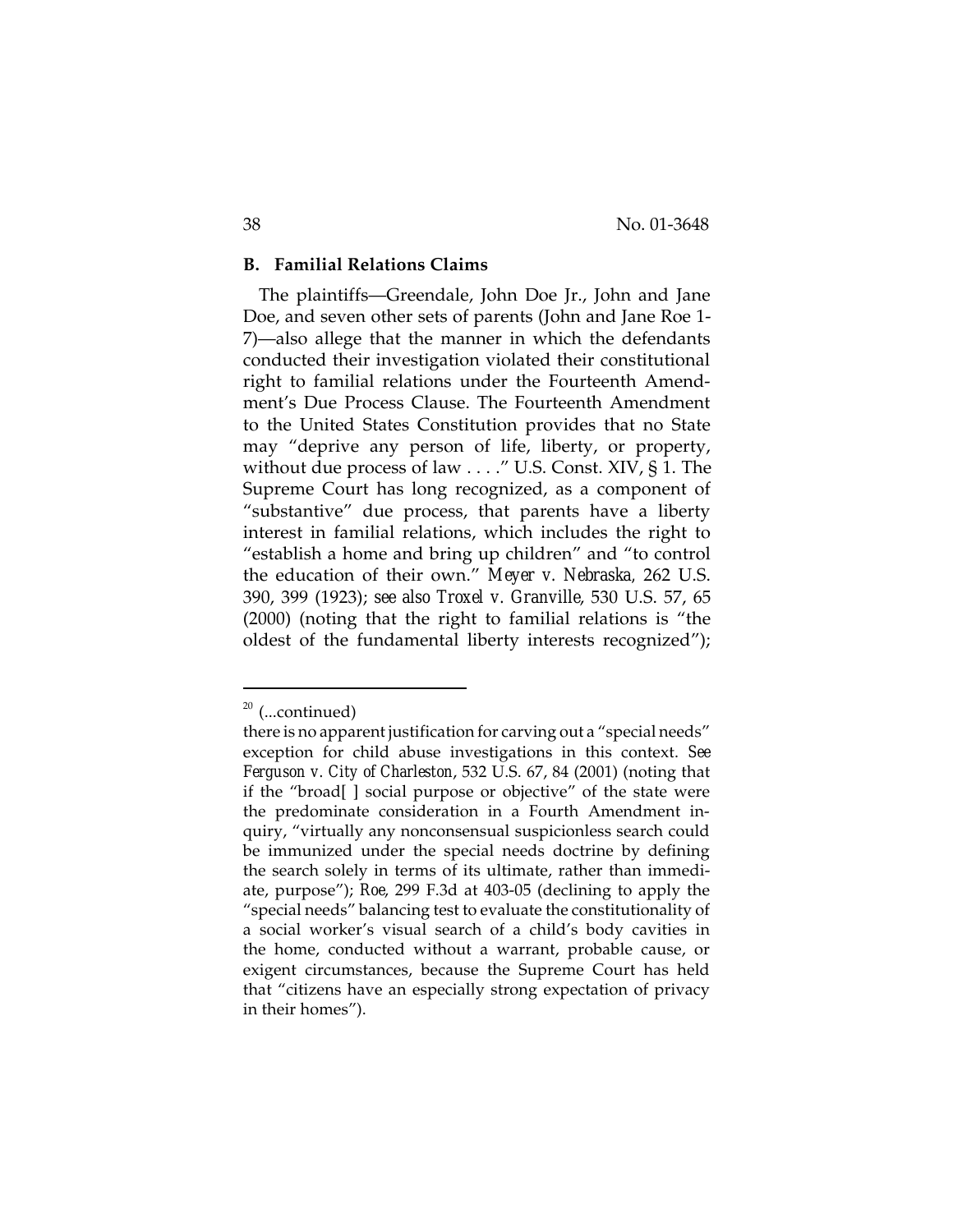*Brokaw*, 235 F.3d at 1018 (same).<sup>21</sup> As we emphasized in *Brokaw*, "the right of a man and woman to marry, and to bear and raise their children is the most fundamental of all rights—the foundation of not just this country, but of all civilization."22 235 F.3d at 1018; *see also Smith v. Organization of Foster Families For Equality and Reform*, 431 U.S. 816, 845 (1977) (noting that "the liberty interest in family privacy has its source . . . not in state law, but in intrinsic human rights, as they have been understood in 'this Nation's history and tradition' ") (citation omitted); *Wisconsin v. Yoder*, 406 U.S. 205, 232 (1972). Equally fundamental is the right of a child to be raised and nurtured by his parents.<sup>23</sup> *Santosky*, 455 U.S. at 760 (noting that "until

<sup>21</sup> *See also Pierce v. Soc'y of Sisters*, 268 U.S. 510, 534-35 (1925); *Prince v. Massachusetts*, 321 U.S. 158, 166 (1944); *Stanley v. Illinois*, 405 U.S. 645, 651 (1972); *Wisconsin v. Yoder*, 406 U.S. 205, 232 (1972); *Quilloin v. Walcott*, 434 U.S. 246, 255 (1978); *Parham v. J.R.*, 442 U.S. 584, 602 (1979); *Santosky v. Kramer*, 455 U.S. 745, 753 (1982).

 $22$  The integrity of the family unit has also found protection in the Ninth Amendment, *Stanley*, 405 U.S. at 651, and the Equal Protection Clause of the Fourteenth Amendment. *Id.*

 $^{23}$  John Doe Jr. joins this claim to assert his related right to familial integrity. *Brokaw*, 235 F.3d at 1018. To the extent John Jr.'s familial relations claim is premised on his physical seizure at Greendale, however, it cannot succeed. The Supreme Court has made it abundantly clear that substantive due process may not be called upon when a specific constitutional provision (here, the Fourth Amendment) protects the right allegedly infringed upon. *United States v. Lanier*, 520 U.S. 259, 272 n.7 (1997); *Brokaw*, 235 F.3d at 1017. In other words, if a plaintiff's sole purpose in bringing a familial relations claim is to recover damages for a physical seizure, then that claim is more appro- (continued...)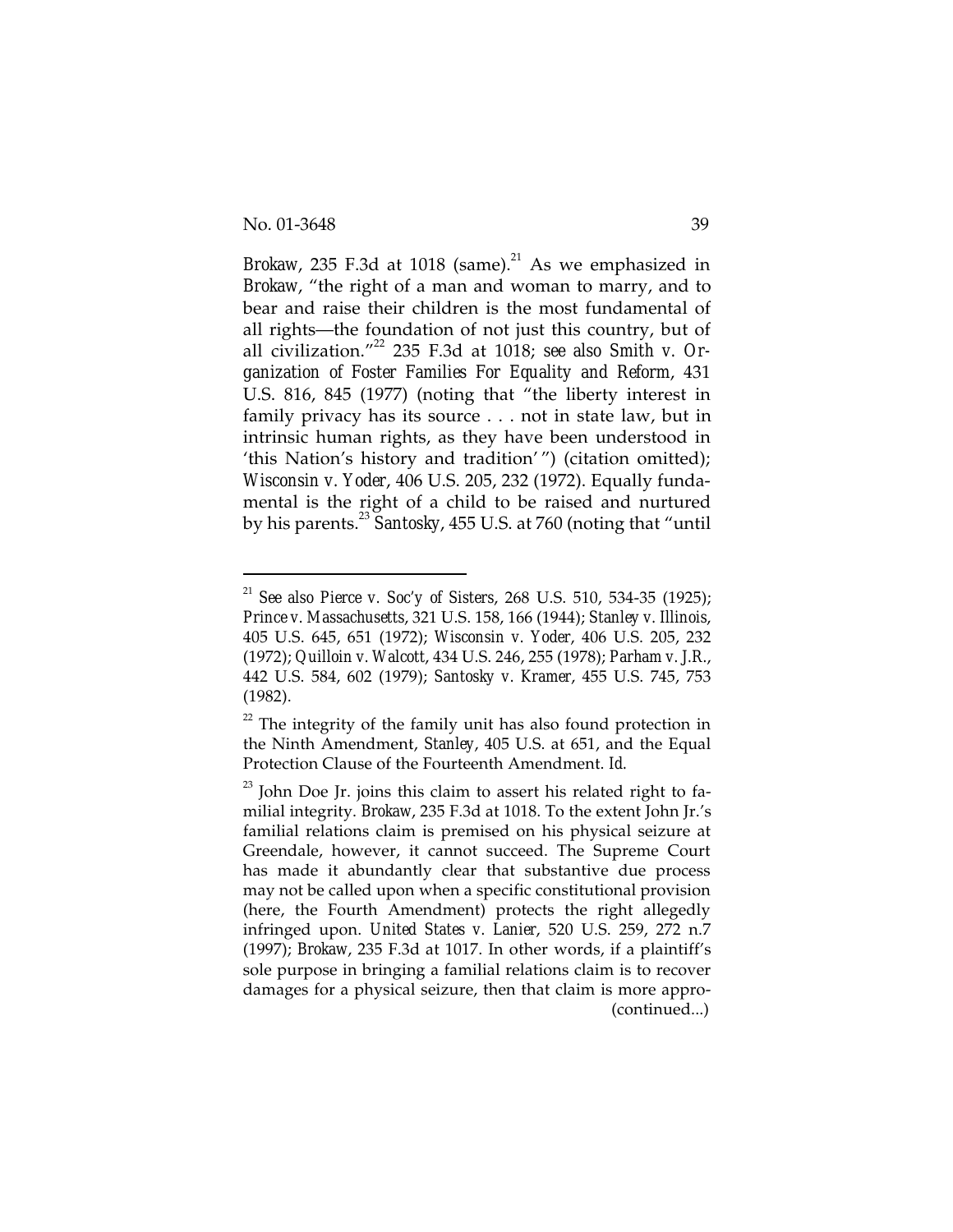the state proves parental unfitness, the child and his parents *share* a vital interest in preventing erroneous termination of the natural relationship") (emphasis added); *Brokaw*, 235 F.3d at 1018 (same). Finally, we note that in *Pierce v. Soc'y of Sisters*, 268 U.S. 510 (1924), the Supreme Court held that private schools have the right to bring claims against the state for arbitrarily interfering with their patrons' (i.e., parents' and students') liberty interest in familial relations.<sup>24</sup> *Id.* at 534-36; *see also Darryl H.*, 801 F.2d at

 $23$  (...continued)

priately analyzed under the Fourth Amendment. *Graham v. Connor*, 490 U.S. 386, 394 (1989) (holding that "[b]ecause the Fourth Amendment provides an explicit textual source of constitutional protection against . . . physically intrusive governmental conduct, that Amendment, not the more generalized notion of 'substantive due process,' must be the guide for analyzing these claims"). On the other hand, if, as here, a familial relations claim specifically alleges that the government's physical seizure coincided with other conduct amounting to an interference with the parent-child relationship (e.g., custodial interview of child by government officials without the consent of his parents and without reasonable suspicion that parents were abusing the child or that the child was in imminent danger of abuse), that allegation of harm constitutes a separate and distinct violation of a separate fundamental constitutional right and both claims may therefore be maintained. *Brokaw*, 235 F.3d at 1018-19.

<sup>&</sup>lt;sup>24</sup> In *Pierce*, the Supreme Court explained the basis of the private schools' standing to bring familial relations claims as follows:

Appellees are corporations, and therefore, it is said, they cannot claim for themselves the liberty [in familial relations] which the Fourteenth Amendment guarantees. Accepted in the proper sense, this is true. But they have business (continued...)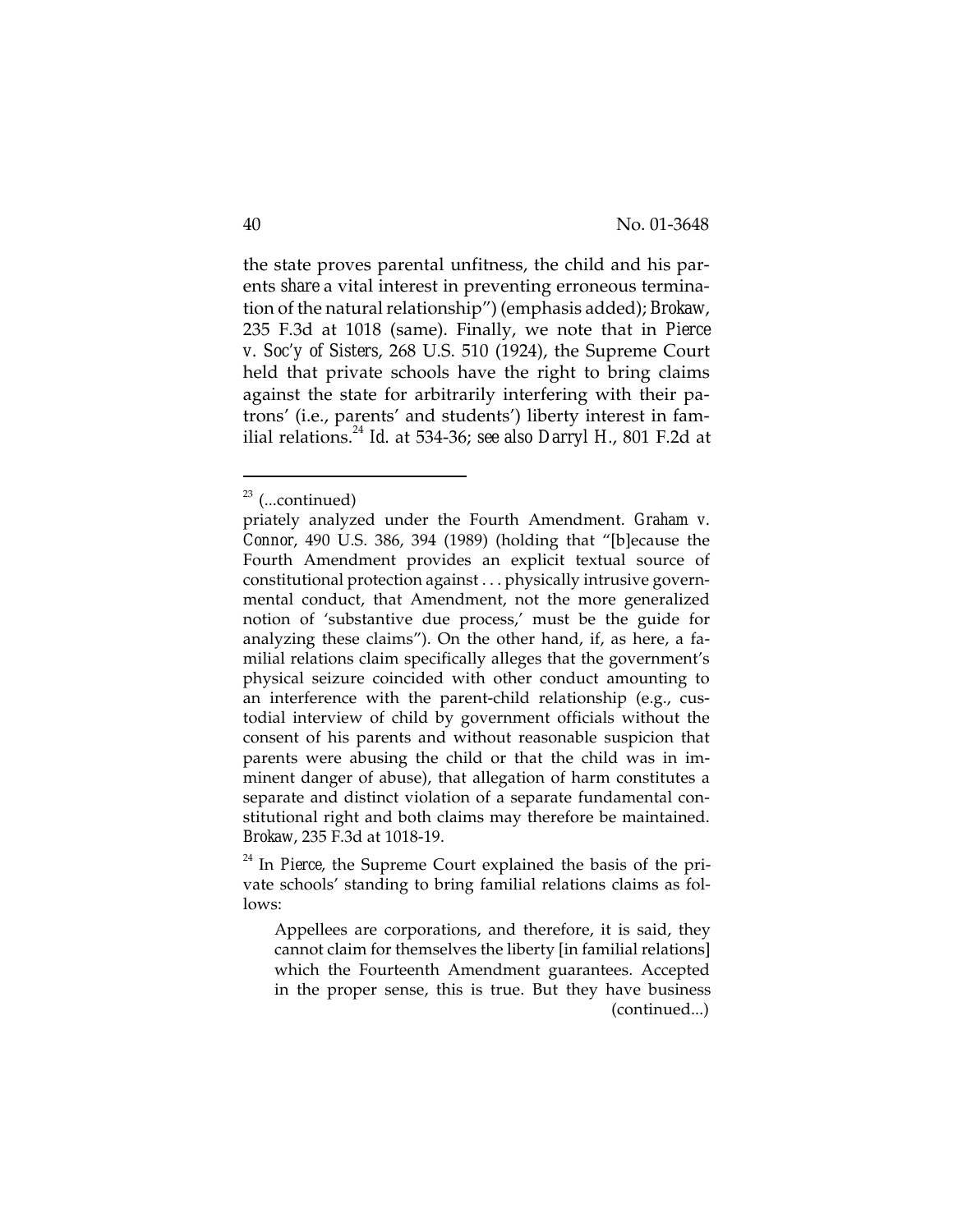901 (noting that "caretakers" of children have derivative parental privacy interests under the Fourteenth Amendment in being free from "unwarranted state intrusion").

Despite the sweeping language used by the Supreme Court in describing the "fundamental" constitutional liberty interest parents have "in the care, custody, and control of their children," *Troxel*, 530 U.S. at 65, the appropriate standard of review for claims alleging a violation of this interest is less than clear. It is well established that when a fundamental constitutional right is at stake, courts are to employ the exacting strict scrutiny test, *Clark v. Jeter*, 486 U.S. 456, 461 (1988). In *Troxel v. Granville*, however, a plurality of the Supreme Court—Chief Justice Rehnquist

#### *Id.* at 535-36.

 $24$  (...continued)

and property for which they claim protection. These are threatened with destruction through the unwarranted compulsion which appellants are exercising over present and prospective patrons of their schools. And this court has gone very far to protect against loss threatened by such action . . . . Generally, it is entirely true . . . that no person in any business has such an interest in possible customers as to enable him to restrain exercise of proper power of the state upon the ground that he will be deprived of patronage. But the [appellees] . . . are not [seeking to restrain] . . . the exercise of any proper power . . . . [only] protection against arbitrary, unreasonable, and unlawful interference with their patrons and the consequent destruction of their business and property. Their interest is clear and immediate . . . .

Like the private schools in *Pierce*, Greendale has an interest in operating its business free from unreasonable governmental interference with the relationships of families who choose to enroll their children in its school.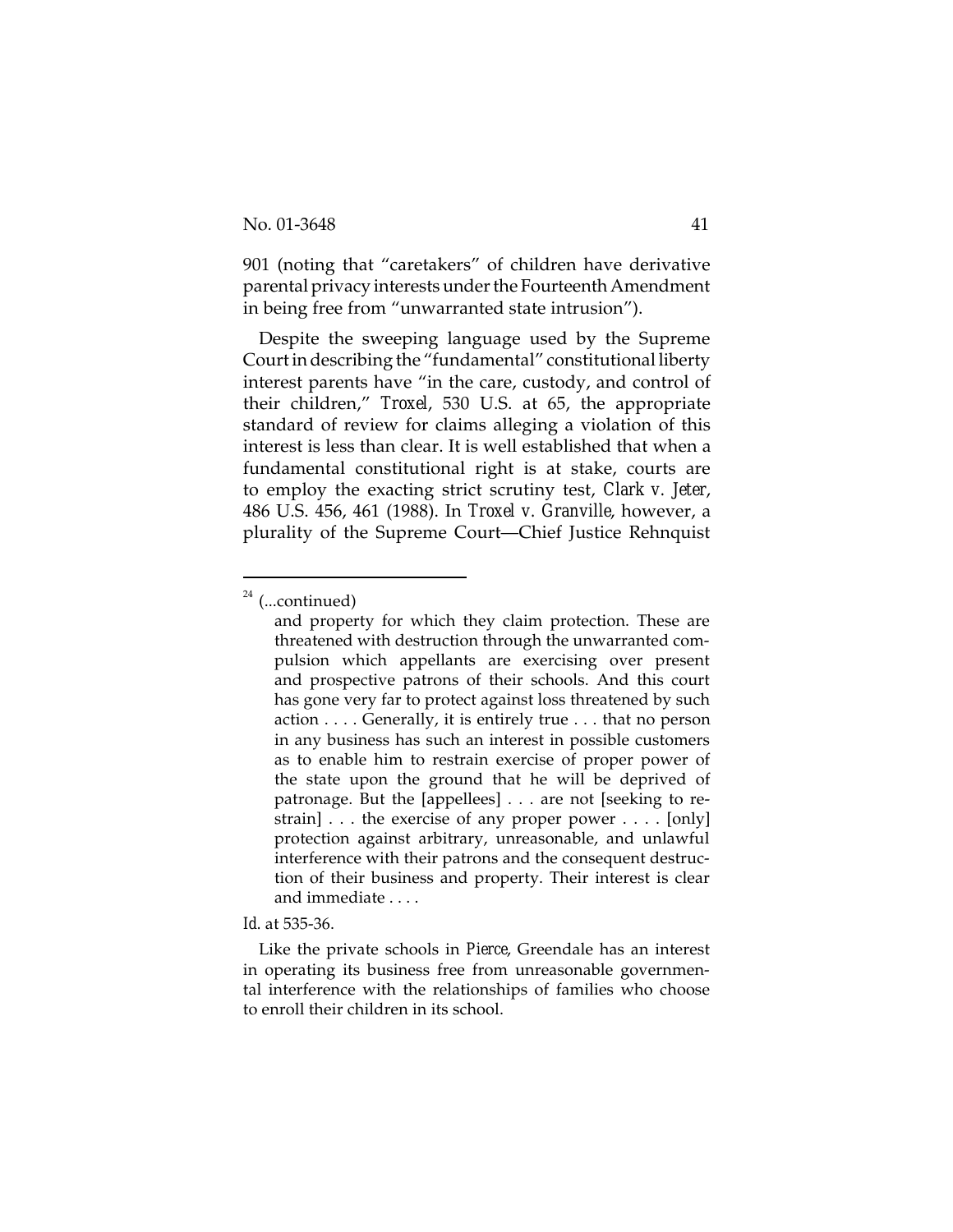and Justices O'Connor, Ginsburg, and Breyer—used a "combination of factors" test to hold that a state's visitation statute, as applied, unconstitutionally infringed on parents' fundamental right to rear their children.<sup>25</sup> 530 U.S. at 72-73. In making this determination, the plurality emphasized that "there is a [constitutional] presumption that fit parents act in the best interests of their children," *id.* at 68, and "[a]ccordingly, so long as a parent adequately cares for his or her children (i.e., is fit), there will normally be no reason for the State to inject itself into the private realm of the family to further question the ability of that parent to make the best decisions concerning the rearing of that parent's children." *Id.* at 68-69. The *Troxel* plurality declined to define "the precise scope of the parental due process right in the visitation context," *id.* at 73, noting that "constitutional protections in this area are best 'elaborated with care.' " *Id.* (quoting Justice Kennedy's dissent, *id.* at 101). Justice Thomas concurred in the judgment of the Court, noting "I agree with the plurality that this Court's recognition of a fundamental right to direct the upbringing of their children resolves this case . . . . The opinions of the plurality, Justice Kennedy, and Justice Souter recognize such a right, but curiously none of them articulates the appropriate standard of review. I would apply strict scrutiny to infringements of fundamental rights." *Id.* at 80.

Thus, after *Troxel*, it is not entirely clear what level of scrutiny is to be applied in cases alleging a violation of the fundamental constitutional right to familial relations. What is evident, however, is that courts are to use some

<sup>&</sup>lt;sup>25</sup> The statute at issue in *Troxel* permitted "any person" to petition a state court for visitation rights "at any time," and authorized the court to grant such rights whenever "visitation may serve the best interest of the child." 530 U.S. at 60.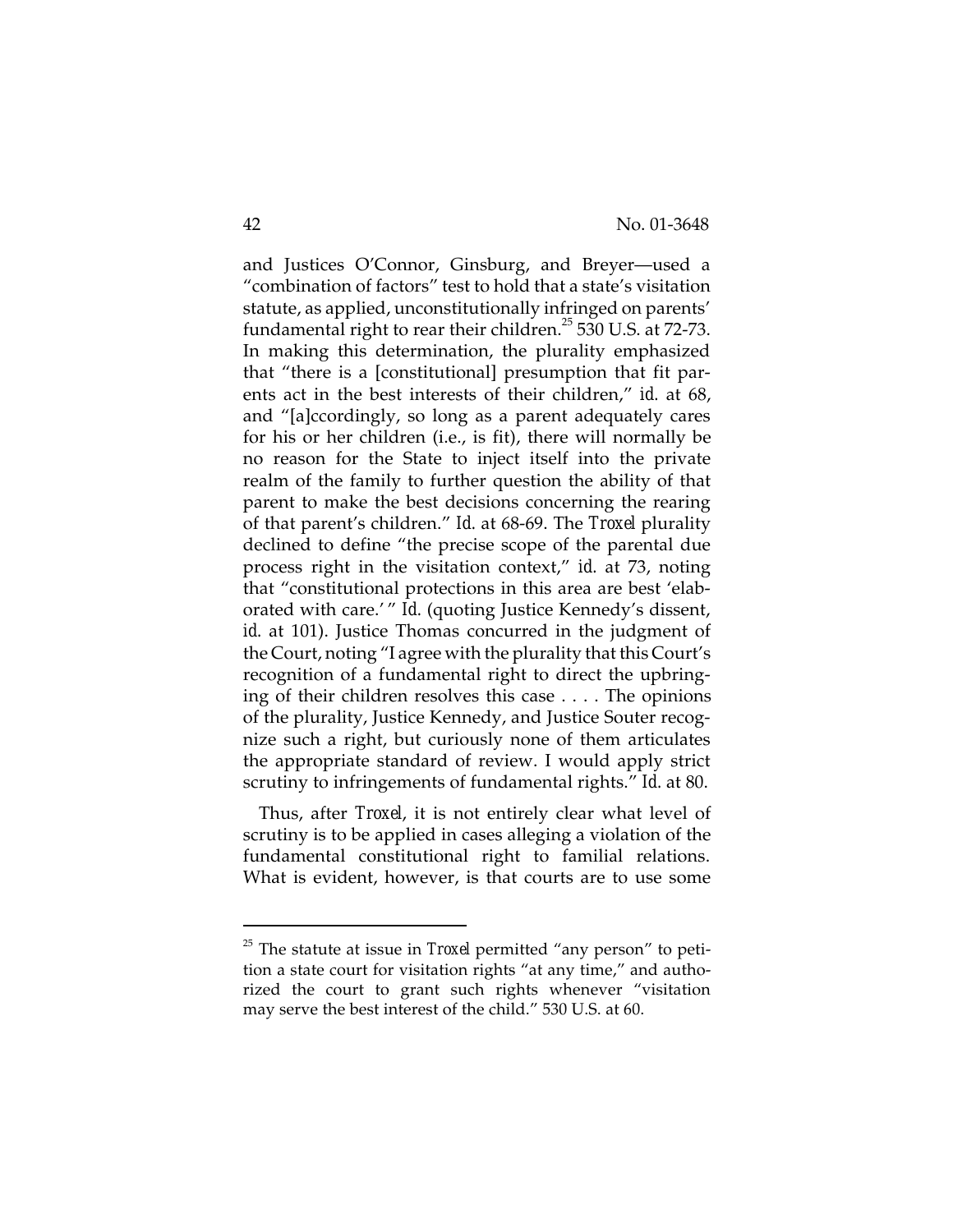form of heightened scrutiny in analyzing these claims. *Id.* at 65 (noting that the Due Process Clause of the Fourteenth Amendment includes a substantive component that 'provides heightened protection against governmental interference with certain fundamental rights and liberty interests' "); *Brokaw*, 235 F.3d at 1018 (same).

The right to familial relations is not, however, absolute. *Berman v. Young*, 291 F.3d 976, 983 (7th Cir. 2002); *Brokaw*, 235 F.3d at 1019. The liberty interest in familial privacy and integrity is " 'limited by the compelling governmental interest in the protection of children particularly where the children need to be protected from their own parents,' " *Brokaw*, 235 F.3d at 1019 (citation omitted), and does not include the right to be free from child abuse investigations. *Brown v. Newberger*, 291 F.3d 89, 94 (1st Cir. 2002); *Watterson v. Page*, 987 F.2d 1, 8 (1st Cir. 1993). Nevertheless, it is necessary for both government officials and the courts to "be sensitive to the fact that society's interest in the protection of children is . . . multifaceted, composed not only with concerns about the safety and welfare of children from the community's point of view, but also with the child's psychological well-being, autonomy, and relationship to the family or caretaker setting." *Frantz v. Lytle*, 997 F.2d 784, 792-93 (10th Cir. 1993); *see also Tenenbaum*, 193 F.3d at 595.

Therefore, when analyzing a familial relations claim, a "balance must be reached between the fundamental right to the family unit and the state's interest in protecting children from abuse . . . ." *Brokaw*, 235 F.3d at 1019. In weighing these competing interests, we do so under the same reasonableness test used to evaluate Fourth Amendment claims, *id.*; *Darryl H.*, 801 F.2d 901-02 n.7, under which we are required to consider: (1) the nature of the privacy interest upon which the action taken by the State intrudes;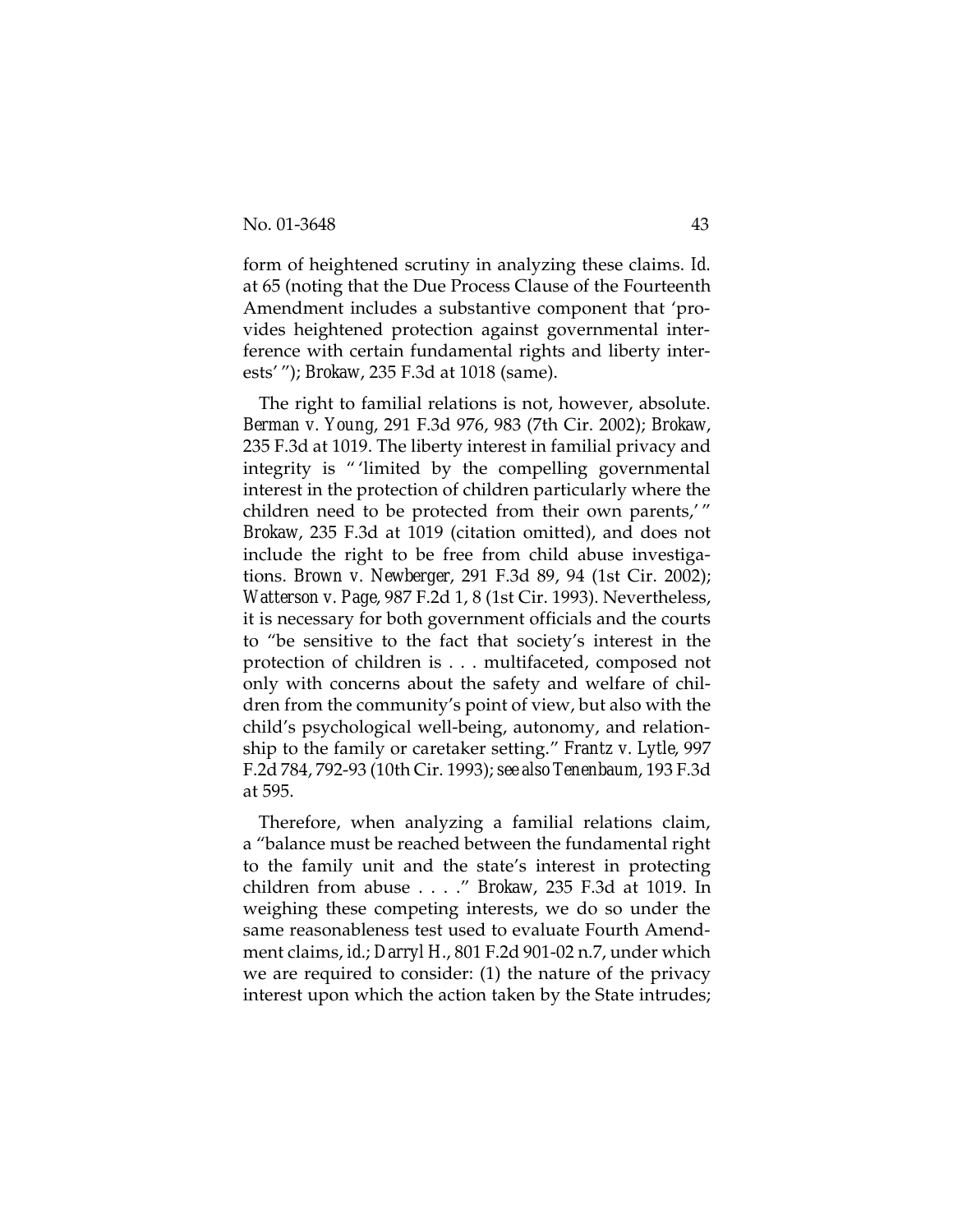(2) the character of the intrusion that is complained of; (3) the nature and immediacy of the governmental concern at issue; and (4) the efficacy of the means employed by the government for meeting this concern. *Vernonia Sch. Dist.*, 515 U.S. at 654-60; *Joy v. Penn-Harris-Madison Sch. Corp.*, 212 F.3d 1052, 1058-59 (7th Cir. 2000). This analytical framework allows courts to determine whether the governmental action taken was "justified at its inception," *Darryl H.*, 801 F.2d at 903, and "reasonably related in scope to the circumstances which [allegedly] justified the interference in the first place." *Id.* Thus, although child welfare caseworkers may investigate allegations of child abuse without violating parents' constitutional right to familial relations, they may not do so arbitrarily. *Tenenbaum*, 193 F.3d at 600; *Croft v. Westmoreland County Children and Youth Services*, 103 F.3d 1123, 1126 (3d Cir. 1997).

On appeal, the plaintiffs argue that the defendants unreasonably interfered with their right to familial relations by: (1) conducting a custodial interview of John Doe Jr. without notifying or obtaining the consent of his parents; $26$  (2) targeting the plaintiff parents as child abusers; and (3) causing the plaintiff parents to fear that their children would be removed from their custody, without any

 $^{26}$  The defendants may have also violated the "parental" rights of Greendale, exercised by the school's officials *in loco parentis*, by interviewing John Jr. on school grounds without its consent. We decline to address this issue, however, because the allegation of abuse leveled against Principal Bond (of M.G.) makes this a far closer question, and because, notwithstanding any direct claim it might have, Greendale also has a derivative claim against the defendants for their failure to notify and obtain consent from the Does, in the absence of any reason to suspect them of child abuse, before interviewing John Jr. *Pierce*, 268 U.S. at 534-36; *Darryl H.*, 801 F.2d at 901.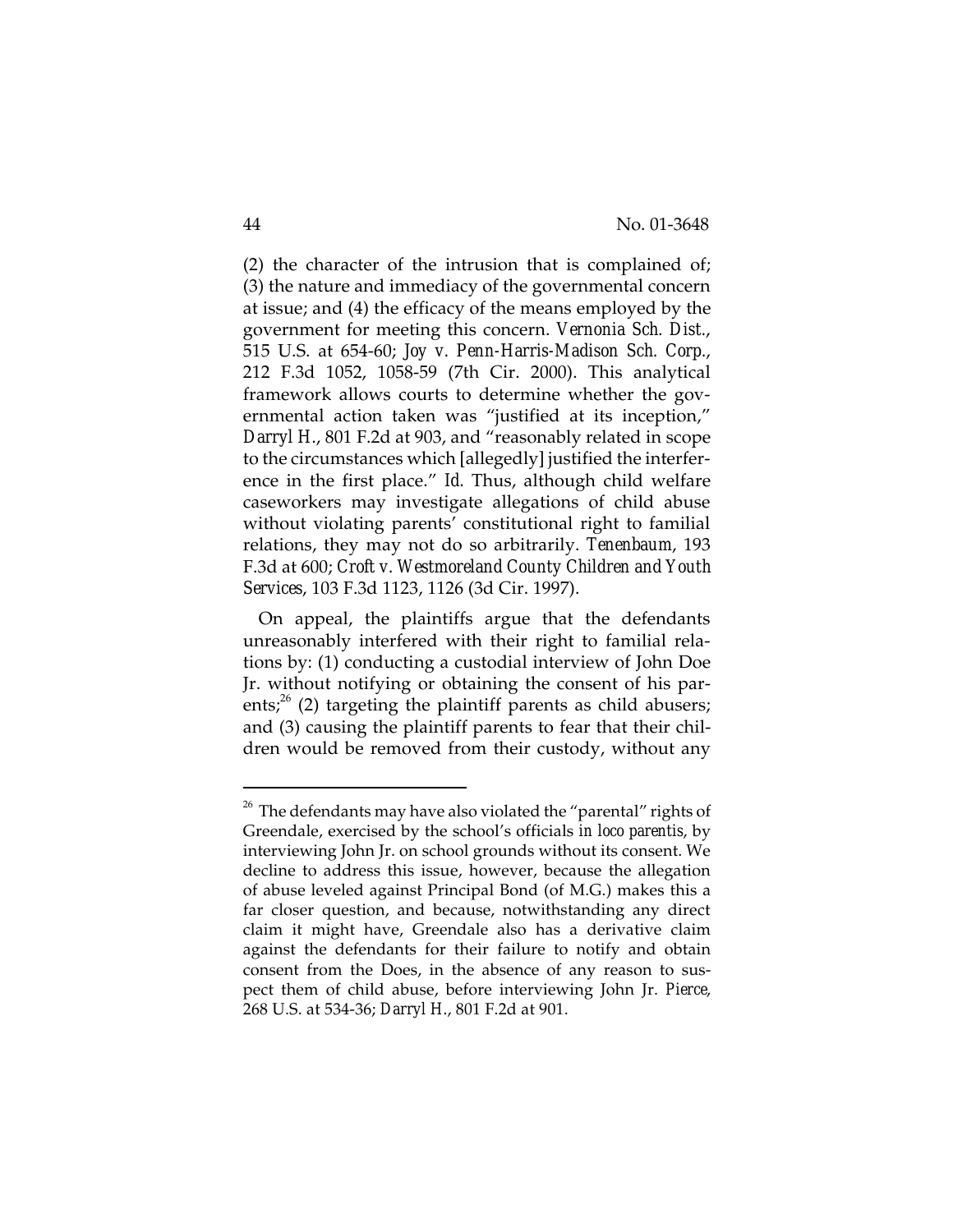evidence giving rise to a reasonable suspicion that the plaintiff parents were abusing their children or that the children were in imminent danger of abuse. $27$ 

Having already considered the nature of the privacy interests upon which the plaintiffs claim the defendants have intruded, and the character of the intrusion complained of, we now turn to the third and fourth prongs of the familial relations balancing test, the nature and immediacy of the governmental concern at issue and the efficacy of the means employed by the defendants for meeting this concern. As a threshold matter, these inquires must be considered in tandem to determine whether the governmental actions challenged were based on "some definite and articulable evidence giving rise to a reasonable suspicion that a child ha[d] been abused or [was] in imminent danger of abuse." *Brokaw*, 235 F.3d at 1019; *see also Croft*, 103 F.3d at 1126 (same). If not, neither the state nor its officials have any interest whatsoever "in protecting children from their parents," and no further inquiry (i.e., balancing of interests) is necessary. *Id.*

In assessing the reasonableness of the defendants' actions in this case, we begin with the constitutional presumption that "fit parents act in the best interests of their children," *Troxel*, 530 U.S. at 68, and stress that unless government officials have evidence calling into question the fitness of a parent, there is "no reason for the State to inject itself into the private realm of the family to further question the ability of that parent to make the best decisions

 $27$  The plaintiffs also allege that the defendants' "disruption of their children's education at Greendale" also violated their right to familial relations. They failed to develop this argument on appeal, however, and thus have waived it. *Martin v. Shawano-Gresham Sch. Dist.*, 295 F.3d 701, 706 n.4 (7th Cir. 2002).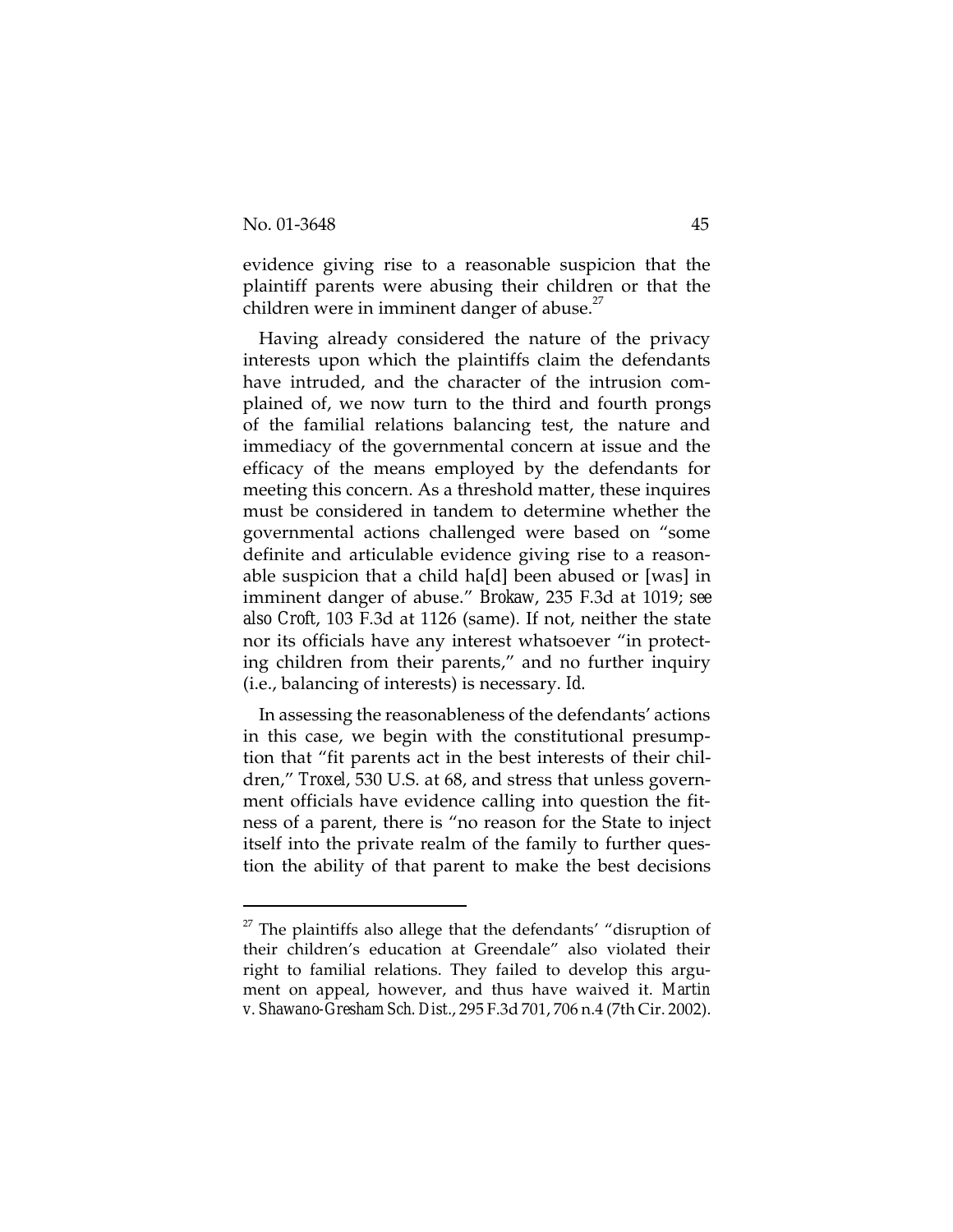concerning the rearing of that parent's children." *Id.* at 68- 69. The Bureau's own Investigation Standards take this presumption into account by providing that "[w]hen a child has been [allegedly] maltreated by an individual outside the family, [caseworkers] should act as collaborators with and consultants to the parents[,] [because] [p]arents are the best resource for meeting children's needs." The Bureau also has an "interview protocol," which requires caseworkers to begin their investigation by contacting the parents of the child allegedly abused, "[u]nless there is information suggesting that parental action or inaction contributed to the circumstances of the maltreatment or that the parents' reaction to the incident has been detrimental to the child . . . ."

Here, the defendants not only failed to presume that the plaintiff parents would act in the best interest of their children, they assumed the exact opposite, that the parents might be complicit in any abuse that may have been meted out by Principal Bond because Greendale's parent/student handbook specified the use of a "swat" as a method of discipline at the school. Indeed, this is the only reason given by the defendants in support of their claim that it was reasonable for them to interview John Jr. without notifying or obtaining the consent of his parents and to target the plaintiff parents as child abusers (i.e., open files on them and interview, or attempt to interview, their children without their consent).28 The defendants took

<sup>&</sup>lt;sup>28</sup> Defendant Wichman believed that it was appropriate to interview John Doe Jr. without notifying or obtaining the consent of his parents because he "was concerned about the young ages of the children who were subject to this type of physical discipline . . . [and because] the parent/student handbook (continued...)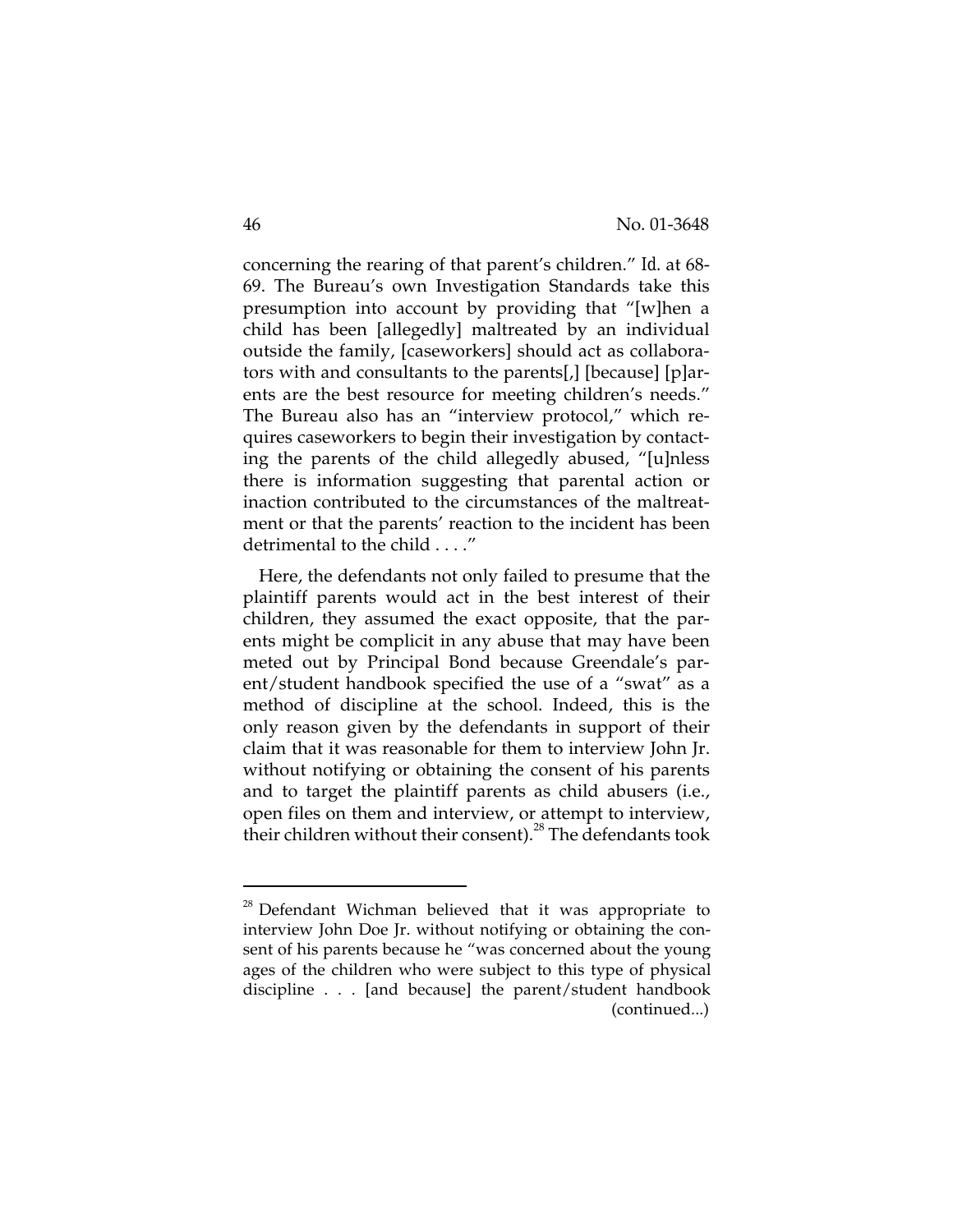these actions despite the fact that there was no evidence that: (1) the plaintiff parents were aware that the Bureau was investigating Bond for abusing a former student; (2) any of the plaintiff parents' children had ever been injured as a result of a spanking administered by Bond; or (3) the plaintiff parents had ever mentally or physically abused their children.

Given these facts it is apparent that the defendants treated corporal punishment as child abuse *per se*. By doing so, the defendants not only disregarded the constitutional presumption "that fit parents act in the best interests of their children," *Troxel*, 530 U.S. at 68, they also ignored the Bureau's own Investigation Standards, which emphasize that "[c]orporal punishment . . . does not, in itself, constitute a report of child physical abuse." According to these standards, "[r]eports of physical abuse must suggest that a child has been or may have been physically injured by the act of the teacher or other school employee."

Furthermore, although the Supreme Court has not "set out exact metes and bounds to the protected interest of a parent in the relationship with his child," *Troxel*, 530 U.S. at 78 (Souter, J., concurring), the fundamental right of

 $28$  (...continued)

specified this type of punishment was used, and that the parents may be aware of this method of physical discipline and were not protecting their children." Based on her review of Greendale's parent/student handbook and Wichman's reports concerning M.G., defendant Hansen "decided that further investigation into the circumstances of [John Jr.] who was reported [by M.G.] to have been swatted was in order." Hansen was "concerned after reviewing the [school's parent/student] [h]andbook that parents of Greendale Baptist Academy children might be failing to protect their children from possible abuse at [the school]."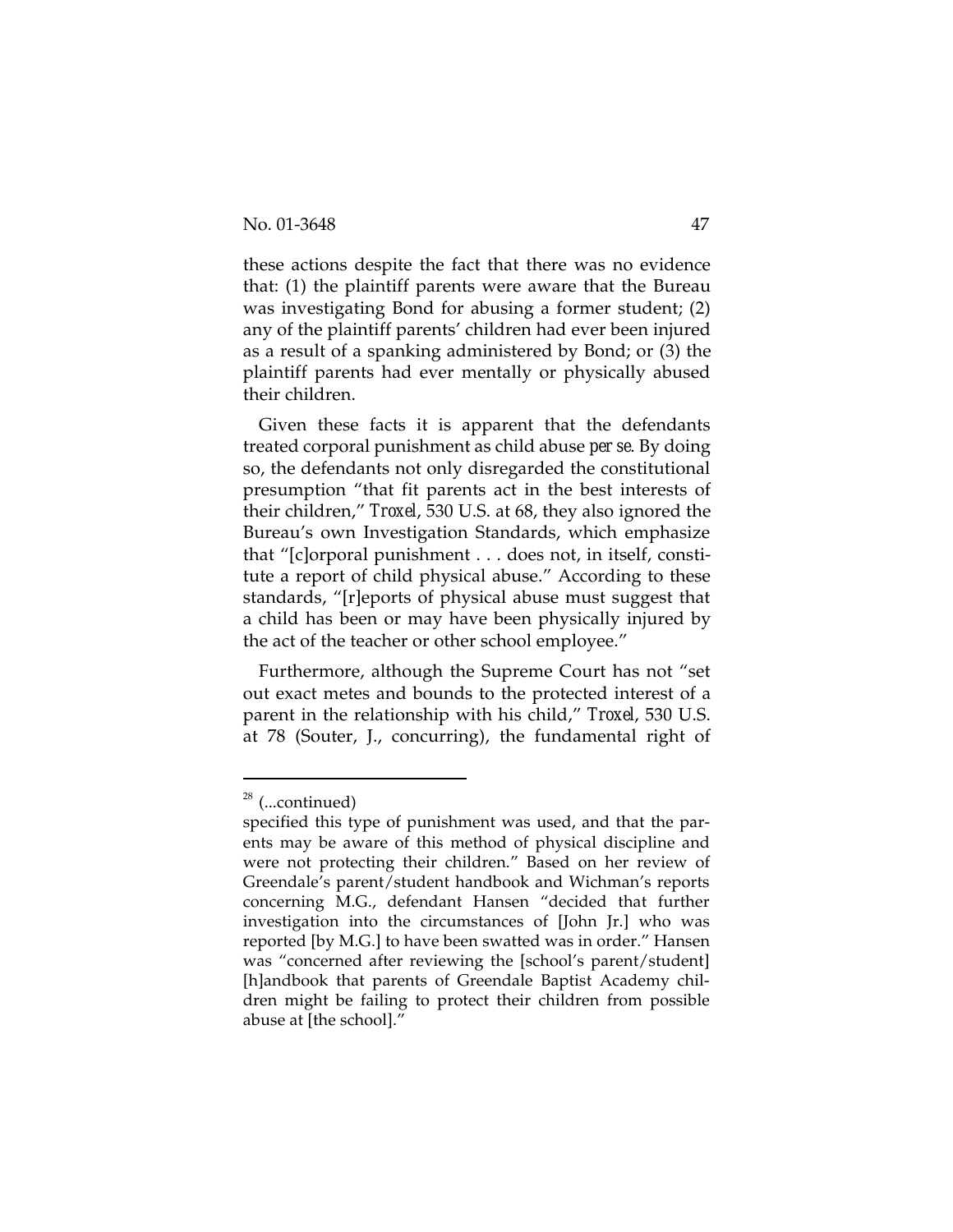parents to direct the upbringing of their children necessarily includes the right to discipline them. *Meyer*, 262 U.S. at 399 (holding that the "liberty" guaranteed by the Fourteenth Amendment "denotes . . . the right of the individual to . . . establish a home and bring up children . . . and . . . enjoy those privileges long recognized at common law as essential to the orderly pursuit of happiness by free men"). $^{29}$ 

Additionally, the fundamental right of parents to discipline their children includes the right to delegate that right to private school administrators. As previously noted, when parents place minor children in private schools for their education, "the teachers and administrators of those schools stand *in loco parentis* over the children entrusted to them." *Vernonia Sch. Dist.*, 515 U.S. 646, 654 (1995). This is because a parent "may . . . delegate part of his parental authority, during his life, to the tutor or schoolmaster of his child; who is then *in loco parentis,* and has such a portion of the power of the parent committed to his charge, viz. *that of restraint and correction*, as may be necessary to answer the purposes for which he is employed." *Id.* at 655 (quoting 1 William Blackstone, *Blackstone's Commentaries on the Laws of England* 441 (1769)) (emphasis added).

And while it is not our place to enter the longstanding fray over the appropriateness of corporal punishment, we recognize, as the Supreme Court has, that the view that

<sup>29</sup> See 3 William Blackstone, *Blackstone's Commentaries on the Laws of England* 120 (1765) (noting the legality of parents and teachers giving moderate physical "correction" to the children entrusted to their care); 2 James Kent, *Commentaries on American Law* 169 (1826) (noting that parents have "a right to the exercise of such discipline, as may be requisite for the discharge of their sacred trust").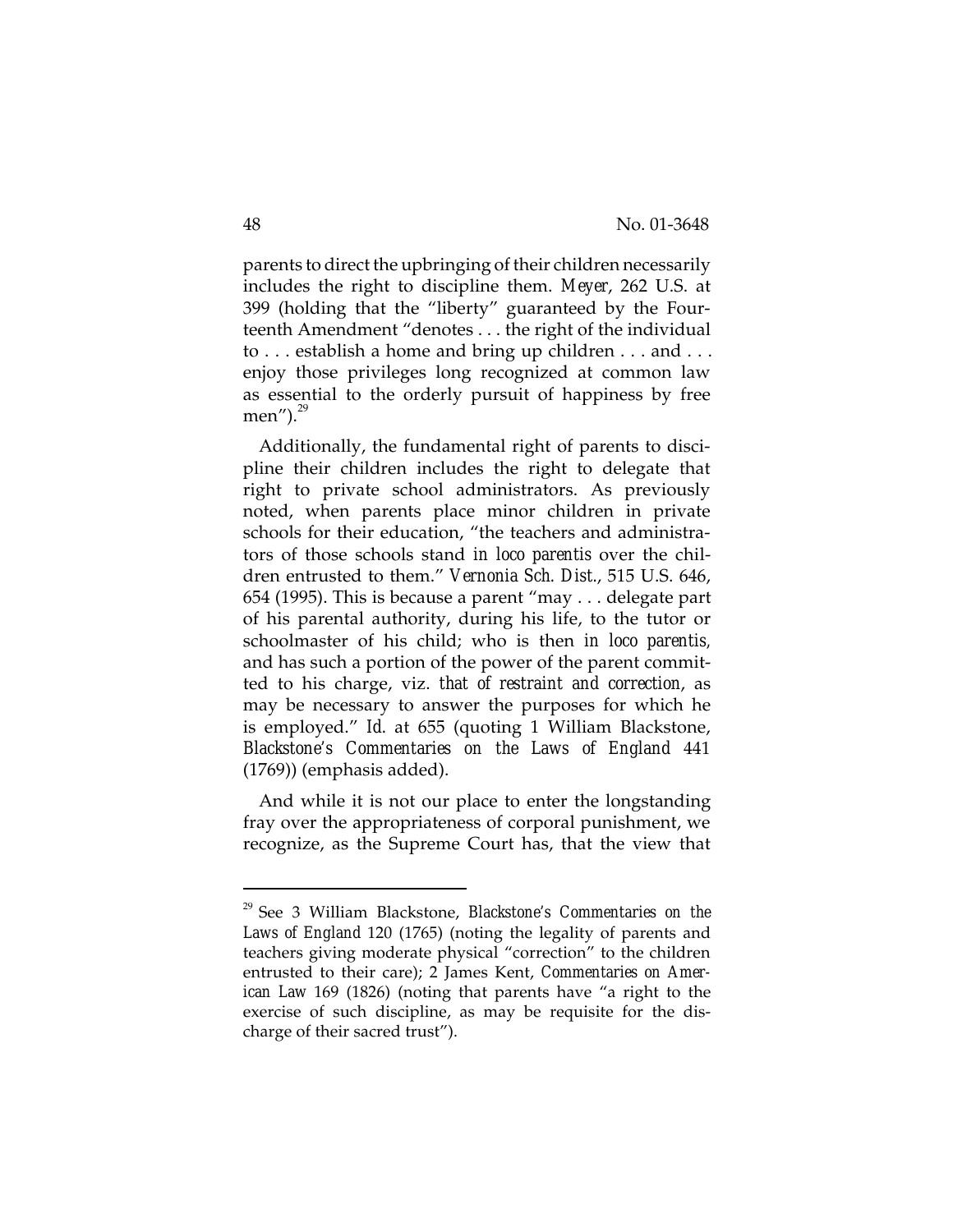"corporal punishment serves important educational interests" is deeply rooted in this republic's history. *Ingraham v. Wright*, 430 U.S. 651, 681 (1977). We also acknowledge that people of many faiths, and perhaps some of no faith at all, genuinely believe in the truth of the oft-recited phrase: "Spare the rod, and spoil the child." John Bartlett, *Bartlett's Familiar Quotations* 263:21 (Justin Kaplan ed., 16th ed. 1992) (phrase attributed to a poem by Samuel Butler entitled "Hudibras").

However, no matter one's view of corporal punishment, the plaintiff parents' liberty interest in directing the upbringing and education of their children includes the right to discipline them by using reasonable, nonexcessive corporal punishment, and to delegate that parental authority to private school officials.<sup>30</sup> *See Meyer,* 262 U.S. at 399; *Ingraham*, 430 U.S. at 661 (noting that at common law, "a single principle has governed the use of corporal punishment since before the American Revolution: Teachers may impose reasonable but not excessive force to discipline a child"). $31$ 

<sup>&</sup>lt;sup>30</sup> We also recognize that when parents decide to send their children to a religious or parochial school they oftentimes do so as an "exercise" of their religious beliefs. *See Prince v. Massachusetts*, 321 U.S. 158, 165 (1944) (noting "[t]he rights . . . of parents to give [their children] religious training and to encourage them in the practice of religious belief . . . ."); *Grove v. Mead Sch. Dist. No. 354*, 753 F.2d 1528, 1533 (9th Cir. 1985) (holding "[t]he free exercise clause recognizes the right of every person to choose among types of religious training and observance, free of state compulsion").

<sup>&</sup>lt;sup>31</sup> In *Ingraham*, the Supreme Court noted that:

Blackstone catalogued among the "absolute rights of individuals" the right "to security from the corporal insults of (continued...)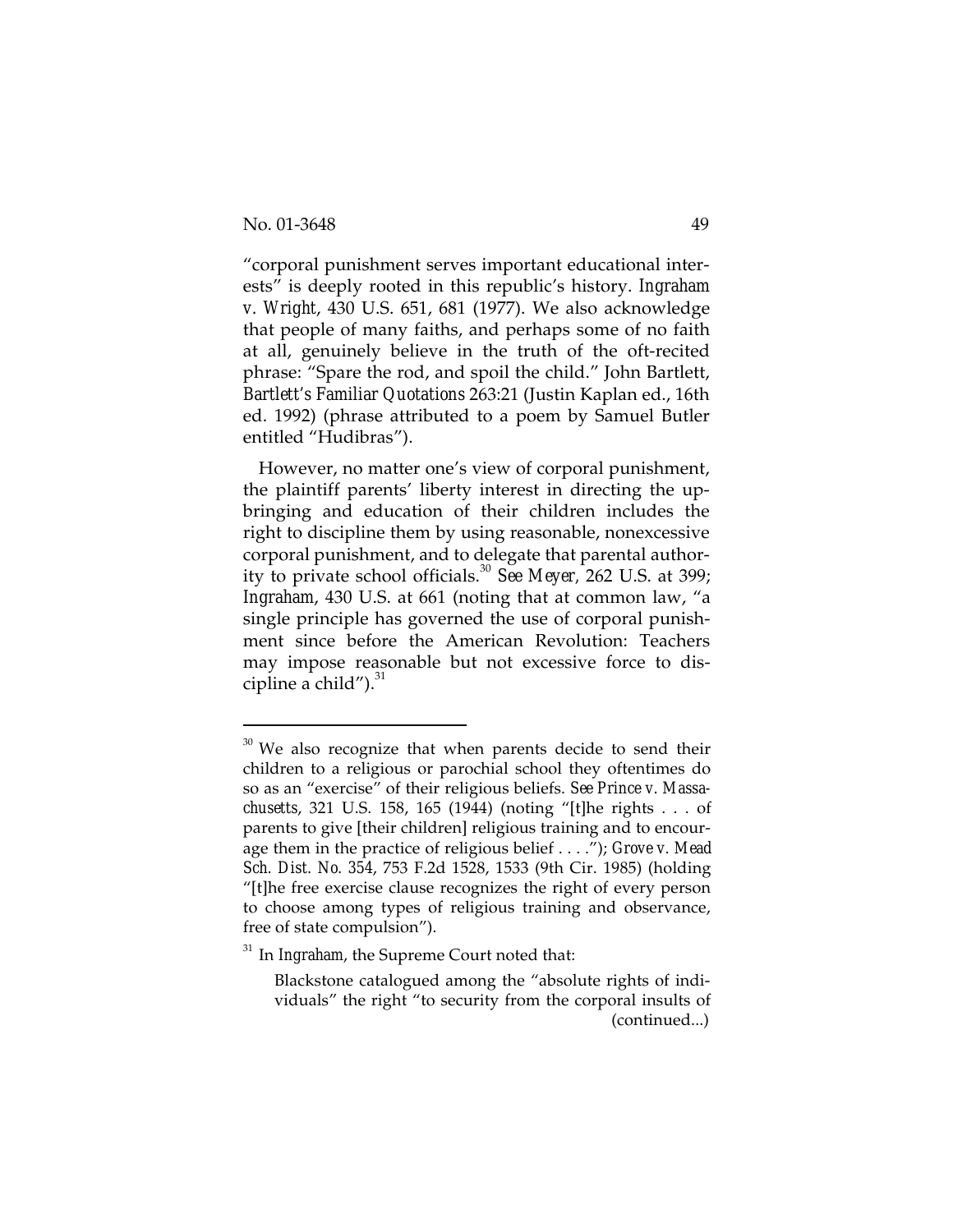In making this determination, we are by no means suggesting that the right of parents to discipline their children is absolute or that parents are immune from being investigated for child abuse. *Brokaw*, 235 F.3d at 1019 (holding that "the constitutional right to familial integrity is not absolute"); *Croft*, 103 F.3d at 1125 (noting that "[t]he right to familial integrity . . . does not include a right to remain free from child abuse investigations"). The right of parents to discipline their children does not give them a license to abuse them. It does, however, preclude state officials from interfering with the right of parents to physically discipline their children or to delegate the authority to do so to private school officials, unless there is evidence that the discipline being administered is patently unreasonable or excessive.<sup>32</sup>

430 U.S. at 661 (emphasis added).

 $32$  In fact, we have held that unless there is evidence that the physical contact or discipline in question was severe or excessive, even "a single hitting of a child" will not give rise to a reasonable suspicion of child abuse because:

[W]ere that the case, nearly any practitioner or case worker who has ever witnessed a slapping of a child would be under a legal duty to report the occurrence to the designated agency—and every parent who ever slapped or spanked a child would face the possibility of losing custody (continued...)

 $31$  (...continued)

menaces, assaults, beating, and wounding," 1 W. Blackstone, Commentaries 134, but he did not regard it a "corporal insult" for a teacher to inflict "moderate correction" on a child in his care. To the extent that force was "necessary to answer the purposes for which (the teacher) is employed," Blackstone viewed it as "justifiable or lawful."*Id.* at 453; 3 *id.* at 120. *This basic doctrine has not changed.*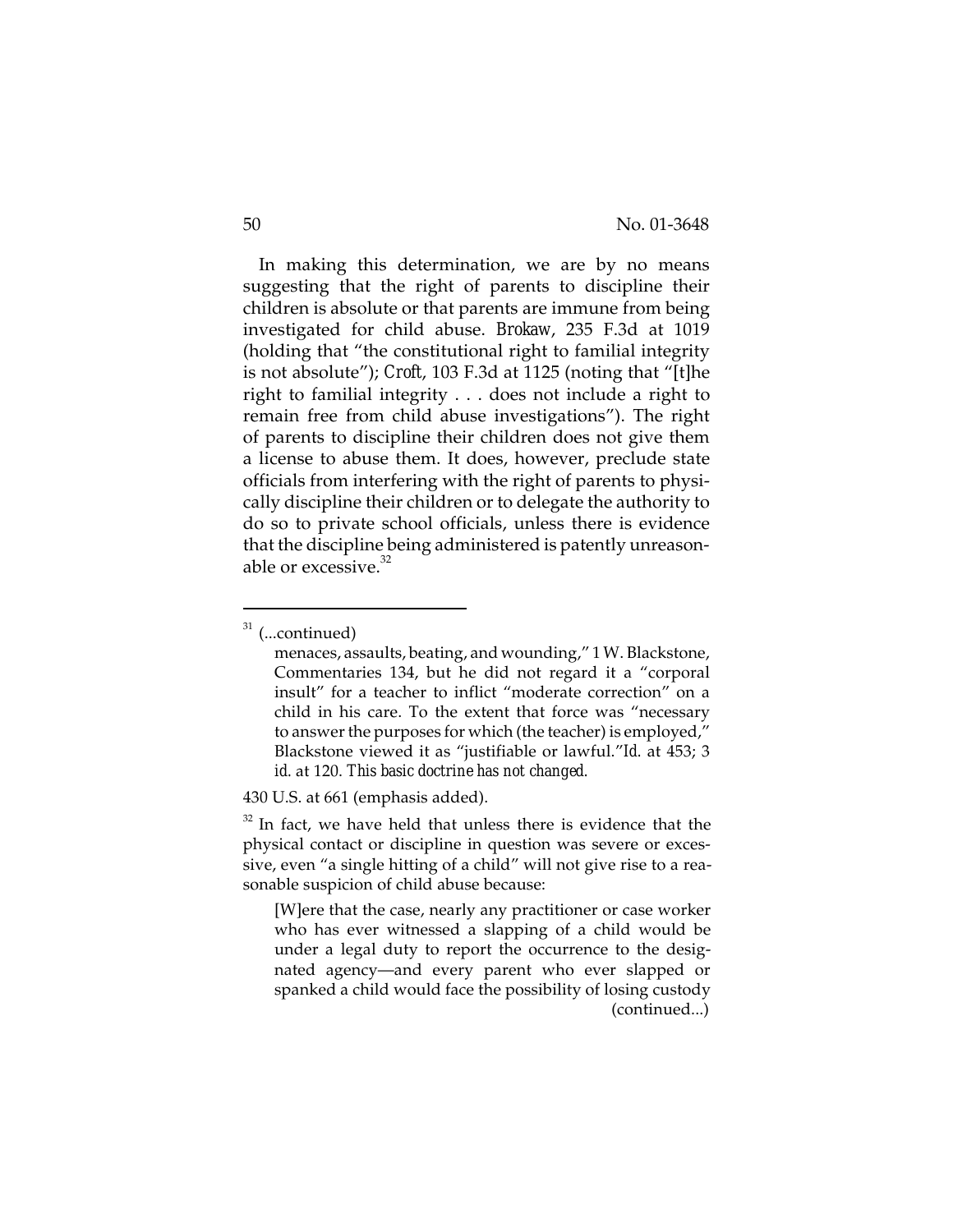Here, because the defendants had no evidence giving rise to a reasonable suspicion that the plaintiff parents were abusing their children, or that they were complicit in any such abuse, the defendants violated the plaintiffs' right to familial relations by conducting a custodial interview of John Doe Jr. without notifying or obtaining the consent of his parents and by targeting the plaintiff parents as child abusers. *See Wallis*, 202 F.3d at 1138 (holding that government officials "cannot seize children suspected of being abused or neglected unless reasonable avenues of investigation are first pursued . . . ."); *Croft*, 103 F.3d at 1127 (holding that allegations of neglect were insufficient, as a matter of law, to establish that caseworker had reasonable basis to suspect that a child was in imminent danger of abuse).

Finally, Mr. and Mrs. John Doe and John Jr. allege that the defendants violated their right to familial relations by threatening to remove the Doe children from their parents' custody.33 In support of this claim, the Does point to the message defendant Heck left in their voice mail on December 28, 1998, stating that if she had not heard from the Does' attorney within 24 hours "the Bureau will take steps to . . . protect the children in your home . . . under Chapter 48" and that she was "not messing around any-

 $32$  (...continued)

of the child . . . . While one instance of child-hitting may raise a red flag, it does not immediately become a "suspicion" of child abuse.

*Lewis v. Anderson*, 308 F.3d 768, 774 (7th Cir. 2002), cert. denied, *Lewis v. Stolle*, \_\_\_S. Ct. \_\_\_, 2003 WL 256933 (March 10, 2003).

<sup>&</sup>lt;sup>33</sup> There is nothing in the record to support the other plaintiff parents' assertions that the defendants threatened to remove their children from their custody.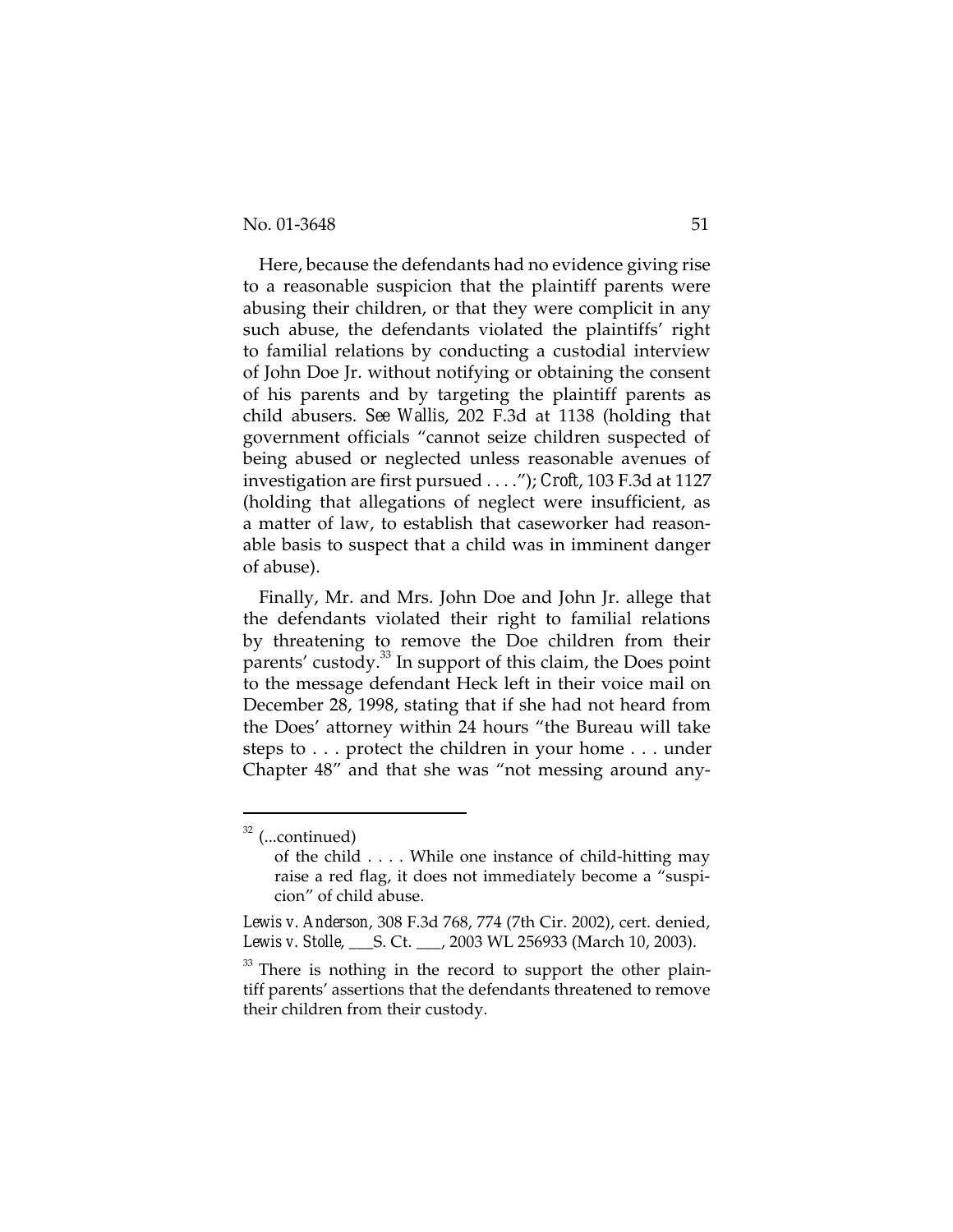more!" The Does also note that on the same day this threat was made, defendant Wichman had a meeting with Sergeant Belli and Officer Adamczak of the Greendale Police Department, during which he advised them that if the Does did not have their attorney contact the Bureau within the next 24 hours, he and Heck planned to go to their residence and physically remove the children from their custody.

We conclude that the defendants' threat to remove John Jr. and his sister from the custody of their parents violated the Does' right to familial relations, which includes a liberty interest in the maintenance of the family unit. *Stanley*, 405 at 651; *Duchesne v. Sugarman*, 566 F.2d 817, 825 (2d Cir. 1977). This protection is especially important where, as here, "we are concerned with the most essential and basic aspect of familial privacy—the right of the family to remain together without the coercive interference of the awesome power of the state." *Duchesne*, 566 F.2d at 825. The interest being protected is not only that of the "parent in the 'companionship, care, custody and management of his or her children,' [but also] of the children in not being dislocated from the 'emotional attachments that derive from the intimacy of daily association,' with the parent." *Id.* (citations omitted). Although it is true the defendants did not make good on their threat, the threat alone implicates the Does' liberty interest in familial relations. *Sundbye v. Ogunleye*, 3 F. Supp. 2d 254, 262-64 (E.D.N.Y. 1998). Moreover, in this case, the defendants' threat to remove the Does' children from their custody is sufficient, in and of itself, to support the Does' claims because the defendants had no reason whatsoever to suspect that Mr. and Mrs. Doe were abusing their children. *See, e.g., Miller v. City of Philadelphia*, 174 F.3d 368, 376 (3d Cir. 1999) (holding that when a social worker "threaten[s] to remove a child from the home if the father himself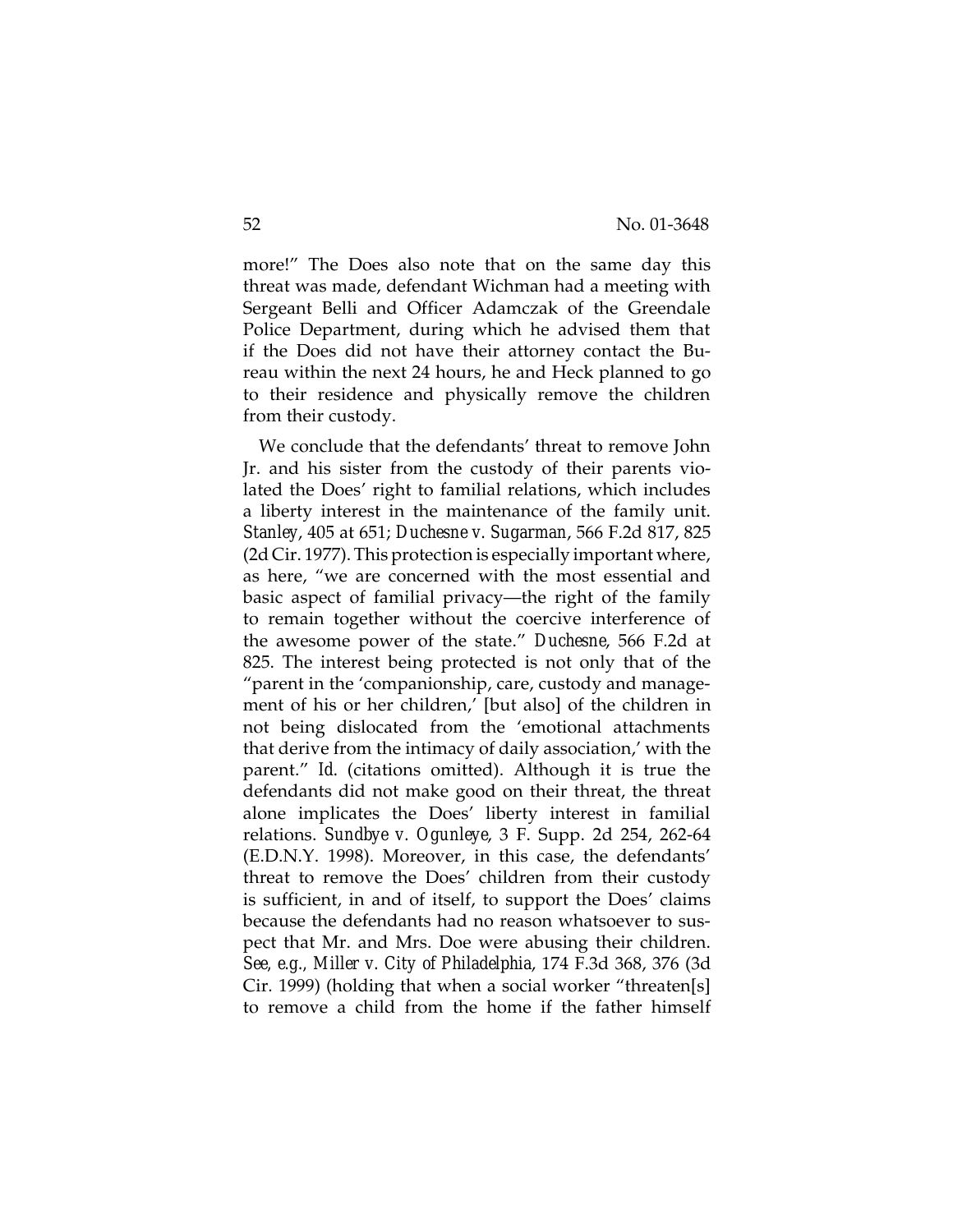d[oes] not leave . . . the social worker effectively remove[s] the child from the parents' custody"); *Croft*, 103 F.3d at 1124- 27 (holding that right to familial relations was violated when child welfare caseworker gave a father "an ultimatum . . . [that] unless he left his home and separated himself from his daughter until the investigation was complete, she would take [his daughter] physically from the home . . . and place her in foster care"). *See also Brokaw*, 235 F.3d at 1019 (holding that "a state has no interest in protecting children from their parents unless it has some definite and articulable evidence giving rise to a reasonable suspicion that a child has been abused or is in imminent danger of abuse").

We recognize that child welfare caseworkers are often called upon to make difficult decisions without the benefit of extended deliberation. And there is, perhaps, no more worthy object of the public's concern than preventing the most vulnerable members of society, children of tender years, from being physically abused. *Darryl H.*, 801 F.2d at 902. This unquestionably compelling state interest, however, may not be used as a pretense for arbitrary governmental intrusion into the private affairs of its citizens. Indeed, in many cases, parents send their children to private schools because they fundamentally disagree with the manner in which the government chooses to operate its public school system. Furthermore, some parents enroll their children in religious or parochial schools so that they will be educated in an environment that reinforces certain religious beliefs and values. These are important constitutional interests (i.e., right to familial relations and free exercise of religion) that should not be interfered with by government officials unless there is a compelling reason for doing so. *See Meyer,* 262 U.S. at 399 (noting right of parents "to control the education of their own"); *Norwood v. Harrison*, 413 U.S. 455, 461 (1973) (noting that "a state's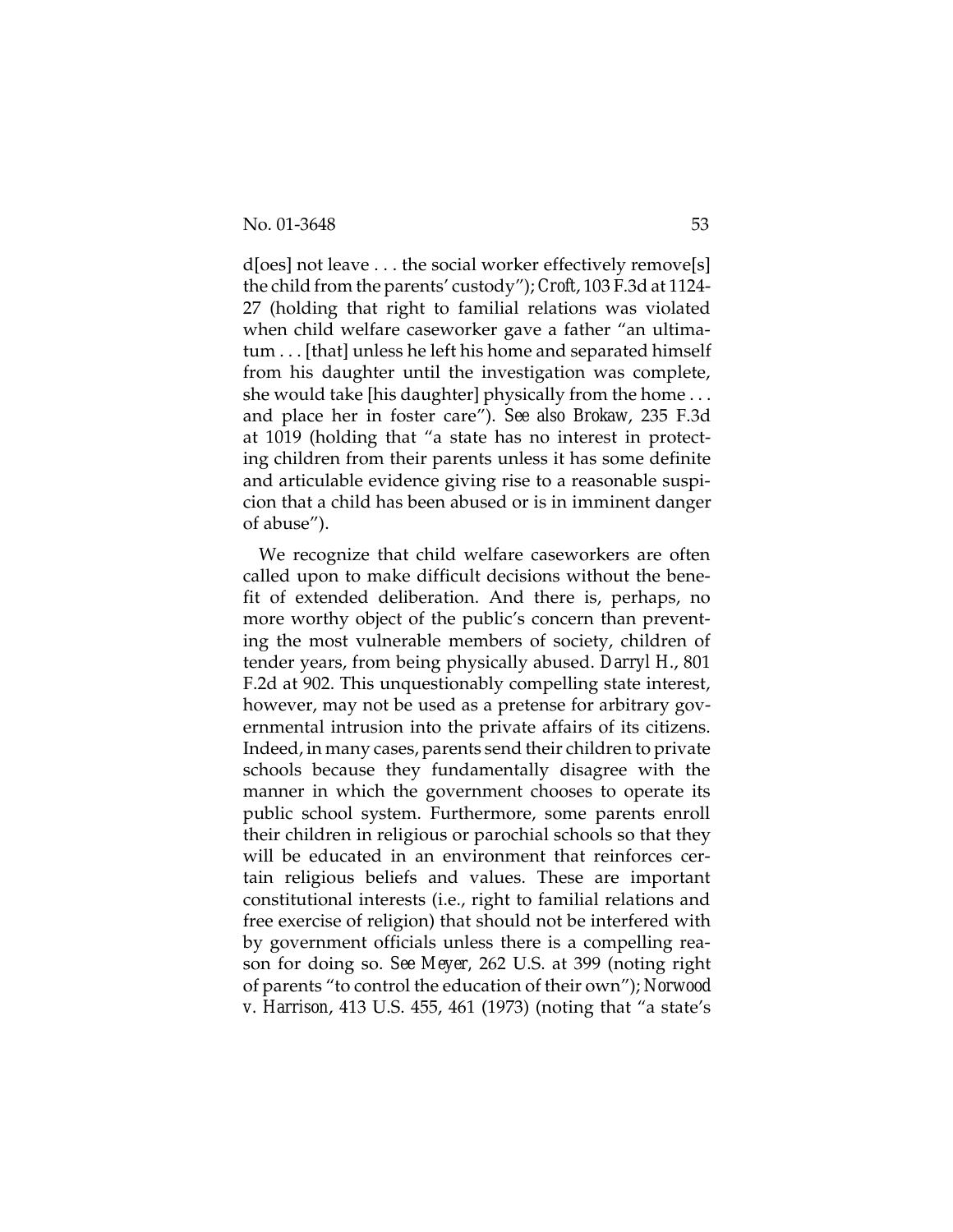role in the education of its citizens must yield to the right of parents to provide an equivalent education for their children in a privately operated school of the parents' choice"); *Committee for Pub. Educ. and Religious Liberty v. Nyquist*, 413 U.S. 756, 788 (1973) (holding that "a state law interfering with a parent's right to have his child educated in a sectarian school would run afoul of the Free Exercise Clause").

Although there are undoubtedly cases where it is difficult to weigh a state's interest in investigating an allegation of child abuse against a parent or child's right to familial relations, this is not one of them. Here, the defendants had no basis to suspect the plaintiff parents of child abuse, and thus had no reason to interfere with their familial relationships in the manner described herein. We, therefore, conclude that the plaintiffs have adequately stated claims against the defendants for violating their right to familial relations.

The defendants are, nevertheless, entitled to qualified immunity from the plaintiffs' familial relations claims. As previously noted, the plaintiffs' claims proceed on three separate and distinct grounds: (1) the defendants' custodial interrogation of John Jr. without notifying or obtaining the consent of his parents; (2) the defendants' investigation of the plaintiff parents for child maltreatment because they authorized private school officials to use corporal punishment as a means of disciplining their children; and (3) the defendants' threat to remove John Jr. and his sister from their parents' custody. As to the first ground, the defendants are entitled to qualified immunity because a reasonable caseworker would have believed that 48.981(3)(c)1 gave him the authority to question John Jr. at school without notifying or obtaining the consent of his parents. The defendants are also entitled to qualified im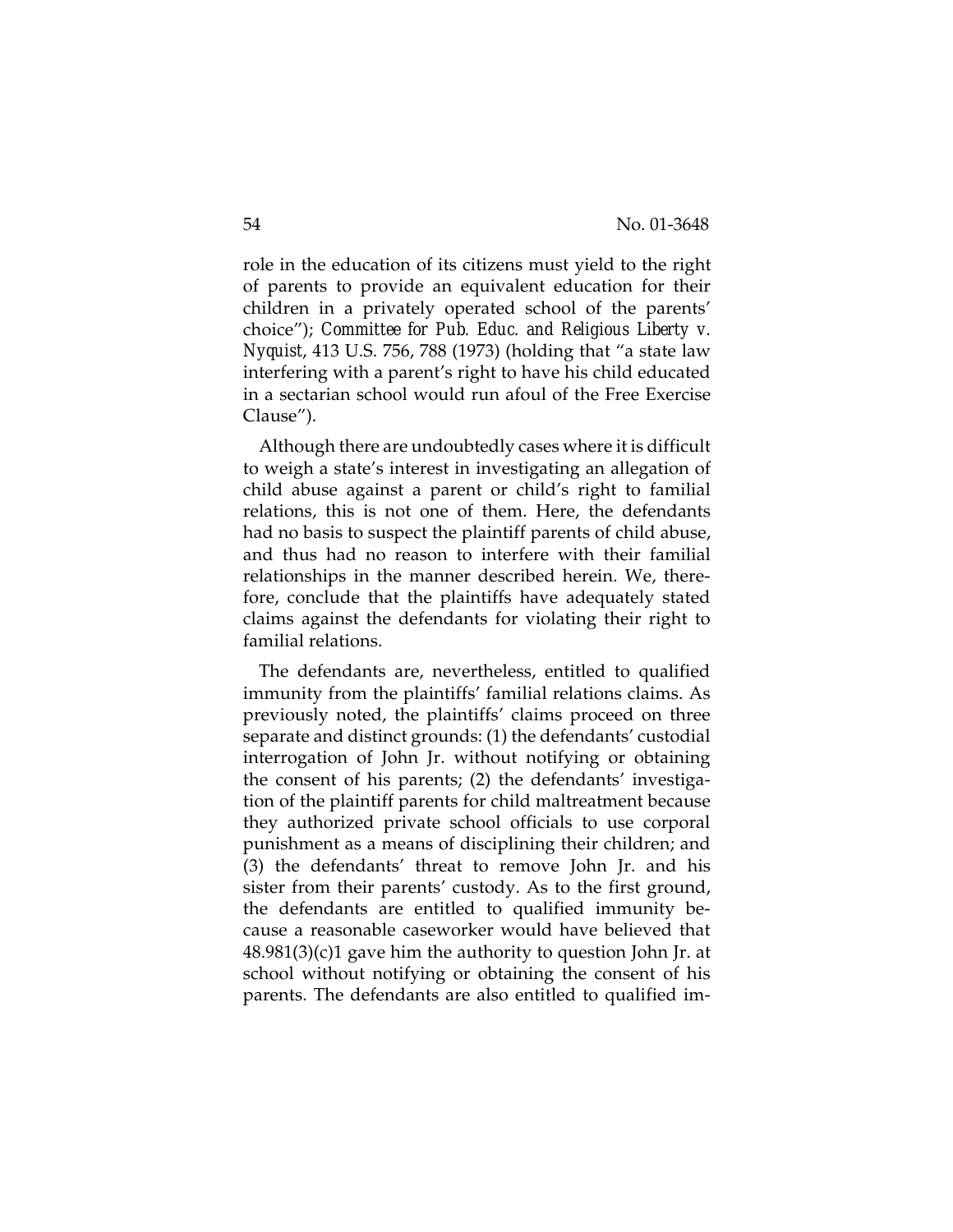munity on the second ground; because, although the plaintiff parents' right to physically discipline their children, or to delegate that right to private school officials, could have been gleaned from a close reading of Supreme Court precedent, we are not prepared to hold that the right was clearly established so as to have placed the defendants on notice, at the time of their investigation, that treating corporal punishment as *per se* child abuse violated the plaintiffs' right to familial relations. *Sweaney v. Ada County, Idaho*, 119 F.3d 1385, 1389 (9th Cir. 1997) (noting that "[t]he fact that a court could interpret [Supreme Court precedent] broadly to hold that a parent has a constitutional right to [spank his] child . . . does not demonstrate that this protection is clearly established . . . . [i.e.,] that the constitutional norm relied upon is the logical extension of principles and decisions already in the books"); *see also Doyle*, 305 F.3d at 620 (holding that "it is not the simple existence of analogous case law that defeats the claim of qualified immunity; rather, these decisions must demonstrate that, at the time the defendants acted, it was certain that their conduct violated the law"); *Suboh v. District Attorney's Office of Suffolk Dist.*, 298 F.3d 81, 93 (1st Cir. 2002) (holding that "[a]rticulating the right as one of 'familial integrity' casts too broad a net. The inquiry into whether a right is clearly established 'must be undertaken in light of the specific context of the case, not as a broad general proposition' ") (citation omitted). Finally, the defendants are also entitled to qualified immunity on the third ground, that the threat to remove the Does' children from their custody violated their right to familial relations. While there are a few cases in other jurisdictions holding that a government official violates the right to familial relations by threatening to remove a child from his parents' custody, *see, e.g., Miller,* 174 F.3d at 376; *Croft*, 103 F.3d at 1124-27, the law in this circuit did not place a reason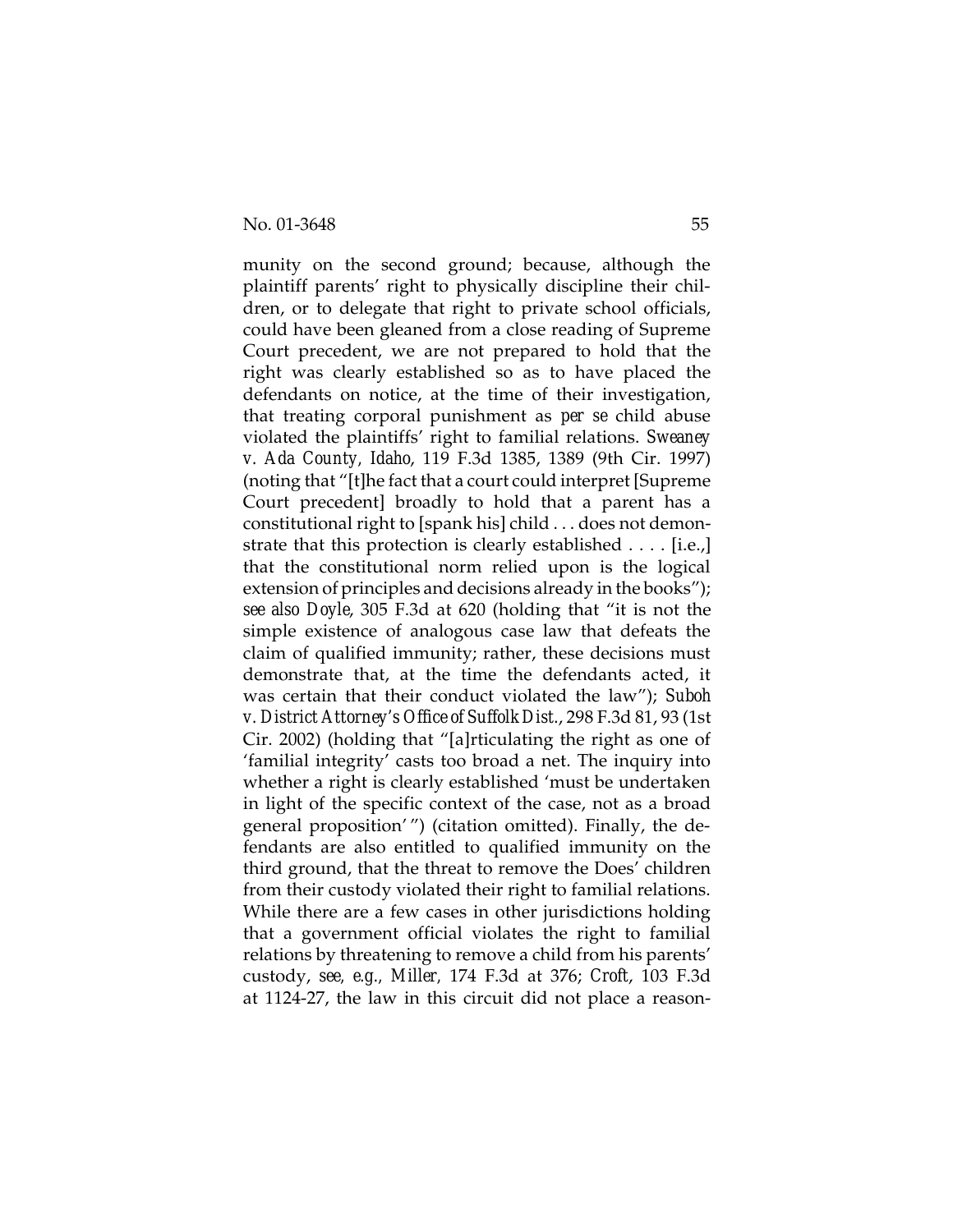able child welfare caseworker on notice that such conduct was clearly unconstitutional.

Thus, although we find many of the actions taken by the defendants during the course of their investigation quite disturbing, we cannot, as a matter of law, hold that a reasonable caseworker or supervisor would have known that conducting a child abuse investigation in the manner outlined herein violated the plaintiffs' constitutional right to familial relations.

# **C. "Procedural" Due Process Claims**

The plaintiffs also contend that the defendants' actions in this case denied all of them procedural due process. In a procedural due process claim, the deprivation by the state of a constitutionally protected interest in "life, liberty, or property" is not in and of itself unconstitutional; what is unconstitutional is the deprivation of such an interest without due process of law. *Brokaw*, 235 F.3d at 1020. A procedural due process claim involves a two-step inquiry: (1) whether the defendants deprived the plaintiffs of a constitutionally protected liberty or property interest; and (2) if so, whether that deprivation occurred without due process of law. *Zinerman v. Burch*, 494 U.S. 113, 125 (1990); *Doyle*, 305 F.3d at 616.

Our analysis up to this point demonstrates that the plaintiffs have satisfied the first step by adequately alleging claims for illegal search, illegal seizure, and violation of the right to familial relations. We, therefore, turn to the second step of the inquiry: what process was due. In addressing this question, we note that "the precise timing and form of the procedures that the government must afford an individual hinge upon the particularities of the situation," and that due process, " 'unlike some legal rules,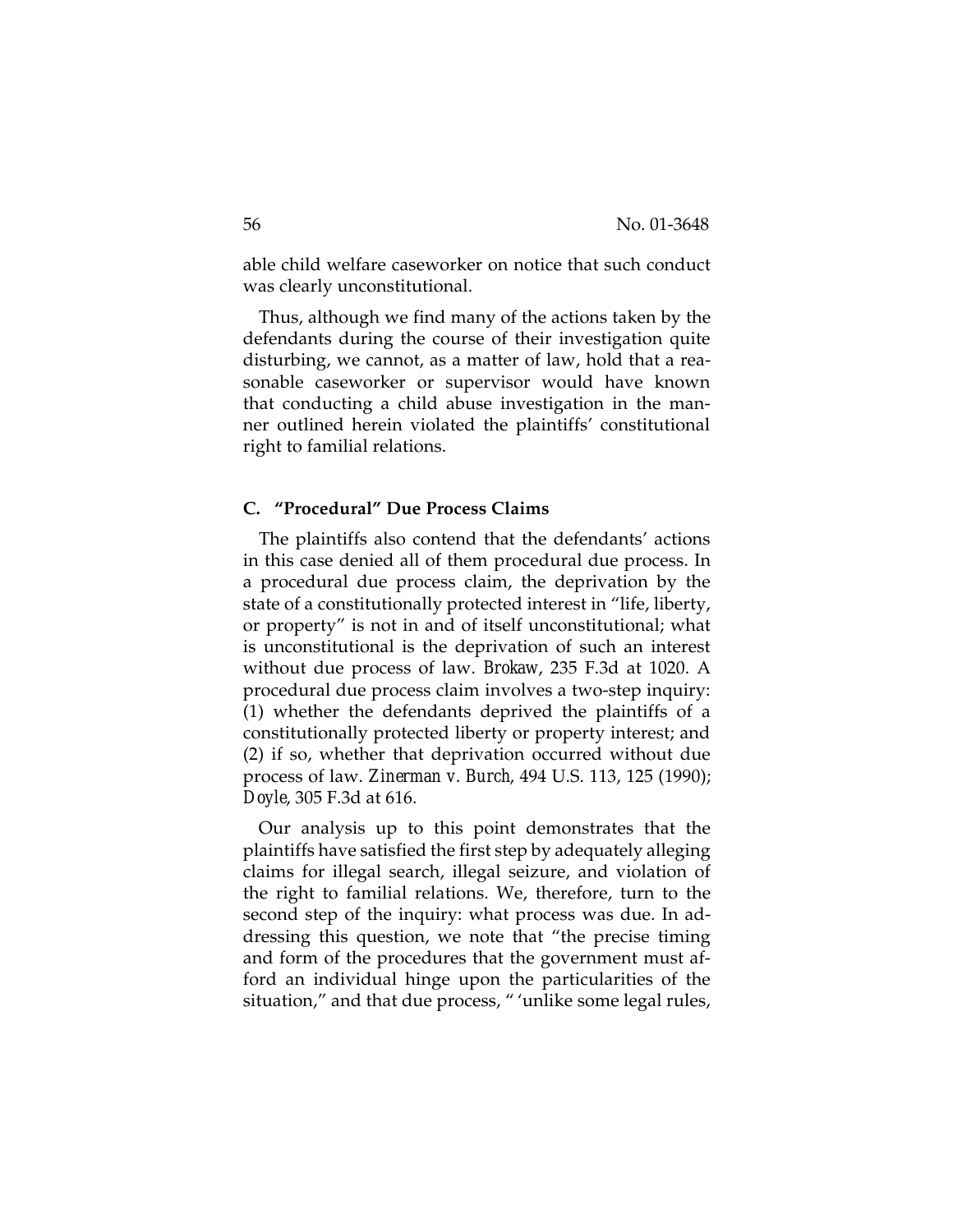is not a technical conception with a fixed content unrelated to time, place, and circumstances.' " *Doyle*, 305 F.3d at 618 (citation omitted). To the contrary, "due process is flexible, requiring different procedural protections depending on the situation at hand." *Id.*

In order to ascertain the amount of process constitutionally due in a given case, we consider: (1) the private interest that will be affected by the official action; (2) the risk of an erroneous deprivation of such interest through the procedures used, and the probable value, if any, of additional or substitute procedural safeguards; and (3) the government's interest, including the function involved and the fiscal and administrative burdens that the additional or substitute procedural requirement would entail. *Mathews v. Eldridge*, 424 U.S. 319, 335 (1976); *see also Doyle*, 305 F.3d at 618. In this case, however, the *Mathews* balancing test was essentially subsumed into our analysis of the plaintiffs' underlying constitutional claims, all of which required a balancing of the plaintiffs' interests against those of the government. *Brokaw*, 235 F.3d at 1020 n.16 (noting that a "single act" can give rise to both a substantive and procedural due process claim); *Darryl H.*, 801 F.2d at 901-02 n.7. (noting that although "[f]ourteenth amendment due process analysis obviously differs in some respects from fourth amendment analysis . . . . both interests can be treated together . . . . [because] [w]hether substantive due process rights are at stake, or procedural due process rights are at stake, a court must essentially weigh the privacy interest of the family member against the interests of the government").

Given the foregoing, we conclude that the plaintiffs have stated claims against the defendant for violating their right to procedural due process by: (1) failing to obtain a warrant or court order before searching Greendale's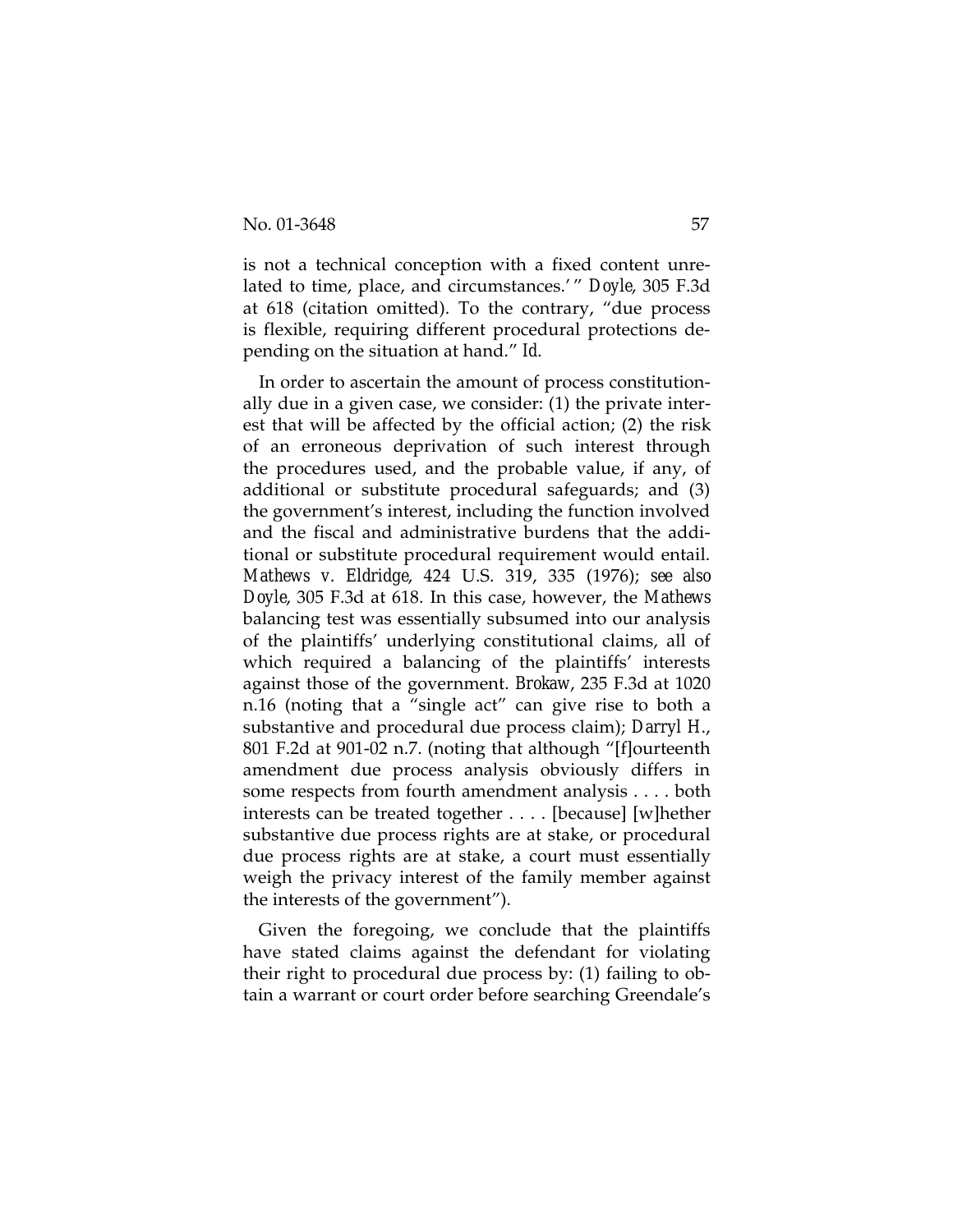premises and seizing John Doe Jr.; (2) interrogating John Jr. without first notifying his parents and obtaining their consent; and (3) investigating the plaintiff parents for child abuse and threatening to remove the Does' children from their custody without definite and articulable evidence giving rise to a reasonable suspicion that the plaintiff parents had abused their children or that the children were in imminent danger of being abused.

Nevertheless, as with the underlying constitutional claims, the defendants are entitled to qualified immunity from plaintiffs' procedural due process claims. The defendants searched Greendale's premises, seized John Doe Jr., and interrogated John Jr., relying on the "authority" granted to them by § 48.981(3)(c)1. Moreover, as noted *supra*, to the extent the defendants investigated the plaintiff parents solely due to their use of or support for corporal punishment, or threatened to remove the Does' children from their custody, the law in this area was not clearly established so as to place the defendants on notice that their actions were clearly unconstitutional. The defendants are, therefore, entitled to qualified immunity from plaintiffs' procedural due process claims.

## **D. Facial and As Applied Challenges to the Constitutionality of Wisconsin Stat. § 48.981(3)(c)1**

Finally, we conclude our analysis by addressing the plaintiffs' argument that  $\S$  48.981(3)(c)1 is unconstitutional, both facially and as applied. We begin with the plaintiffs' as applied challenge. As we have noted on numerous occasions, "it is a proper exercise of judicial restraint for courts to adjudicate as-applied challenges before facial ones in an effort to decide constitutional attacks on the narrowest possible grounds and to avoid reaching unnecessary con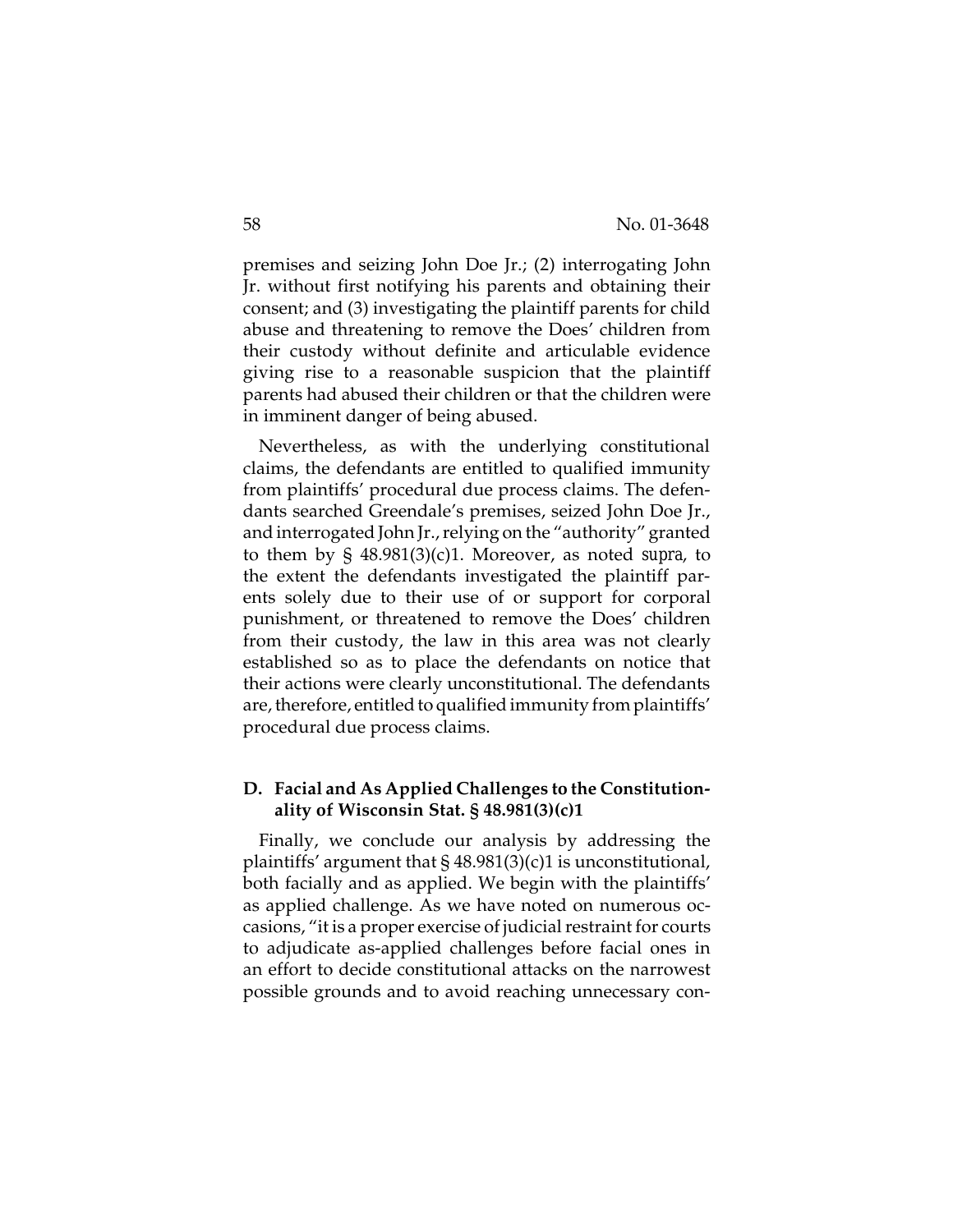stitutional issues." *Commodity Trend Serv., Inc. v. Commodity Futures Trade Comm'n*, 149 F.3d 679, 689 n.5 (7th Cir. 1998).

As our foregoing analysis demonstrates, § 48.981(3)(c)1 is clearly unconstitutional as applied to the plaintiffs. This statutory provision permits government officials to interview a child at "any location without permission from the child's parent, guardian or legal custodian if necessary to determine if the child is in need of protection of services . . . ."  $\S$  48.981(3)(c)1. Although the purpose behind this legislative enactment is no doubt well intended, governmental objectives may not override the constitutional protections afforded by the Fourth and Fourteenth Amendments. Thus, to the extent § 48.981(3)(c)1 authorizes government officials to interview children suspected of being abused on private property without a warrant, probable cause, consent, or exigent circumstances, it is clearly unconstitutional as applied.

We reject the plaintiffs' contention that  $\S$  48.981(3)(c)1 is facially unconstitutional. The Supreme Court has held that a facial challenge to the constitutionality of a statute will only succeed if a plaintiff can "establish that no set of circumstances exists under which the Act would be valid." *United States v. Salerno*, 481 U.S. 739, 745 (1987). Because  $\S 48.981(3)(c)1$  can be applied constitutionally (e.g., when government officials interview a child on public school property because they have definite and articulable evidence giving rise to a reasonable suspicion that a child has been abused by his parents or is imminent danger of parental abuse), the plaintiffs' facial challenge may not be sustained.